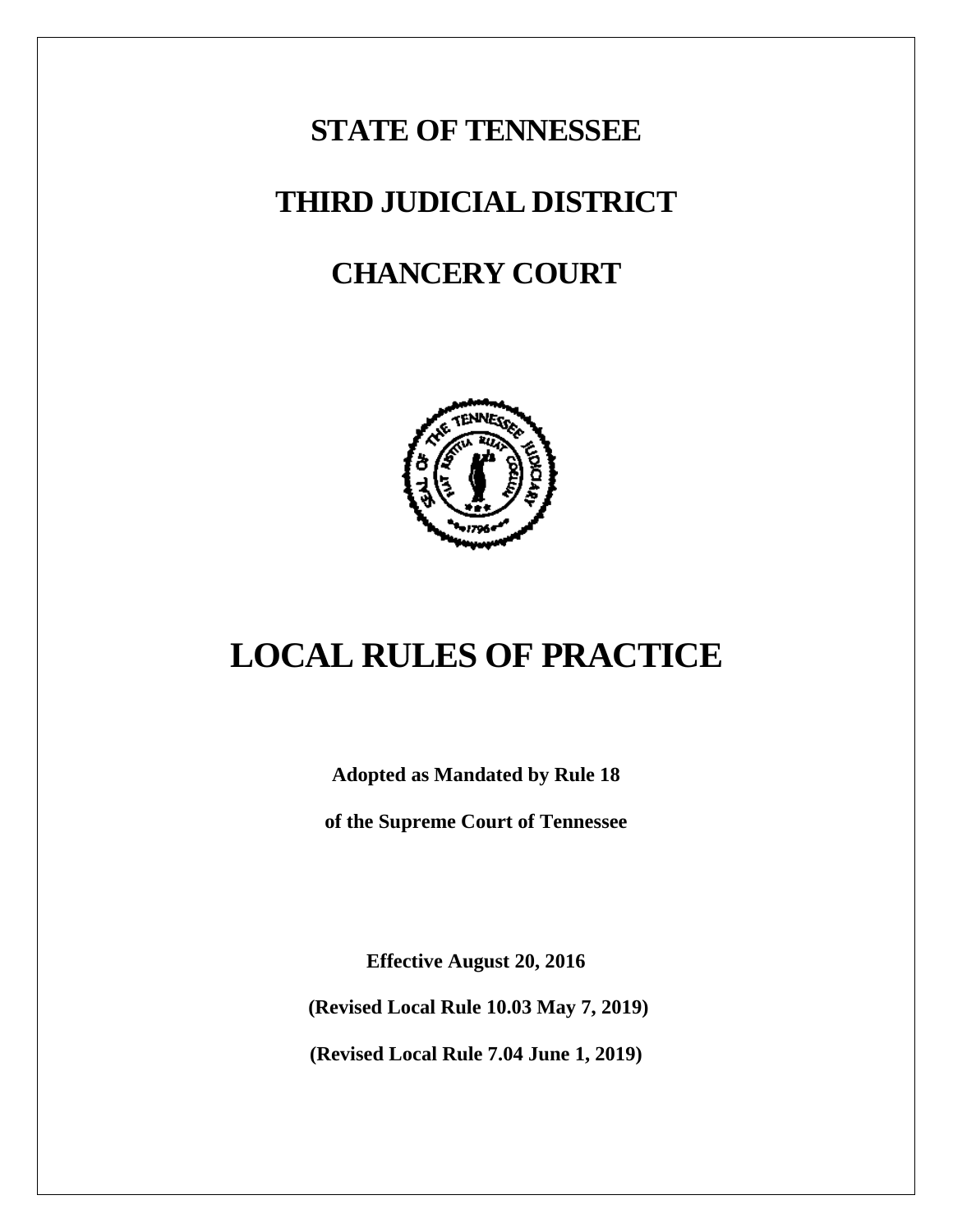# **TABLE OF CONTENTS**

#### **RULE 1: RULES OF COURT: APPLICABILITY, SUSPENSION AND DEFINITIONS**

**Section 1.01 Former Rules Abrogated** 

**Section 1.02 Applicability** 

**Section 1.03 Suspension of Rules** 

**Section 1.04 Definitions** 

**Section 1.05 Citation**

**RULE 2: COURT SESSIONS**

**RULE 3: APPEARANCE AND CONDUCT OF COUNSEL**

**Section 3.01 Counsel of Record; Entry of Appearance**

**Section 3.02 Withdrawal of Counsel**

**Section 3.03 No Appearance Entered: Copies of Pleadings**

**Section 3.04 Conduct**

**Section 3.05 Contacting Chancellor**

- **RULE 4: COURT FILES**
- **RULE 5: FILING AND SERVICE OF PAPERS**

**Section 5.01 Filing with the Clerk** 

**Section 5.02 Certificate of Service**

**RULE 6: TRIAL CALENDAR**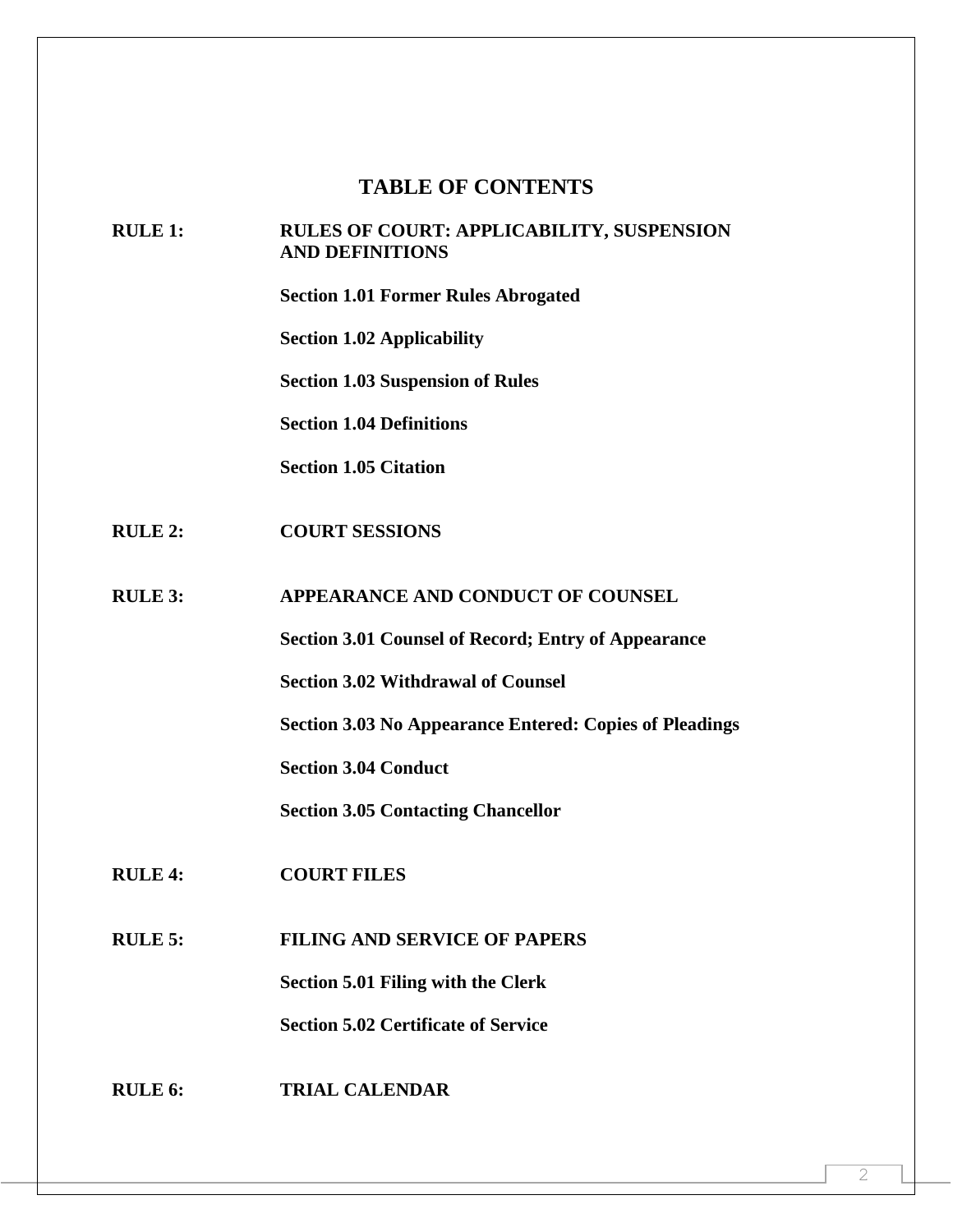| <b>RULE 7:</b>  | <b>MOTIONS</b>                                           |  |  |
|-----------------|----------------------------------------------------------|--|--|
|                 | <b>Section 7.01 Time for Filing Pre-Trial Motions</b>    |  |  |
|                 | <b>Section 7.02 Briefs on Motions and Responses</b>      |  |  |
|                 | <b>Section 7.03 Oral Argument of Motions</b>             |  |  |
|                 | <b>Section 7.04 Time for Filing Responses to Motions</b> |  |  |
|                 | <b>Section 7.05 Docketing Motions for Oral Hearing</b>   |  |  |
|                 | <b>Section 7.06 Motions tor Pendente Lite Relief</b>     |  |  |
|                 | <b>Section 7.07 Summary Judgment Motions</b>             |  |  |
|                 | <b>Section 7.08 Motions In Limine</b>                    |  |  |
|                 | <b>Section 7.09 Recusal Motions</b>                      |  |  |
|                 | <b>Section 7.10 Drawing Order, After Motion Hearing</b>  |  |  |
|                 | <b>Section 7.11 Failure To Appear</b>                    |  |  |
| <b>RULE 8:</b>  | <b>NEGOTIATIONS AND SETTLEMENTS</b>                      |  |  |
|                 | <b>Section 8.01 Award of Expenses</b>                    |  |  |
|                 | <b>Section 8.02 Court Approval of Settlements</b>        |  |  |
|                 | <b>Section 8.03 Presentment of Settlements</b>           |  |  |
| <b>RULE 9:</b>  | <b>COURT REPORTERS and INTERPRETERS</b>                  |  |  |
| <b>RULE 10:</b> |                                                          |  |  |
|                 | SETTING OF CASES FOR TRIAL, CONTINUANCES,                |  |  |
|                 | <b>DORMANT CASES</b>                                     |  |  |
|                 | <b>Section 10.01 Method of Setting</b>                   |  |  |
|                 | <b>Section 10.02 Deadline for Trial Preparation</b>      |  |  |
|                 | <b>Section 10.03 Continuances</b>                        |  |  |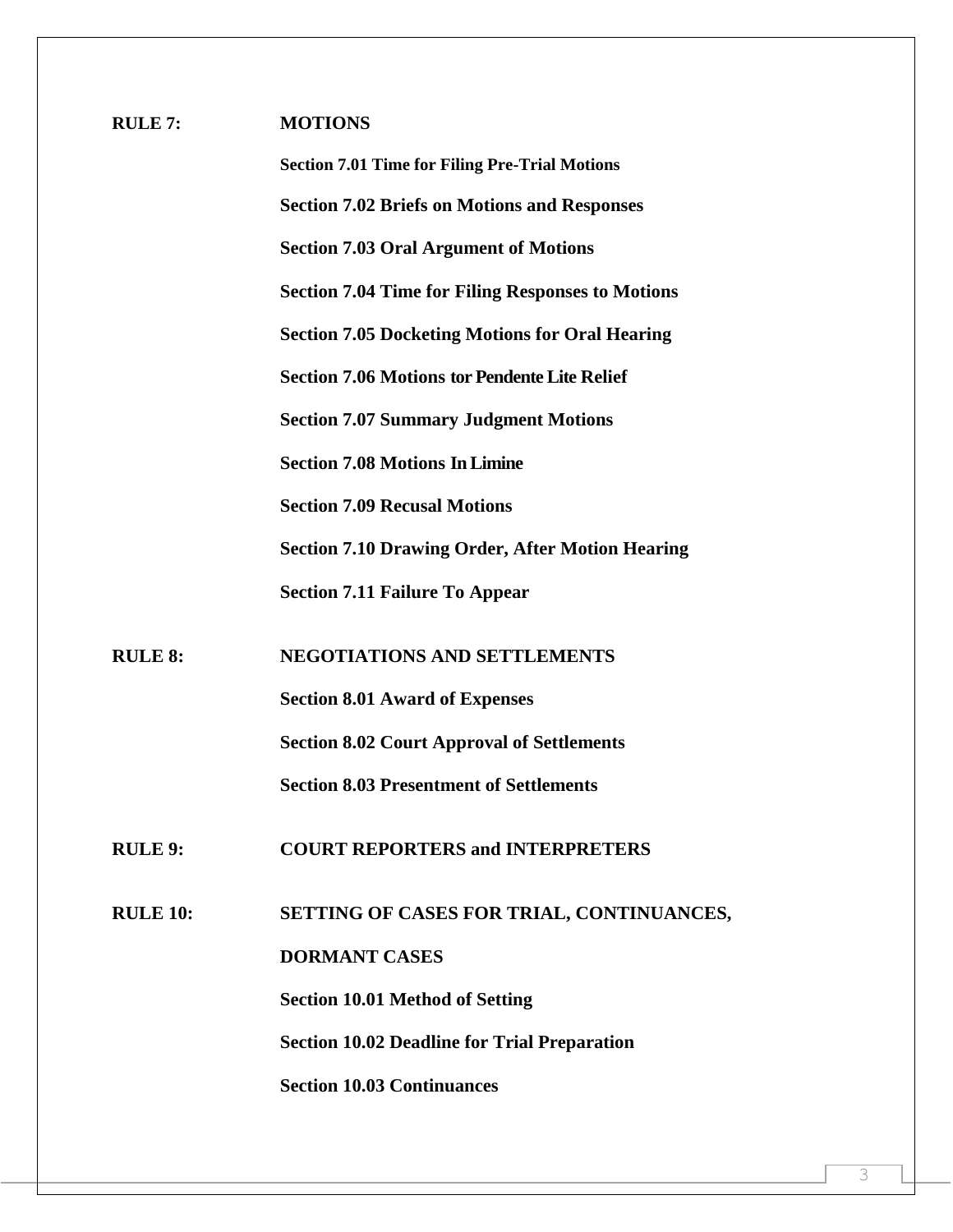|                 | <b>Section 10.04 Award of Fees and Expenses</b>                                                                            |  |  |  |  |
|-----------------|----------------------------------------------------------------------------------------------------------------------------|--|--|--|--|
|                 | <b>Section 10.05 Dismissal of Dormant Case</b>                                                                             |  |  |  |  |
| <b>RULE 11:</b> | PRE-TRIAL PROCEDURE AND BRIEFS                                                                                             |  |  |  |  |
|                 | <b>Section 11.01 Disclosure Requirements; Briefs</b>                                                                       |  |  |  |  |
| <b>RULE 12:</b> | <b>EXHIBITS</b>                                                                                                            |  |  |  |  |
|                 | <b>Section 12.01 Depositions and Discovery Material</b>                                                                    |  |  |  |  |
|                 | Section 12.02 Custody of the Clerk                                                                                         |  |  |  |  |
|                 | <b>Section 12.03 Disposition of Exhibits/Depositions</b>                                                                   |  |  |  |  |
| <b>RULE 13:</b> | <b>REQUESTS FOR SPECIAL INSTRUCTIONS, SPECIAL</b><br><b>VERDICTS AND FINDINGS OF FACT AND CONCLUSIONS OF</b><br><b>LAW</b> |  |  |  |  |
|                 | Section 13.01 Special Verdicts, Jury Interrogatories and Requested<br><b>Instructions</b>                                  |  |  |  |  |
|                 | <b>Section 13.02 Requests for Special Instructions</b>                                                                     |  |  |  |  |
|                 | <b>Section 13.03 Special Verdicts</b>                                                                                      |  |  |  |  |
|                 | <b>Conclusions</b><br><b>Section</b><br>Written<br>13.04<br><b>Findings</b><br>and                                         |  |  |  |  |
| <b>RULE 14:</b> | <b>ORDERS AND JUDGMENTS</b>                                                                                                |  |  |  |  |
|                 | <b>Section 14.01 Preparation and Submission of Orders and Judgments</b>                                                    |  |  |  |  |
|                 | <b>Section 14.02 Same: Alternate Method</b>                                                                                |  |  |  |  |
|                 | <b>Section 14.03 Disagreements Over Contents of Orders and</b><br><b>Judgments</b>                                         |  |  |  |  |
|                 | <b>Section 14.04 Court Costs</b>                                                                                           |  |  |  |  |
|                 | <b>Section 14.05 Non-Minute Entry Orders</b>                                                                               |  |  |  |  |
|                 |                                                                                                                            |  |  |  |  |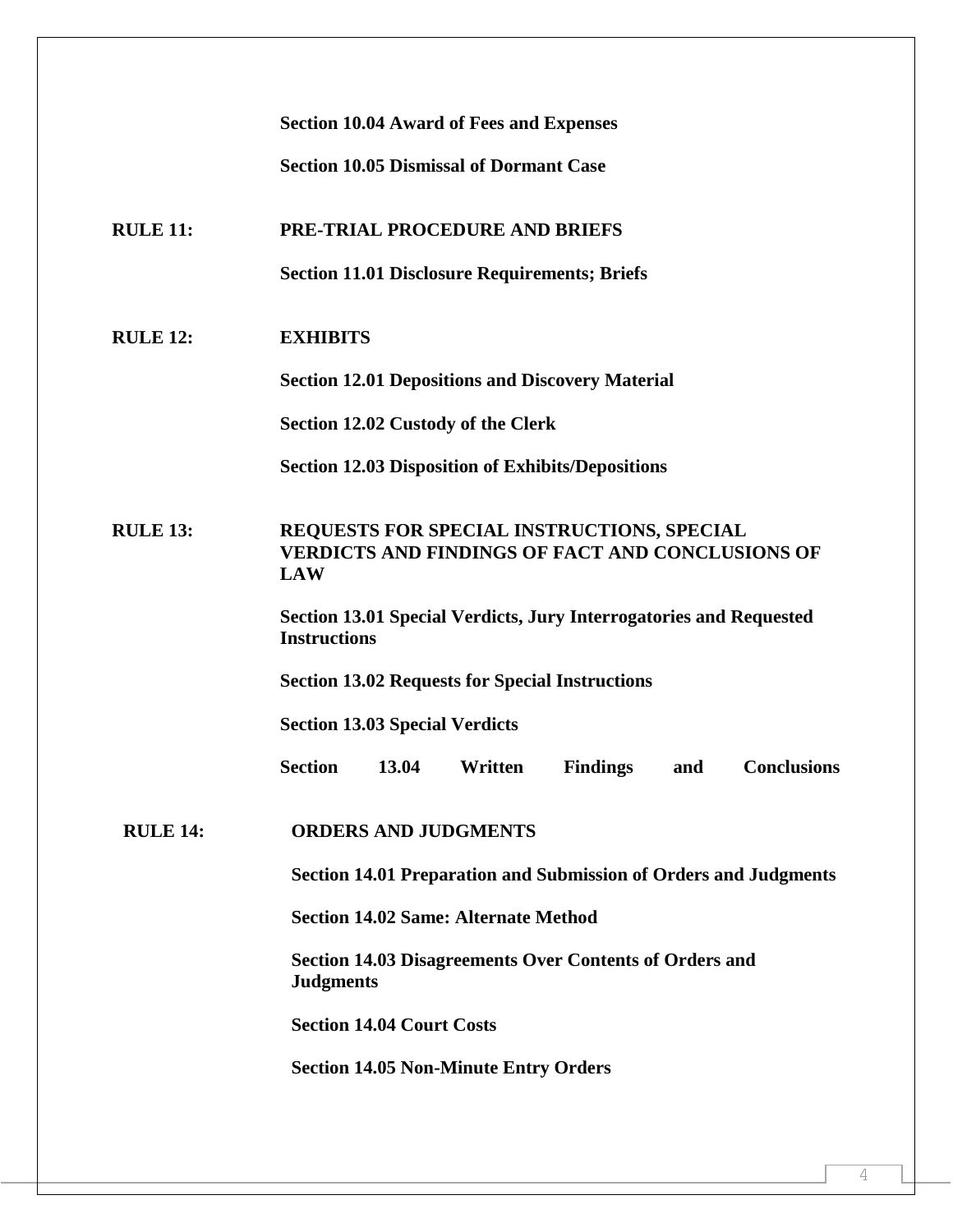|                 | <b>Section 14.06 Payment and Satisfaction of Judgments</b>          |
|-----------------|---------------------------------------------------------------------|
|                 | <b>Section 14.07 Orders of Substitution of Counsel</b>              |
|                 | <b>Section 14.08 Non-Party Reference</b>                            |
|                 | <b>Section 14.09 Reservation by Order</b>                           |
|                 | <b>Section 14.10 Appointments</b>                                   |
|                 | <b>Section 14.11 Entry of Orders and Judgments</b>                  |
| <b>RULE 15:</b> | <b>SPECIAL PROCEDURES FOR DIVORCES</b>                              |
|                 | <b>Section 15.01 Uncontested Divorce Cases</b>                      |
|                 | <b>Section 15.02 Contested Divorce Cases; Financial Information</b> |
|                 | <b>Section 15.03 Designation of Parties</b>                         |
|                 | <b>Section 15.04 Pendente Lite Hearings</b>                         |
|                 | <b>Section 15.05 Restraining Order to Vacate Residence</b>          |
|                 | <b>Section 15.06 Proof of Grounds for Divorce</b>                   |
|                 | <b>Section 15.07 Minor Child Witness in Custody Hearing</b>         |
| <b>RULE 16:</b> | <b>SPECIAL PROCEDURES FOR ADOPTIONS/SURRENDERS</b>                  |
|                 | <b>Section 16.01 Filing</b>                                         |
|                 | <b>Section 16.02 Requirements for Setting Adoption Cases</b>        |
|                 | <b>Section 16.03 Presentation of Testimony in an Adoption</b>       |
|                 | <b>Section 16.04 Attendance of Adoptive Child</b>                   |
|                 | <b>Section 16.05 Setting of Adoption Hearing</b>                    |
|                 | <b>Section 16.06 Adoption Surrenders</b>                            |
|                 | <b>Section 16.07 Confidentiality of Records</b>                     |
|                 |                                                                     |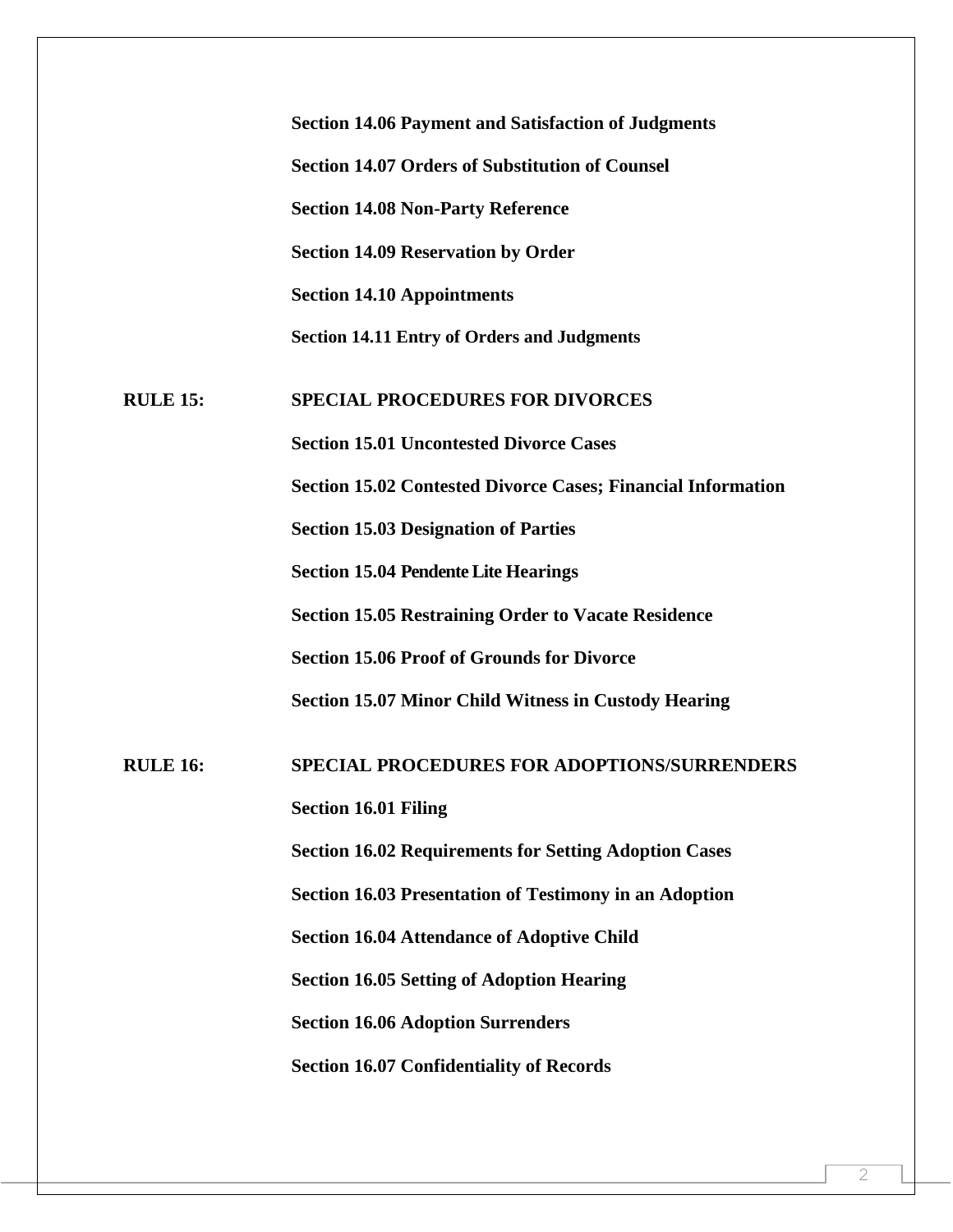| <b>RULE 17:</b> | SPECIAL PROCEDURES FOR EXTRAORDINARY<br><b>INTERLOCUTORY RELIEF</b>                 |  |
|-----------------|-------------------------------------------------------------------------------------|--|
|                 | <b>Section 17.01 Assignment of Case</b>                                             |  |
|                 | <b>Section 17.02 Restraining Orders</b>                                             |  |
|                 | <b>Section 17.03 Setting Hearing for Interlocutory Relief</b>                       |  |
|                 | <b>Section 17.04 Hearings for Interlocutory Relief</b>                              |  |
| <b>RULE 18:</b> | <b>SPECIAL PROCEDURES FOR JUDICIAL REVIEW OF</b><br><b>ADMINISTRATIVE DECISIONS</b> |  |
|                 | <b>Section 18.01 Special Procedures</b>                                             |  |
|                 | <b>Section 18.02 Briefs Required</b>                                                |  |
|                 | <b>Section 18.03 Filing and Service of Briefs</b>                                   |  |
|                 | <b>Section 18.04 Consolidated Briefs</b>                                            |  |
| <b>RULE 19:</b> | <b>JURY TRIALS</b>                                                                  |  |
|                 | <b>Section 19.01 Procedure</b>                                                      |  |
|                 | <b>Section 19.02 Number of Jurors</b>                                               |  |
|                 | <b>Section 19.03 Challenges</b>                                                     |  |
|                 | <b>Section 19.04 Taxing Juror Costs Upon Settlement</b>                             |  |
|                 |                                                                                     |  |
| <b>RULE 20:</b> | <b>CLERK AND MASTER SALES</b>                                                       |  |
|                 | <b>Section 20.01 Sales To Be Conducted By Clerk</b>                                 |  |
|                 | <b>Section 20.02 Advance Bids</b>                                                   |  |
|                 | <b>Section 20.03 Costs of Sale</b>                                                  |  |
|                 | <b>Section 20.04 Failure to Finalize Sale</b>                                       |  |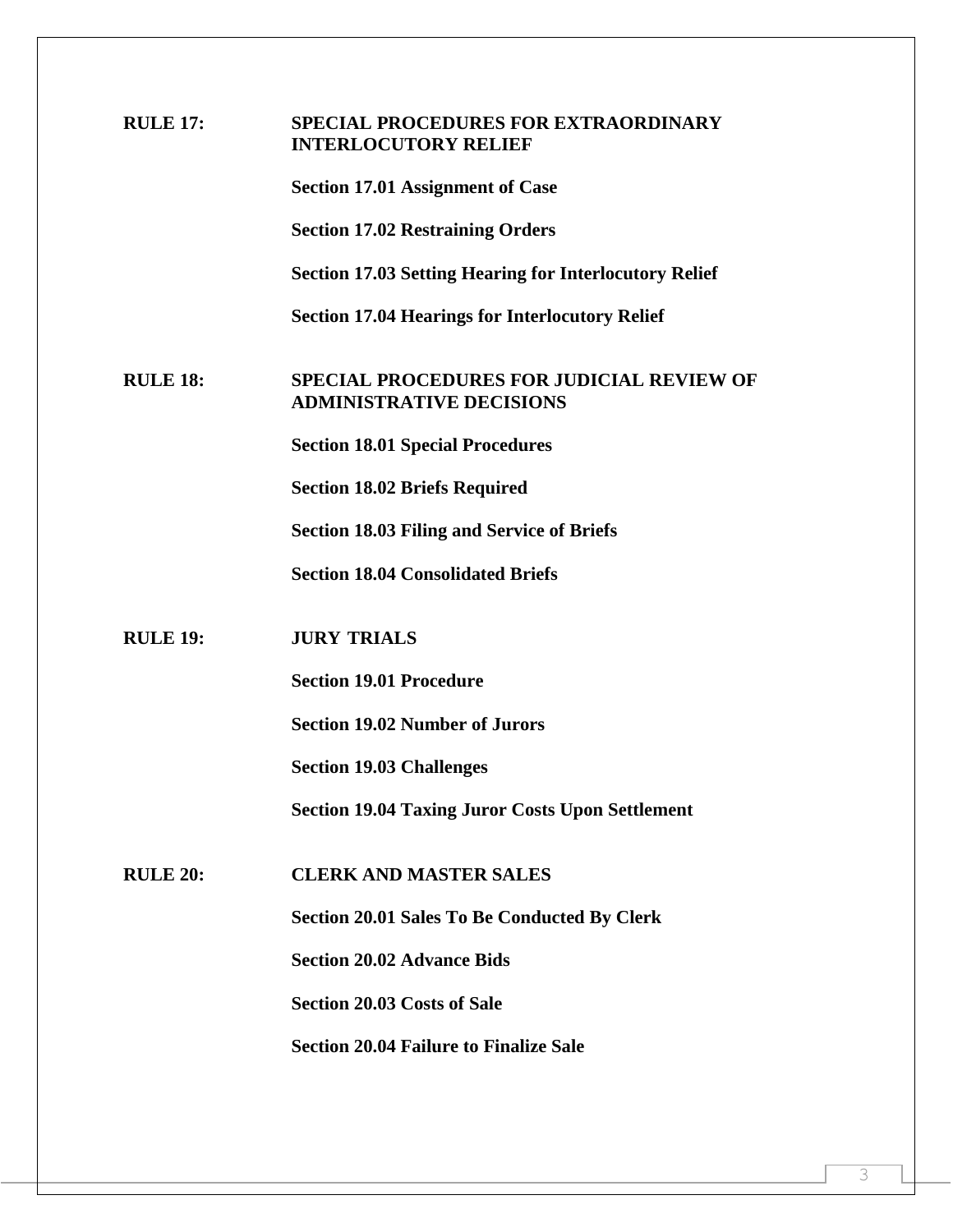## **RULE 21: REQUESTS FOR ACCOMMODATIONS BY PERSONS WITH DISABILITIES**

#### **RULE 22: PROBATE MATTERS**

**Section 22.01 Attorneys** 

**Section 22.02 Petitions** 

**Section 22.03 Inventory**

**Section 22.04 Fees for Personal Representatives and Attorney**

**Section 22.05 Closing Estate of Deceased Person On Petition and Order In Lieu of Final Settlement**

**Section 22.06 Final or Partial Settlements**

**Section 22.07 All Final Orders Closing Estates to be Lodged with Clerk and Signed by Chancellor**

**Section 22.08 Neglect of Duty**

**Section 22.09 Master to Act**

#### **RULE 23: CONSERVATORSHIPS AND GUARDIANSHIPS**

**Section 23.01 Attorneys**

**Section 23.02 Petitions**

**Section 23.03 Conservatorships**

**Section 23.04 Guardianships**

**Section 23.05 Guardian & Conservator Orders Submitted with Petition**

**Section 23.06 Guardian Ad Litem**

**Section 23.07 Orders Appointing Conservator/Guardian**

**Section 23.08 Subsequent Orders**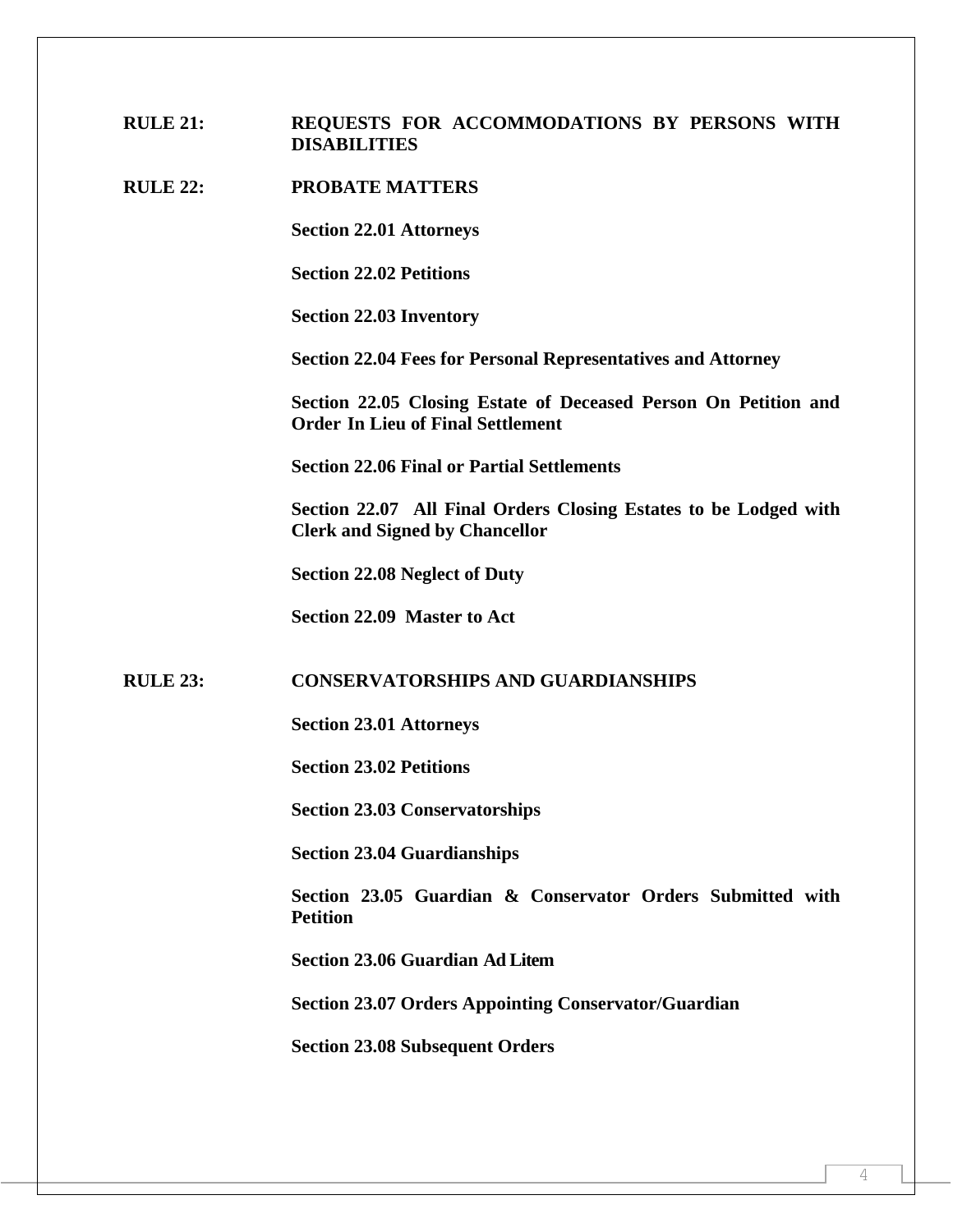# **RULE 24: PRIVATE SALE OF PROPERTY OF WARDS AND MINORS**

#### **RULE 25: APPOINTMENT OF GUARDIANS AD LITEM**

# **RULE 26: CLERKS AND MASTERS TO MAINTAIN SUSPENSE FILE OR OTHER REMINDER SYSTEM**

- **RULE 27: APPEALS FROM MASTER'S REPORT**
- **RULE 28: PARENTING PLAN (T.C.A. §36-6-401, et seq.)**

**Section 28.01 Duties of Attorneys:**

**Section 28.02 Procedure For Determining Temporary Parenting Plan;**

**Section 28.03 Modification of Previous Permanent Parenting Plan:**

**Section 28.04 Parent Education Seminar:**

**Section 28.05 Permanent Parenting Plan:**

**Section 28.06 Mediation and Mediators:**

**Section 28.07 Scope of Rule:**

**Section 28.08 Uncontested Divorce:**

**Section 28.09 Waiver**

**RULE 29: MEDIATION** 

**RULE 30: RESTRAINING ORDERS IN DOMESTIC RELATIONS CASES Section 30.01 Responsibility of Petitioner or Petitioner's Attorney Section 30.02 Violation of Mutual Restraining Order**

**RULE 31: INSTRUCTING CLERK TO INVEST FUNDS**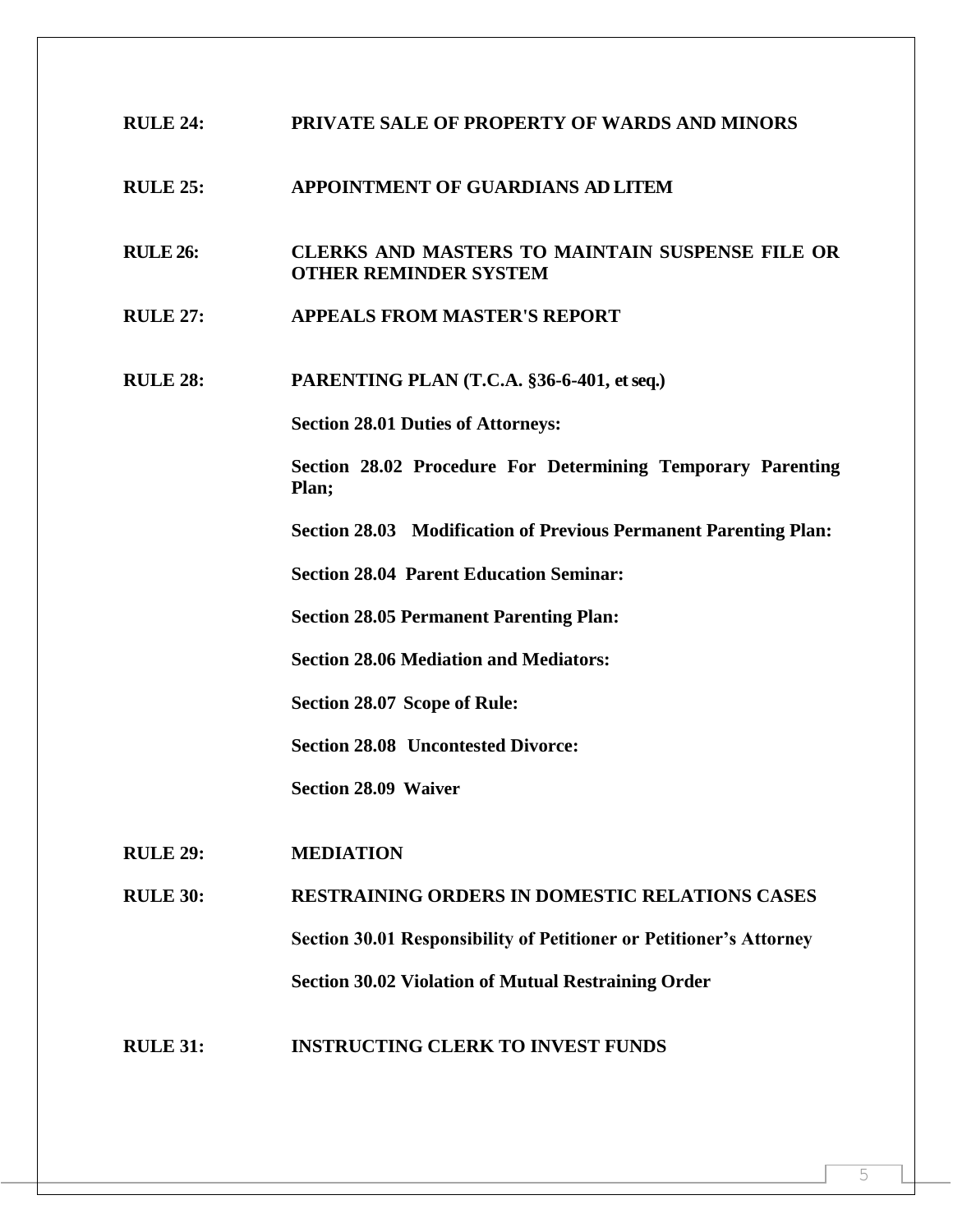- **RULE 32: FEES FOR DELINQUENT TAX ATTORNEYS**
- **RULE 33: CONTEMPT FILINGS/PROCEEDINGS**
- **RULE 34: DISTRIBUTION OF FUNDS BY THE COURT**
- **RULE 35: FOREIGN LANGUAGE INTERPRETERS**
- **RULE 36: NAME CHANGE**
- **RULE 37: COURTROOM SECURITY**
- **RULE 38: SUBPOENAS FOR MEDICAL RECORDS**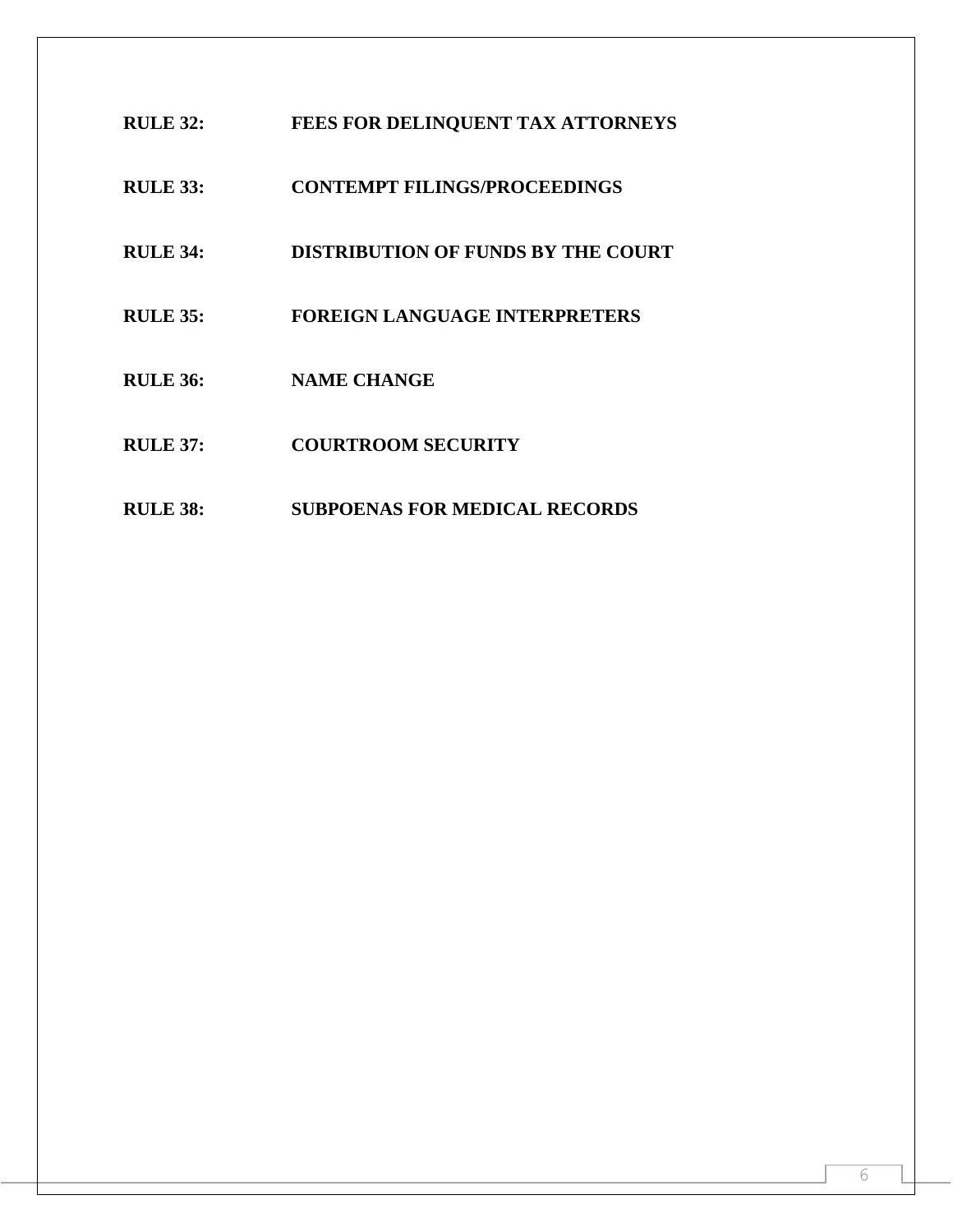# **RULE 1: RULES OF COURT: APPLICABILITY, SUSPENSION AND DEFINITIONS**

#### **Section 1.01 Former Rules Abrogated**

Effective August 20, 2016, all former rules of local practice, except as readopted herein, are abrogated.

#### **Section 1.02 Applicability**

Each rule is applicable to the Chancery Court of the Third Judicial District, State of Tennessee. Each rule is applicable in all types of cases unless otherwise indicated by a particular rule. Each rule is applicable both to the pro se party (a/k/a "self- represented litigant") and to members of the bar. The *Rules of the Supreme Court*, the *Rules of Appellate Procedure*, the *Rules of Civil Procedure*, the *Rules of Evidence*, as well as applicable statutes, shall control in the event of any conflict between same and these Local Rules.

#### **Section 1.03 Suspension of Rules**

Whenever the Court determines that justice requires it, it may suspend any of these rules.

#### **Section 1.04 Definitions**

The following definitions apply to terms used in these rules:

Clerk: The Clerk and Master of the Chancery Courts, or their designee(s).

#### Pro Se Party: Self-Represented Litigant

{The term pro se party (a/k/a "self-represented litigant") shall be used interchangeably with "attorney" and "counsel", when an individual is representing himself/herself.}

Rules of the Supreme Court: Rules of the Supreme Court of the State of Tennessee (a/k/a Tenn. Sup. Ct. R.)

Rules of Appellate Procedure: Tennessee Rules of Appellate Procedure (a/k/a T.R.A.P.)

Rules of Procedure: Tennessee Rules of Civil Procedure (a/k/a T.R.C.P)

Rules of Evidence: Tennessee Rules of Evidence

Tennessee Code Annotated: T.C.A.

#### **Section 1.05 Citation**

These rules may be cited as "**Local Rules of Practice**, Section  $\blacksquare$ ; and, if no particular section is being cited, cite as "*Local Rule of Practice 2*".

#### **RULE 2: COURT SESSIONS**

**Non-jury** court sessions shall commence at **10:00 a.m**. **Jury** court sessions shall commence at **8:30 a.m.** with all counsel/ parties to be present at that time. Voir dire will begin at 9:00 a.m.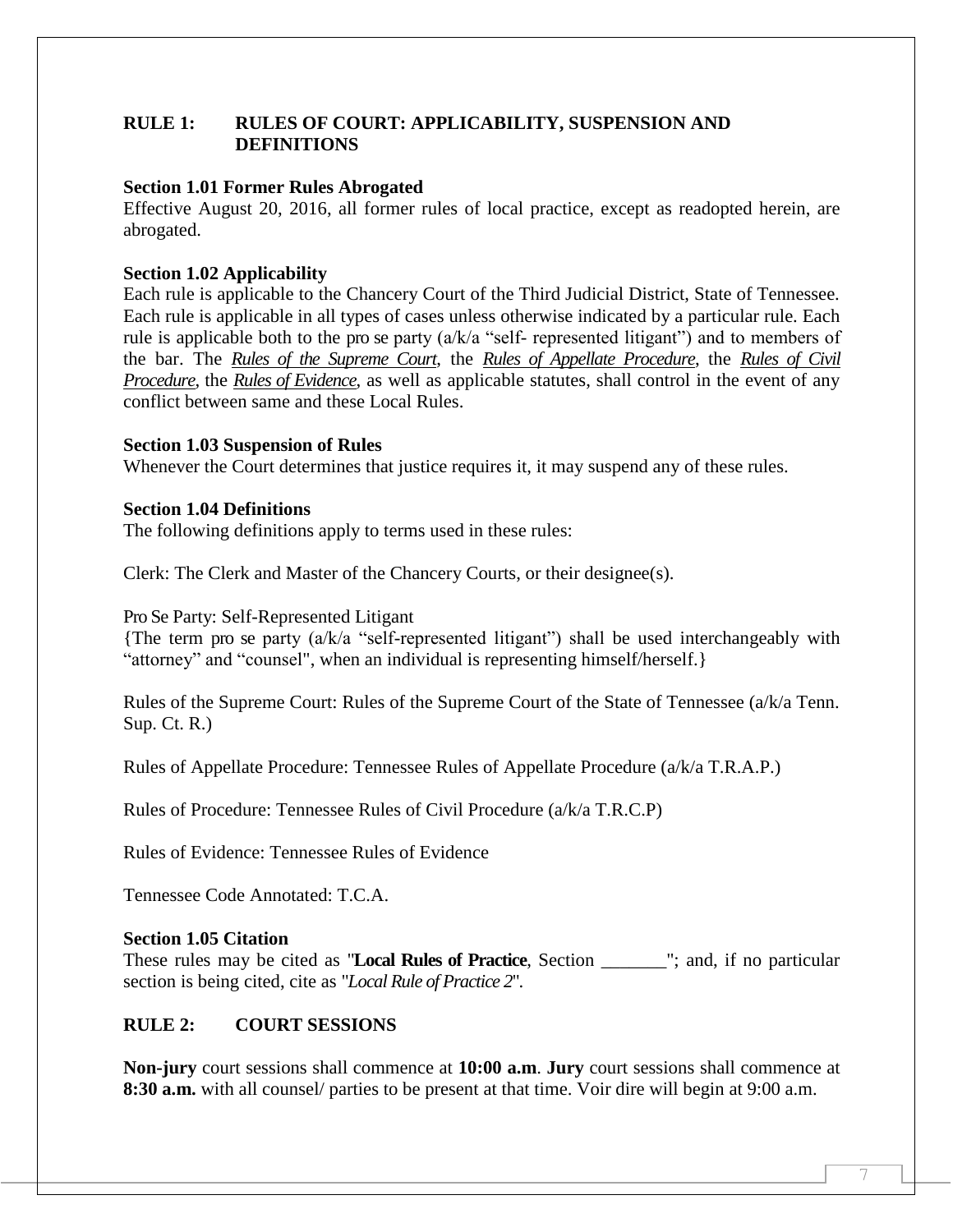# **RULE 3: APPEARANCE AND CONDUCT OF COUNSEL**

#### **Section 3.01 Counsel of Record; Entry of Appearance**

(A) Appearance of counsel shall be made in one of the following ways:

- (1) the filing of pleadings;
- (2) the filing of formal notice of appearance; or
- (3) the appearance in open court, before pleadings are filed.

(B) In Domestic Relations cases, upon the finality of any judgment or order that terminates the proceeding then subsisting between the parties, no attorney in that proceeding shall be considered as counsel of record in any subsequent proceeding for purposes of service of process upon or notice to the adverse party unless that attorney in fact at that time represents his/her former client. If service of process is made upon an attorney, or notice given to such attorney, and that attorney advises the Court that he/she does not at that time represent the former client, the notice to the attorney shall not be effective to bring the former client before the Court.

#### **Section 3.02 Withdrawal of Counsel**

No attorney shall be allowed to withdraw except for good cause and by leave of Court upon motion after notice to all other counsel and/or pro se parties and to the client of the attorney wishing to withdraw. The order allowing withdrawal shall bear a certificate of service reflecting that a copy of the order allowing withdrawal has been furnished both to the opposing attorney (or to the opposing party, if unrepresented by counsel) and upon the client of the attorney wishing to withdraw. Further, such order shall provide that the affected party has thirty (30) days to secure other counsel if the party so chooses, which counsel shall enter an appearance within that time or, failing therein, that it will be presumed that the client is electing to proceed pro se. The certificate of service on said order shall contain the full mailing address of the client-party or recite that such address is not known to the attorney.

Withdrawal of counsel shall be made so as not to delay trial. All motions to withdraw shall state the trial date or that no trial date has been set and shall comply with the applicable provisions of the Code of Professional Responsibility.

Counsel who are surety for costs remain surety despite withdrawal until a successor surety is obtained or until the plaintiff posts a five hundred dollars (\$500) cash bond or corporate surety bond, unless the plaintiff is permitted to proceed under a pauper's oath. See also Local Rule 14.07, infra.

#### **Section 3.03 No appearance Entered; Copies of Pleadings**

If a party has no counsel of record, copies of pleadings shall be furnished to the party by opposing counsel; and the absence of counsel shall be called to the attention of the Court by opposing counsel before any action is taken which substantially affects the case.

#### **Section 3.04 Conduct**

(A) Familiarity With Participants. During trial, counsel shall not exhibit familiarity with witnesses, jurors, opposing counsel, or the Chancellor; and the use of first names, except with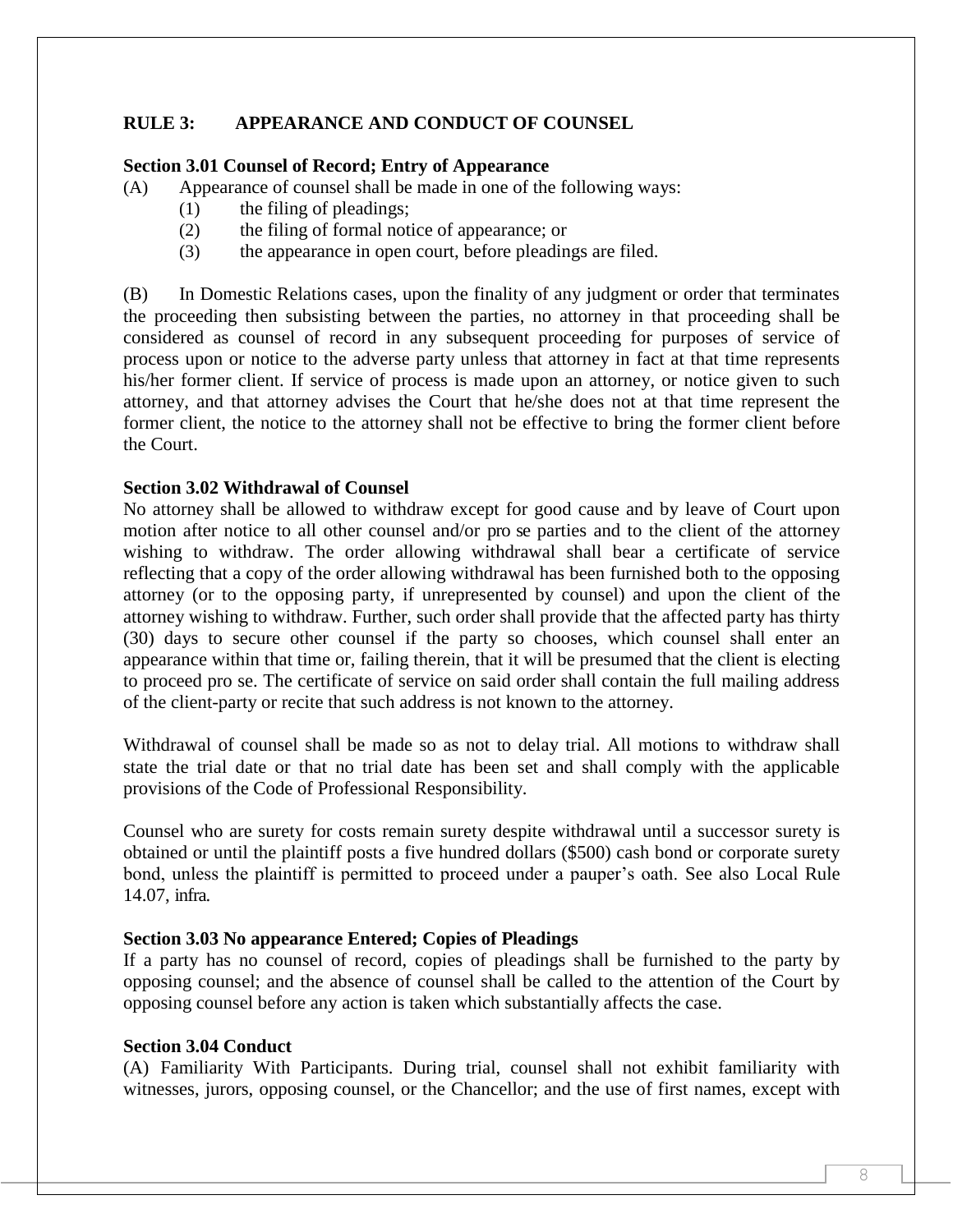child witnesses, shall be avoided. No juror shall be addressed individually by name during opening statements or closing arguments. No attorney, party, witness, or other interested person shall engage in any conversation with any member of the jury panel during the trial of a case without express consent of the Court.

(B) Approaching the Bench. Bench conferences should be requested only when necessary in aid of a fair trial. Attorneys shall not approach the bench without Court approval. Counsel shall not lean upon the bench nor appear to engage the Court in conversation in a confidential manner.

(C) Refrain from Interruptions. Counsel should refrain from interrupting the Court or opposing counsel until the statement being made is fully completed, except when absolutely necessary to protect the client, and should respectfully await the completion of the Court's statement or opinion before undertaking to point out objectionable matters. When objection is made to a question asked, counsel should refrain from asking the witness another question until the Court has had the opportunity to rule upon the objection. Objecting counsel shall state the legal grounds without argument or discussion, except by leave of Court.

(D) Examining Witnesses and Addressing the Court or Jury. All attorneys shall stand while addressing witnesses, the jury or the Court; however, exception may be made in the Court's discretion. When attorneys are examining witnesses or addressing the jury, they shall not approach the witness or jury without the Court's permission.

(E) Refrain From Exhibiting Emotion. Attorneys shall admonish their clients to refrain from exhibiting by facial expression, gesture or sound their feelings or opinions regarding the testimony of any witness or rulings of the Court. Persons sitting in the gallery of the courtroom shall also refrain from exhibiting by facial expression, gesture or sound their feelings or opinions regarding the testimony of any witness or rulings of the Court.

(F) Space within the Bar Reserved. The space within the bar of the courtroom is reserved for parties engaged in the case on trial, attorneys and court officials. Spectators and prospective jurors and witnesses shall be seated outside the bar in the general seating area. If children are present in the courtroom or situated outside the courtroom, they shall refrain from making excessive noise.

(G) Proper Attire. All male attorneys are required to wear jackets and ties. Female attorneys are required to wear similar appropriate clothing during the presentation of a case. Counsel, litigants, witnesses, court reporters, and other officers of the Court shall not dress in a manner which distracts from the proper decorum in the Court, but must wear appropriate clothing. At least, the following are not permitted in the courtroom: shorts, swim suits, leotards, low cut or open shirts or blouses, bare feet, or other inappropriate attire, including hats/caps worn by males.

(H) Forbidden Items. There shall be no use of tobacco products in the courtroom or at the taking of a deposition. There shall be no food, beverages, or gum in the courtroom; however, water is permitted at counsel table. Cell phones and other electronic devices shall be silenced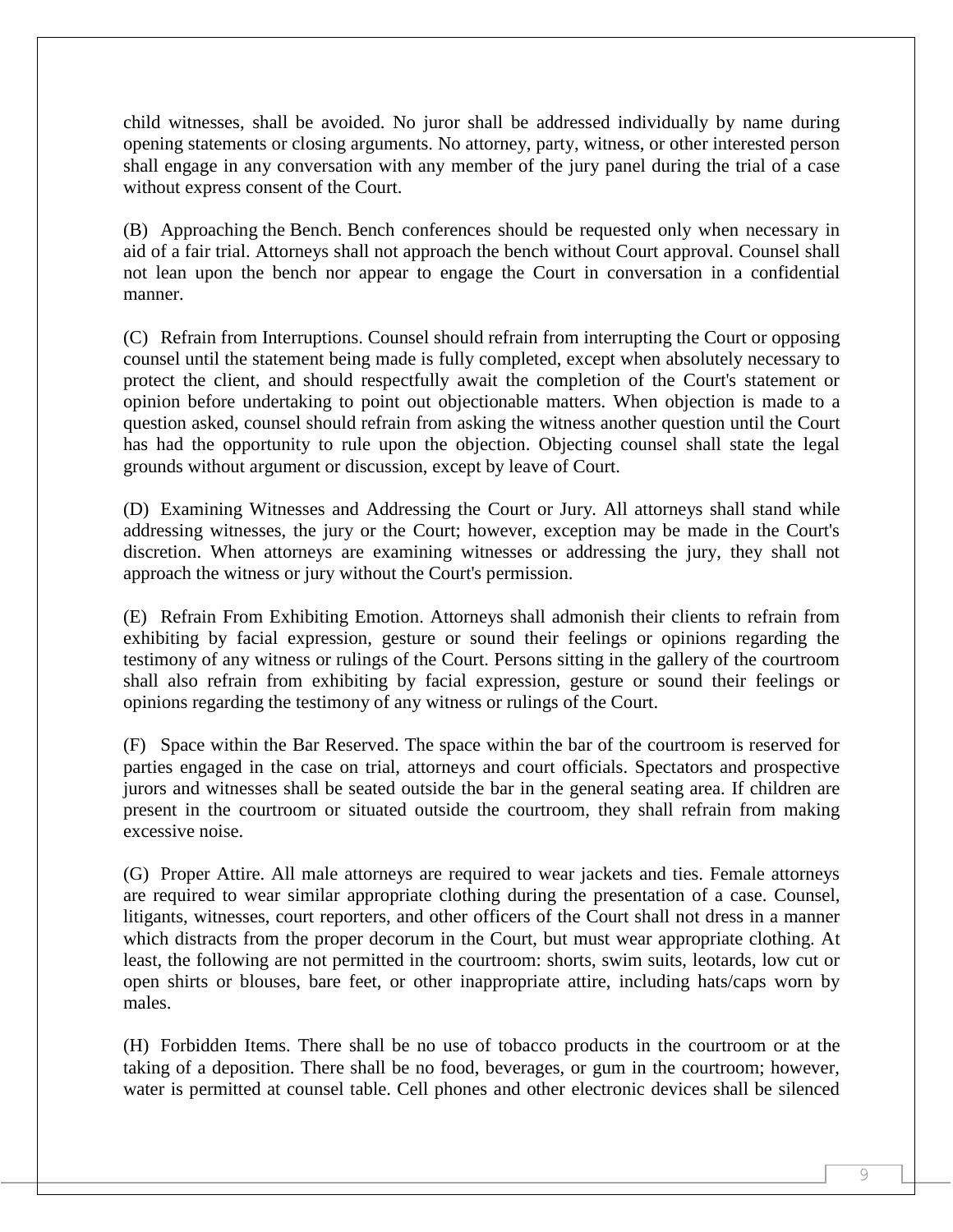while in the courtroom. The use of cell phones is prohibited while in the courtroom.

(I) All attorneys who have been licensed to practice law in the State of Tennessee and who possess a current registration card issued by the Board of Professional Responsibility shall be automatically eligible to practice law in the courts of this district. Attorneys appearing in a case shall place their B.P.R. number below their signatures on any pleading or motion filed with the courts. Upon making an initial appearance, attorneys shall be formally introduced to the Court and their qualifications vouched for by a member of the bar of this Court.

(J) Attorneys residing out of the State of Tennessee and wishing to appear before a court of this district shall comply with Supreme Court Rules 19 and 20 before making any appearance and, upon compliance, may appear as the Court directs.

# **Section 3.05 Contacting Chancellor**

No counsel, party or a witness to a pending or impending action shall contact the Chancellor, except as permitted by law. The litigants and witnesses should be instructed that under no circumstances shall they contact the Chancellor or the Chancellor's secretary, paralegal or law clerk. In the event ex parte correspondence is delivered to the Court, a notice of filing will be entered by the Court. "Any letters received by the Chancellor, whether received in chambers or in open court, should be filed in the cause and made a public record, permitting counsel for the respective parties to read the letters and the court to consider the letters when a party presents an issue predicated upon the letters", pursuant to State v. Birge. 792 S.W.2d 723 (Tenn. Crim. App. 1990). See Tenn. Sup. Ct. R. 10, Cannon 3, note 1.

# **RULE 4: COURT FILES**

No person, except the judge, clerk, or their designee, shall be allowed access to the filing cabinets, vaults, or other repositories where court records are kept. All papers and records of the Court shall be in the custody of the Clerk. FILES MAY NOT BE WITHDRAWN BY ANY PERSON, OTHER THAN BY THE JUDGE, CLERK, OR THEIR DESIGNEE, AT ANY TIME. In the event the Court file is needed out of county for a hearing, the Clerk shall make arrangements to have the Court file delivered to the Court, with five (5) days' notice being provided to the Clerk by the requesting party and/or attorney. Upon request, copies of the content of files shall be furnished by the Clerk at reasonable cost.

# **RULE 5: FILING AND SERVICE OF PAPERS**

# **Section 5.01 Filing with the Clerk**

All papers, including pleadings, motions, and proposed judgments and orders, shall be filed with the Clerk; and all such documents that require an original signature shall be signed in a conspicuous color of ink **other than black**.

#### **Section 5.02 Certificate of Service**

All papers must include a certificate of service which shall contain the date of service and the name of the person or persons served, as well as the address of such person or persons. No certificate of service shall be accepted which merely certifies that "copies have been served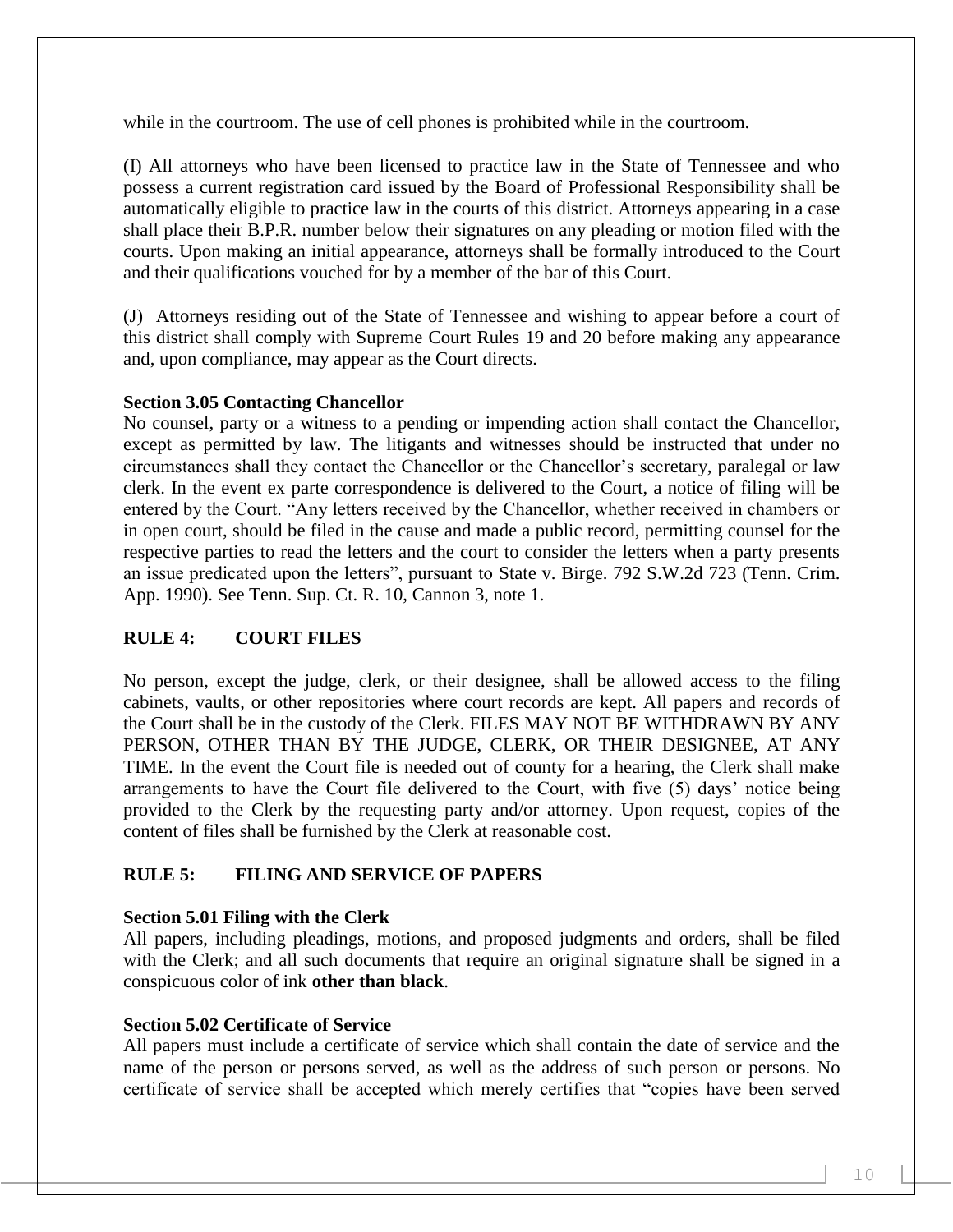upon all parties" or fails to clearly designate by name and address the person(s) so served.

# **RULE 6: TRIAL CALENDAR**

Trial calendars shall be prepared by the Clerk for each day the Court is in session. It is incumbent upon attorneys practicing in this district to inform themselves of the court's schedule.

# **RULE 7: MOTIONS**

# **Section 7.01 Time for Filing Pre-Trial Motions**

Pre-trial motions, which may be dispositive of one or more issues in a case, shall be filed at least thirty (30) days prior to the date of a hearing on the motion. This thirty (30)-day requirement may be waived by the agreement of the parties, with the concurrence of the court. All motions potentially dispositive of any issue in a case shall be scheduled for hearing through the Clerk's office by the attorney filing the motion as soon as practicable. Failure to obtain a motion hearing in a timely manner may be construed by the Court as an abandonment of the motion and the Court may refuse to consider same. See also Local Rule 7.05, *infra*.

# **Section 7.02 Briefs on Motions and Responses**

Every motion, or response thereto, which may require the resolution of an issue of law and every motion or response thereto in which legal authority is relied upon shall be accompanied by a memorandum of law in support thereof.

# **Section 7.03 Oral Argument of Motions**

Except with regard to motions requiring an evidentiary hearing, pursuant to law, the Court may rule upon motions without oral argument or hearing. The Court, however, may grant oral argument or hearing upon good cause shown by any party, or upon the Court's own motion. Counsel should always assume that the Court may rule upon any motion, as well as any response thereto, without oral argument or hearing; therefore, all motions and responses thereto shall be thorough, detailed and complete. "There is no requirement in the rules of civil procedure that oral arguments be permitted on motions. The trial court has the discretion whether it will hear arguments or decide the issues on the pleadings." Hutter v. H. Allen Bray (2002 Tenn. App LEXIS 392).

#### **Section 7.04 Time for Filing Responses to Motions**

Responses to motions, including counter-affidavits, depositions, briefs or any other matters being presented in opposition to motions must be filed and served on the movant in accordance with the Tennessee Rules of Civil Procedure. If no response is filed as set out above, or prior to the hearing if the Rules of Civil Procedure do not set a response time, the motion may be considered unopposed and granted by the court unless good cause is shown for failure to respond.

# **Section 7.05 Docketing Motions for Oral Hearing**

Oral argument on motions shall be set in one of the following ways:

(A) By agreement of counsel, after consultation with the Clerk as to a suitable date and time.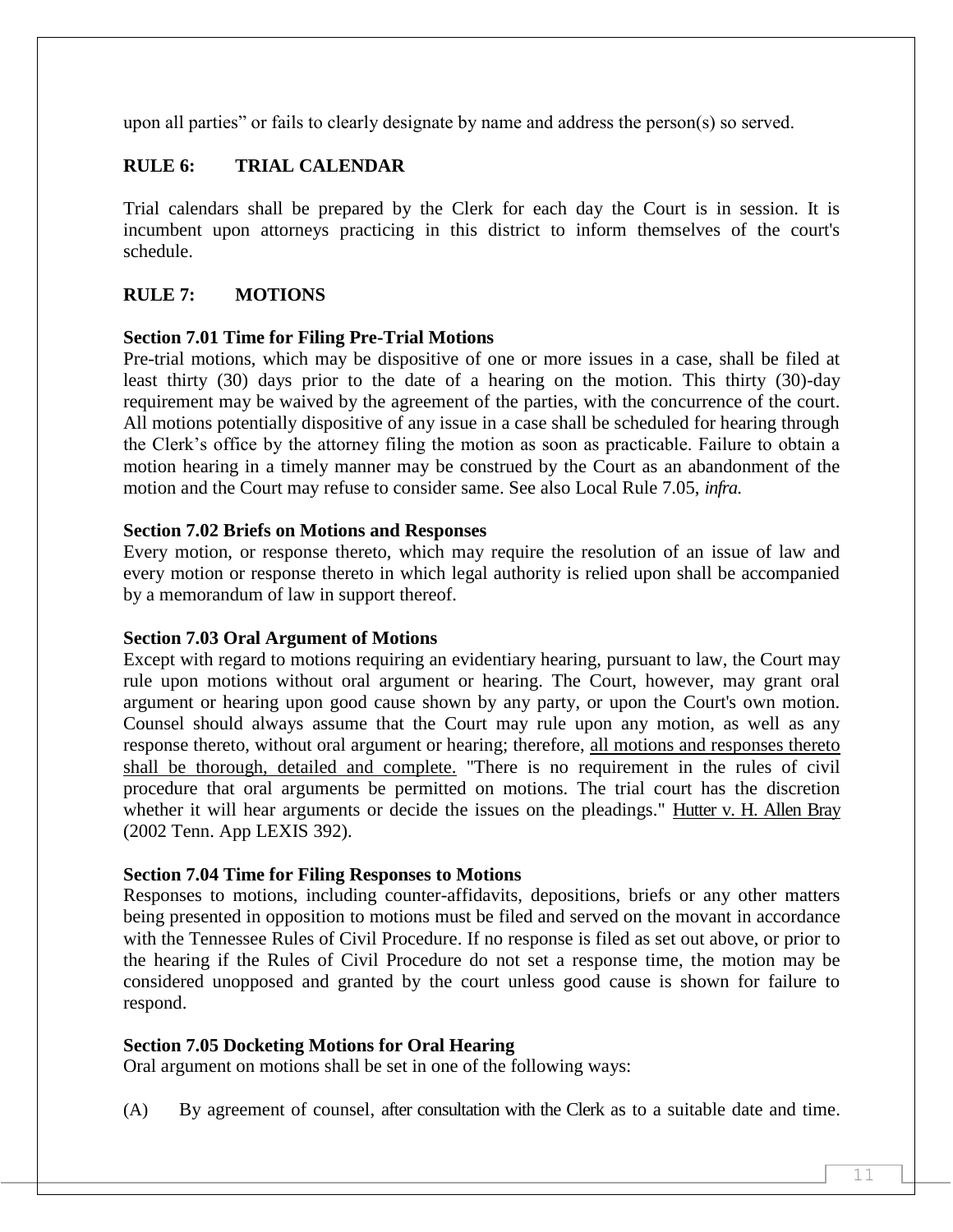Any motion may be heard in any county of the Third Judicial District, after consultation with the Clerk & Master of the county in which the motion is to be heard; however, notice to appear out-of-county shall be strictly prohibited in the absence of an agreement of all parties, as well as witnesses, to travel outside the county in which the case is filed;

- (B) By the Court with notice to counsel;
- (C) By the moving party, after procuring from the Clerk a suitable date and time;
- (D) By the Clerk, in the Clerk's discretion, with notice by the moving party.

#### **Section 7.06 Motions for** *Pendente Lite* **Relief**

Motion hearings for *Pendente Lite* relief, other than in cases involving spousal support, shall be scheduled for hearing by contacting the Clerk's office. {Motions for alimony *pendente lite* and responses thereto are governed specially by Rule 15.04.}

#### **Section 7.07 Summary Judgment Motions**

Motions for summary judgment shall be filed, pursuant to T.R.C.P. 56, and served at least thirty (30) days before trial. The adverse party may serve and file opposing affidavits, pursuant to T.R.C.P. 56, not later than five (5) days before the hearing.

#### **Section 7.08 Motions** *In Limine*

Motions *In Limine* shall be filed no less than three (3) business days before trial and set for hearing before the trial.

#### **Section 7.09 Recusal Motions**

Motions for recusal of the Chancellor shall be in writing and filed so as not to delay trial.

#### **Section 7.10 Drawing Order, After Motion Hearing**

Counsel for the prevailing party, unless otherwise designated by the Court, shall prepare and submit to the Clerk and Master of the county where the suit is pending, within five (5) business days, an order reflecting the decision in every motion hearing.

#### **Section 7.11 Failure To Appear**

If the attorney or party filing the motion does not appear at a scheduled hearing on the motion or any other matter scheduled to be heard, the Court may strike, overrule, or otherwise dispose of the motion or other matter.

# **RULE 8: NEGOTIATIONS AND SETTLEMENTS**

#### **Section 8.01 Award of Expenses**

All counsel in an action shall be equally responsible for timely notifying the Clerk and witnesses of the settlement of the action.

If any case is settled and notification as described in the above paragraph is later than 3:00 p.m.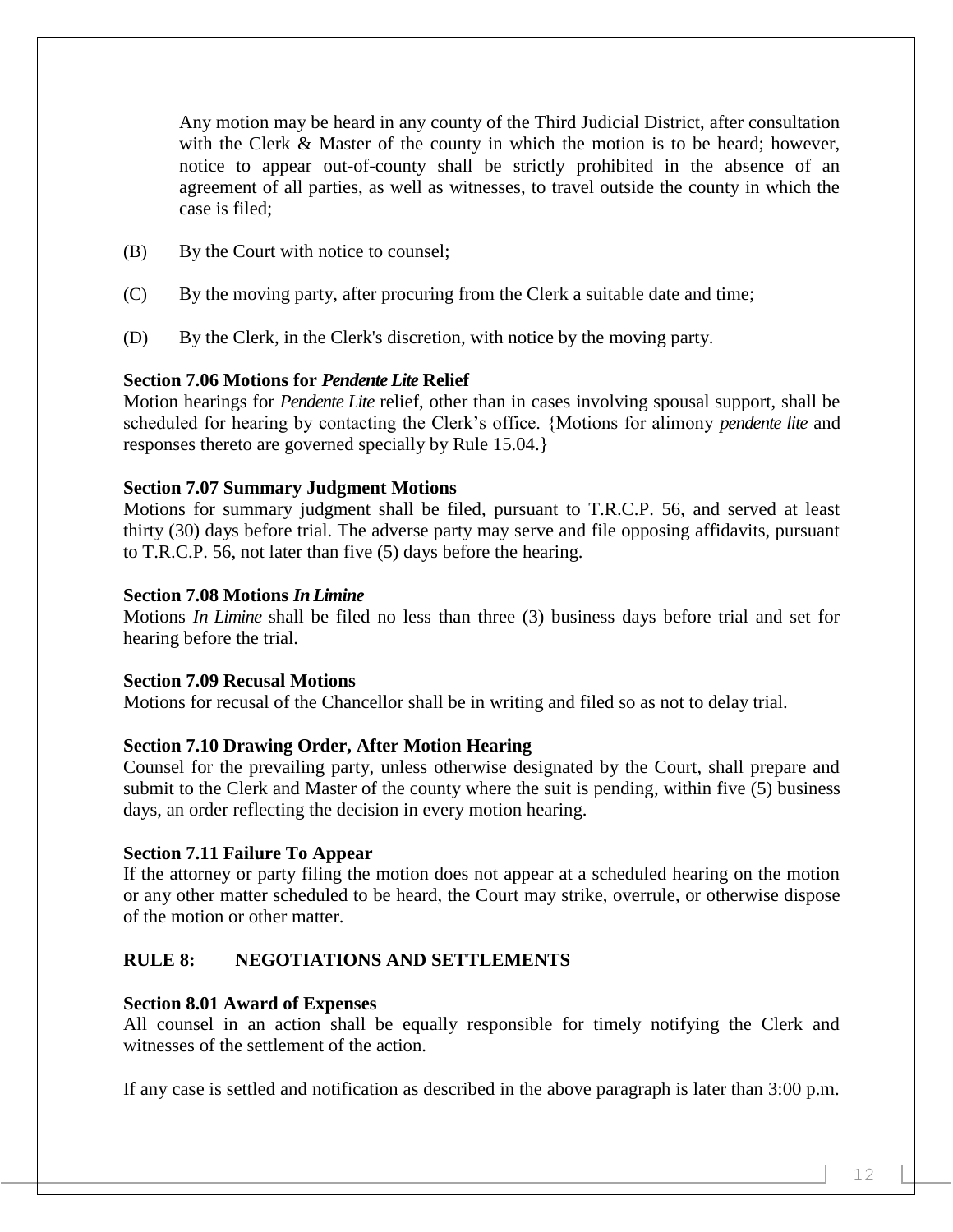the business day preceding the trial, the Court may award compensation to witnesses for lost income and/or travel expenses and tax the same as costs. All orders of settlement must state the trial date, if same has been previously set. See also Rule 19.04 (RE: costs of the jury).

# **Section 8.02 Court Approval of Settlements**

All joint petitions for the approval of workers' compensation, legitimation and minors' claims must be filed with the Clerk before being presented to a judge. In the event a minor or incompetent person is not represented by counsel, the Court may require that a Guardian *ad litem* be appointed for the person if the Court is not satisfied with the proposed settlement, and in that event, the fee of said Guardian *ad litem* shall be taxed as part of the costs.

# **Section 8.03 Presentment of Settlements**

Proposed workers' compensation settlements, as well as other settlements, and statutorily allowed *ex parte* matters may be presented for approval before the opening of Court.

# **RULE 9: COURT REPORTERS and INTERPRETERS**

It is the responsibility of counsel to arrange for court reporters. Proceedings shall not be postponed or delayed because of a court reporter's absence or tardiness. It is the responsibility of counsel to arrange for interpreters, approved by the Court; and the Court shall appoint an interpreter according to the preference listed below and pursuant to Tenn. Sup. Ct. Rules 41 and 42:

- (A) State certified court interpreter;
- (B) State registered court interpreter;
- (C) Non-credentialed court interpreter. See, Local Rule 35, *infra*.

# **RULE 10: SETTING CASES FOR TRIAL, CONTINUANCES, DORMANT CASES**

# **Section 10.01 Method of Setting**

Cases shall be set for trial in one of the following ways:

- (A) By agreement of counsel, *after consultation with the Clerk*.
- (B) By motion, after consultation with the Clerk, and subsequent order;
- (C) By the Court with notice to counsel, with Rule 10.02 not applying;

# **Section 10.02 Deadline for Trial Preparation**

Attorneys shall use all diligence to make use of T.R.C.P. 16 concerning the pretrial stages of litigation for scheduling and planning conferences. See also Rule 11 for "Pre-Trial Procedure and Briefs." When a party objects to having a case set because trial preparation is not complete, the Court may establish a deadline for completing trial preparation*.*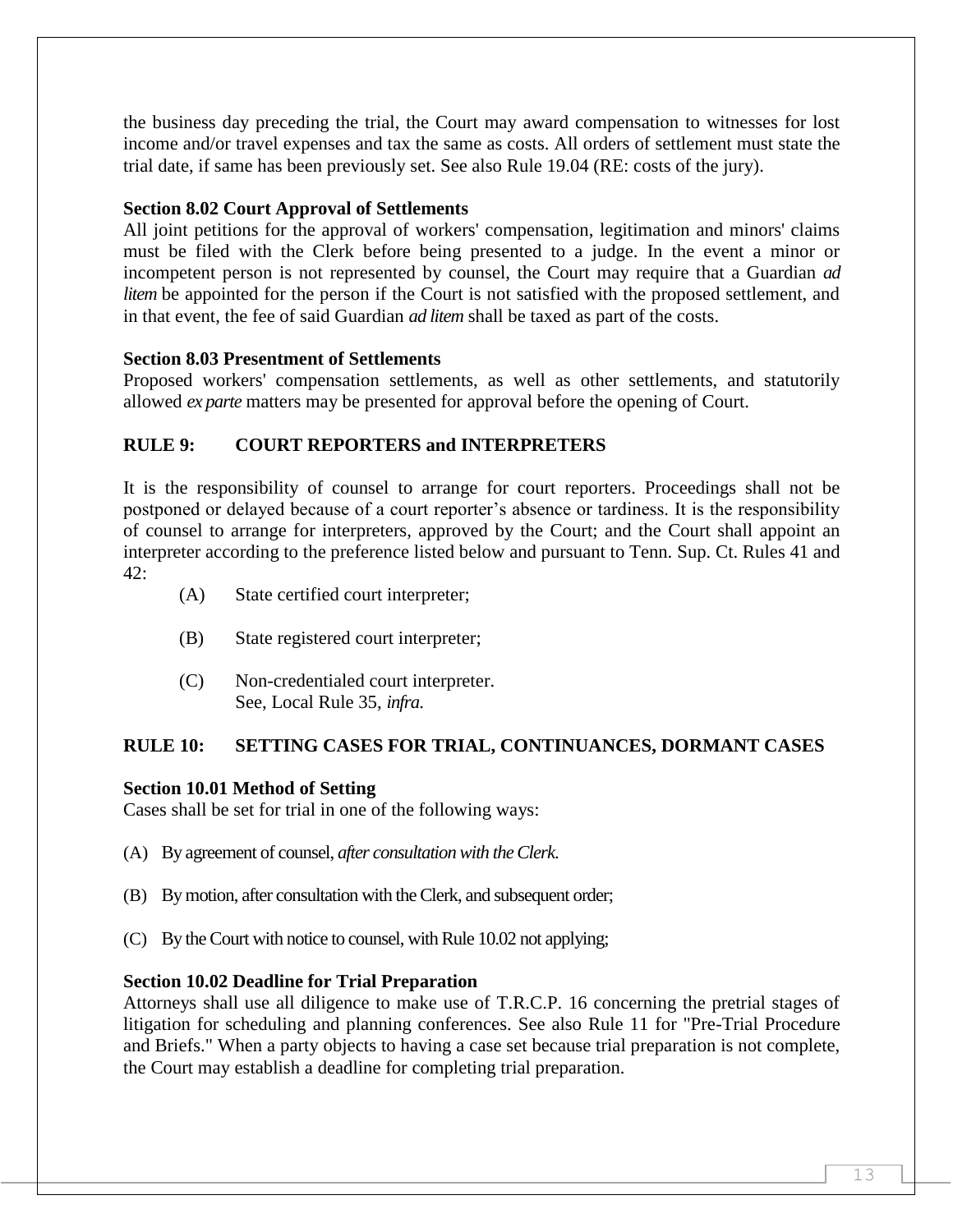# **Section 10.03 Continuances**

- (A) Cases shall not be continued by agreement and shall be continued only by leave of the Court evidenced by a signed and entered order. Cases shall not be continued except for good cause which shall be brought to the attention of the Court as soon as practicable before the date of trial.
- (B) Absence of a witness who resides in the county where trial is to be held and who has not been served with a subpoena may not be grounds for postponement of trial unless:
	- (1) a subpoena for that witness was issued by the Clerk and Master not less than ten (10) days prior to trial and which subpoena was to be served by the sheriff or his designee; and
	- (2) the testimony of the witness is material and the facts to be elicited from that witness cannot be supplied from another source; and
	- (3) it is shown that the witness is reasonably subject to service of the subpoena.
- (C) Absence of a witness who resides in a county other than the county of trial who has not been served with a subpoena shall not be grounds for postponement of trial unless:
	- (1) the subpoena for that witness was issued by the Clerk and Master not less than twenty-one (21) days prior to trial and which subpoena was to be served by the sheriff or his designee of the county of the witness' residence; and
	- (2) the testimony of the witness is material and the facts to be elicited from that witness cannot be supplied from another source; and
	- (3) it is shown that the witness is reasonably subject to service of the subpoena.
- (D) It shall not be grounds for postponement of trial that a witness is absent due to the failure or inability of an attorney or his/her agent to serve that witness with a subpoena to testify.

# **Section 10.04 Award of Fees and Expenses**

In cases continued, the Court may award expenses and attorney's fees, where permitted by statute, including compensation to witnesses for lost income and/or travel expenses, and tax the same as court costs.

# **Section 10.05 Dismissal of Dormant Cases**

To expedite cases, the Court may take reasonable measures to purge the docket of old cases where the cases have been dormant without cause shown for an extended time. The Court will cause the Clerk and Master to notice up dormant cases for a scheduling conference from time to time, and if no party or attorney appears to answer the notice and set the case for trial or advise the Court of the status of the matter, then the case will be dismissed without prejudice.

# **RULE 11: PRE-TRIAL PROCEDURE AND BRIEFS**

# **Section 11.01 Disclosure Requirements; Briefs**

(A) Perusal of exhibits by the opposing party during the trial causes unnecessary delay and shall be avoided. If requested by the opposing party prior to the commencement of trial, a party shall make available to the opposing party for inspection or copying, or both, all exhibits to be used or which may be used during the trial, excluding exhibits which will be used strictly for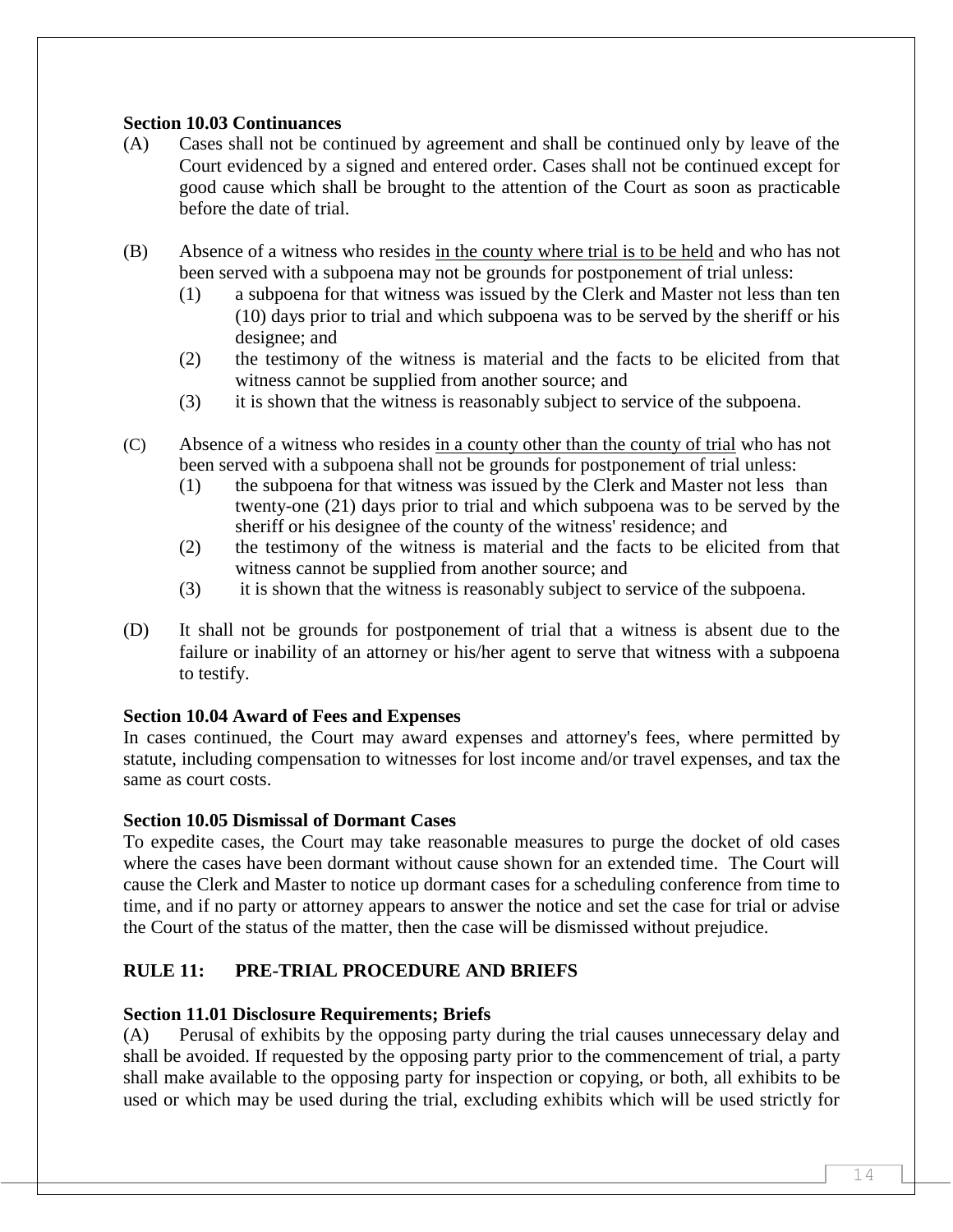purposes of impeachment.

(B) The original of depositions to be used as evidence (other than for impeachment) shall be filed no later than twenty-four (24) hours before trial with the Clerk.

(C) Pretrial Conferences.

Pretrial conferences shall be held pursuant to T.R.C.P. 16 in appropriate cases. Such conferences may be held upon application of any party or by court order. An order reflecting the action taken at the pretrial conference shall be prepared by counsel. A suggested guide for such order is printed herein below.

#### **(SAMPLE ) RE: Pre-Trial Order EXAMPLE**

#### IN THE THIRD JUDICIAL DISTRICT FOR THE STATE OF TENNESSEE [NAME OF COUNTY] CHANCERY COURT SITTING IN (NAME OF TOWN)

| <b>JOHN DOE</b>    |            |
|--------------------|------------|
| VS.                | DOCKET NO. |
| <b>RICHARD ROE</b> |            |

# **PRE-TRIAL ORDER**

The above captioned cause was set for pre-trial conference on the \_\_\_\_\_\_\_\_\_ day of  $\_,$  20<sub>\_\_\_\_</sub>, at 9:30 a.m., or as soon thereafter as possible, with counsel for all parties attending. The following matters were determined:

(A) The trial of this cause shall take approximately and is presently docketed for the  $\qquad \text{day(s)} \quad \text{of} \quad .$  20.

(B) The trial will be \_\_\_\_\_\_\_\_non-jury \_\_\_\_\_\_\_\_ jury.

(C) The parties are to supply the names and addresses of all witnesses, including expert witnesses, to be used at trial, to opposing counsel, and file them with the Clerk by the day of 20. Failure to list a witness' name shall result in the witness not being allowed to testify, without a showing of good cause for not listing the witness.

(D) Any exhibits which will be introduced at trial shall be available for viewing by opposing counsel by the day \_\_\_\_of \_\_\_\_\_, 20\_\_\_\_. A list of the exhibits shall be filed with the Clerk by the  $\rule{1em}{0.15mm}$  day of  $\rule{1em}{0.15mm}$ .

(E) The hearing of the pre-trial motions is set for the  $\_\_\_$  day of  $\_\_\_\_$ , 20 $\_\_\_\_$ .

(F) Any stipulation of the parties shall be reduced to writing and filed with the Clerk by the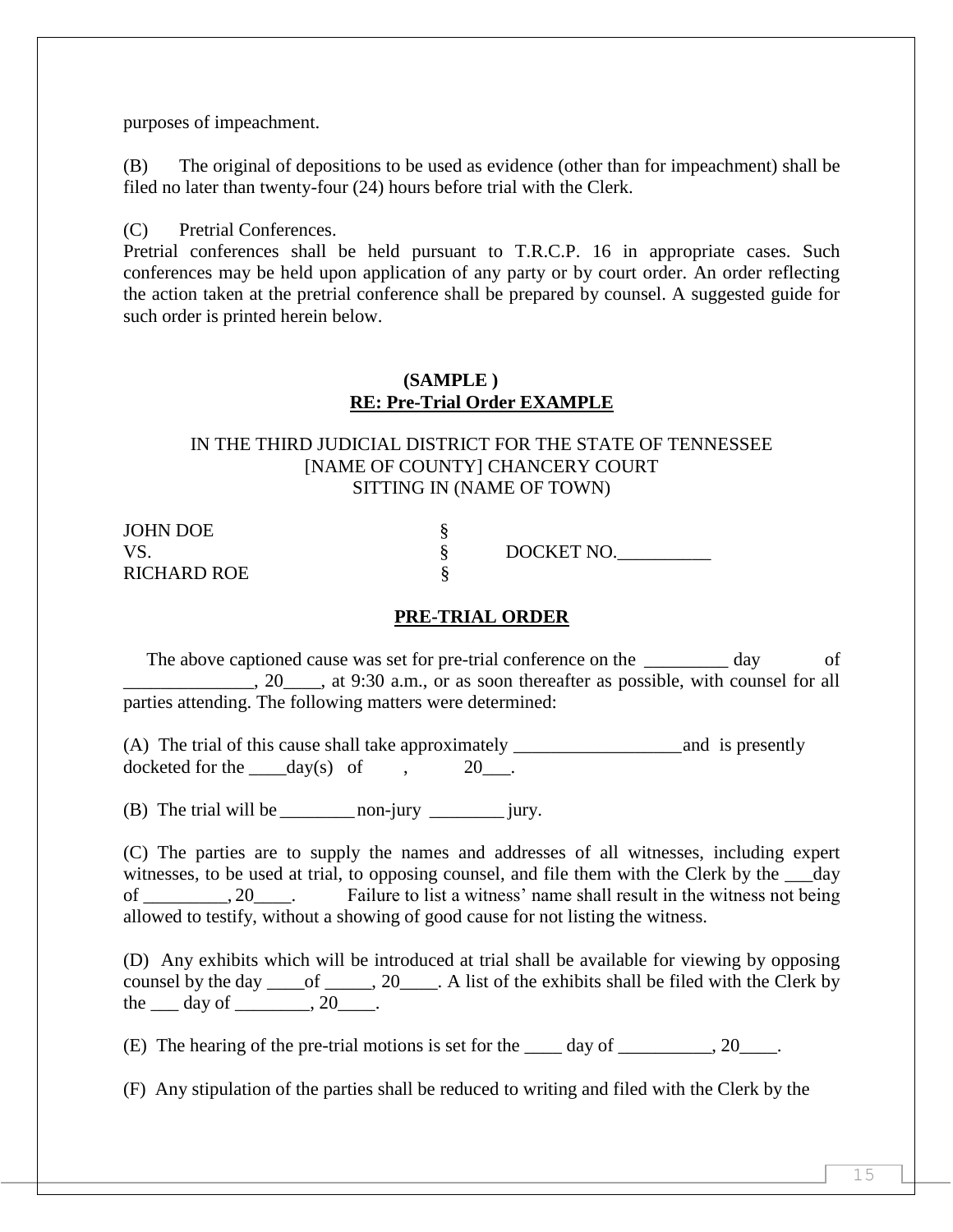$d$ ay of  $\qquad \qquad , 20$ 

(G) The parties shall file all proposed jury instructions, if a jury trial, by the \_\_\_\_\_\_\_ day of  $\overline{\phantom{2}}$ , 20 $\overline{\phantom{2}}$ .

(H) The proposed Special Verdict Form, if a jury trial, shall be filed with the Clerk by the  $\frac{\text{day of}}{\text{day of}}$ .

ENTER

# CHANCELLOR DOUGLAS T. JENKINS

(E) Expert Witnesses. Any party who plans to call an expert witness to testify shall submit the witness's name, address, field of expertise, and brief summary of qualifications and opinions to the court and other counsel no later than seven (7) days before the deposition or other personal appearance of the witness. Failure to comply with this requirement may result in disqualification of the witness. No party shall call more than two (2) experts on any issue without permission of the Court.

(F) Witness and Exhibit Lists. Upon motion of any party or *sua sponte,* the Court may order the pre-trial filing of Witness and/or Exhibit lists.

(G) Voluntary Dismissals. When a written notice of dismissal is filed pursuant to T.R.C.P. 41.01, the notice shall be followed by an Order of Voluntary Dismissal signed by the Court and entered by the Clerk.

(H) Written Discovery.

(1) A party invoking T.R.C.P. 31, 33 or 36 shall number each question or proposed admission and leave a blank space reasonably calculated to enable the responding person to have his/her response typed in the space provided. A party invoking T.R.C.P. 33 or 36, shall be limited to a total of thirty (30) interrogatories, including sub-parts, as well as limited to the same number of requests for admissions, including sub-parts. Interrogatories and requests for admissions shall be made in separate filings and not within the same document.

(2) Responses to Written Discovery. The responding person shall use the space provided for the response. If the space is insufficient to complete the response, the response shall be continued on an added page with the properly designated response number.

(I) Accountings and Construction Suits. In any case involving a complicated and/or lengthy accounting or a construction case, the attorneys shall immediately notify the court and opposing counsel or party, so that the judge may consider appointing a special master or other appropriate person to take the accounting and make a pretrial report, or may order mediation.

(J) Mediation or Arbitration. Counsel shall promptly submit an order reflecting any mediation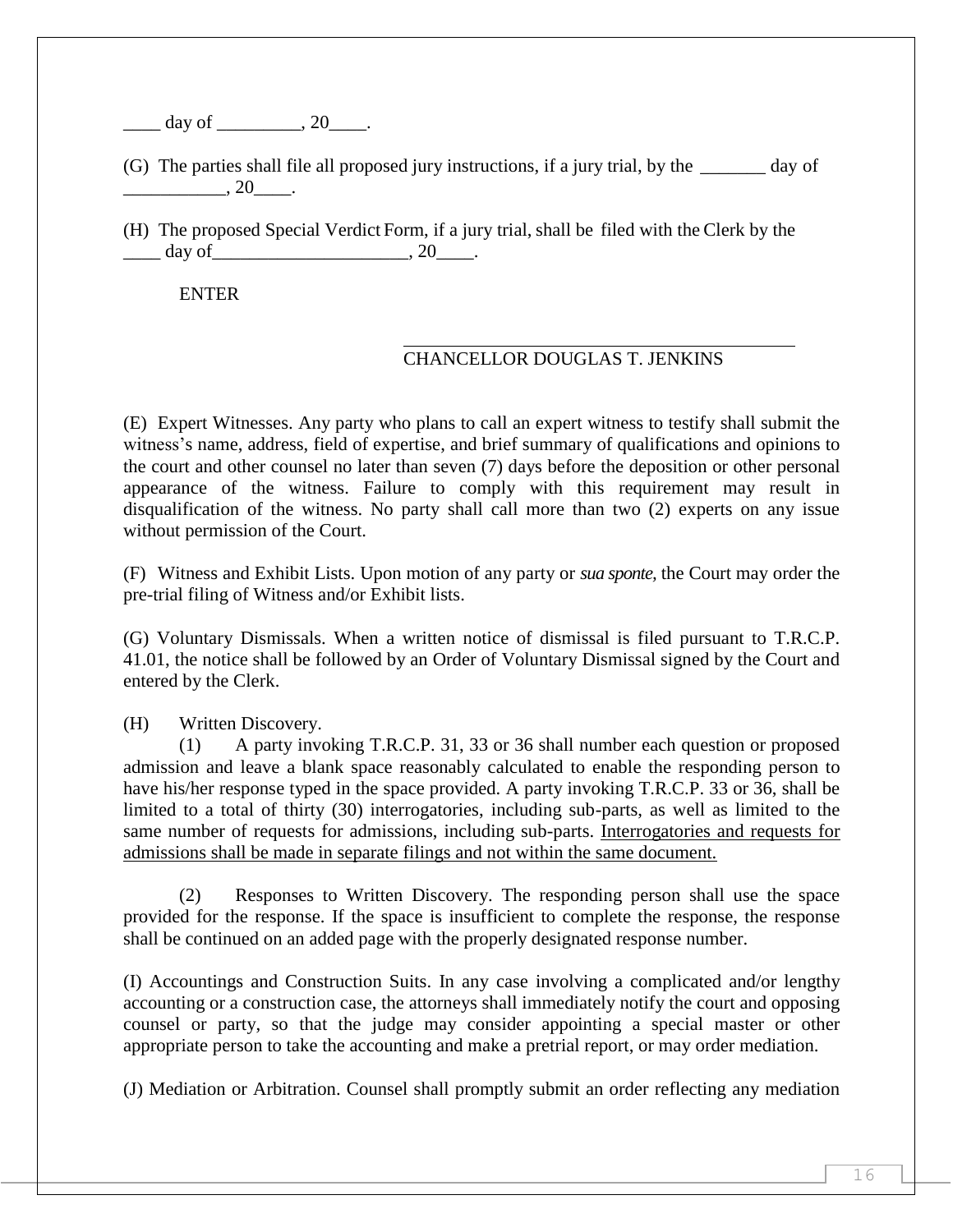or arbitration ordered by the Court, as well as promptly submit a statement reflecting the outcome of any mediation or arbitration.

# **RULE 12: EXHIBITS**

#### **Section 12.01 Depositions and Discovery Material**

Depositions and discovery material submitted to the Court as evidence, which are not read to the Court, shall be made trial exhibits.

#### **Section 12.02 Custody of the Clerk**

All trial exhibits shall be accounted for by counsel, before leaving the Courtroom, and placed in the custody of the Clerk unless otherwise directed by the Court.

#### **Section 12.03 Disposition of Exhibits/Depositions**

After final determination of any case, the parties shall have forty-five (45) days after the entry of the final judgment to withdraw exhibits and depositions if no appeal is filed. The Clerk may destroy or dispose of exhibits and depositions not so withdrawn.

# **RULE 13: REQUESTS FOR SPECIAL INSTRUCTIONS, SPECIAL VERDICTS AND FINDINGS OF FACT AND CONCLUSIONS OF LAW**

#### **Section 13.01 Special Verdicts, Jury Interrogatories and Requested Instructions**

In jury cases where special verdicts or jury interrogatories are requested or required, or special requests for instructions are to be made, the parties shall file same and submit copies to the Chancellor at least five (5) business days prior to trial.

#### **Section 13.02 Requests for Special Instructions**

When counsel submits special requests pursuant to T.R.C.P. 51, same shall be in compliance with Section 13.01 above and copies shall be furnished to adversary counsel. When a request for an instruction is made and the request is for a Tennessee Pattern Jury Instruction verbatim, the request shall be made by reference to "TPI (Civil) No  $\cdot$  If the request is for a modification of an existing instruction, the request shall identify the instruction to be modified by number and identify the deletion or addition. When a request for an instruction is made and there is no instruction on the subject in the Tennessee Pattern Jury Instructions, this fact must be stated in the request.

#### **Section 13.03 Special Verdicts**

Requests for special verdicts or written interrogatories made pursuant to T.R.C.P. 49 shall be made before commencement of the trial, in compliance with Section 13.01 above, and shall be accompanied by proposed verdict forms, written interrogatories, and proposed instructions which will be given to the jury along with the special verdict forms or interrogatories. The Court will inform counsel of its proposed action on the requests prior to their arguments to the jury.

#### **Section 13.04 Written Findings and Conclusions**

Requests for written findings of fact and conclusions of law shall be accompanied by *proposed*  findings of fact and conclusions of law and submitted, in writing, prior to the entry of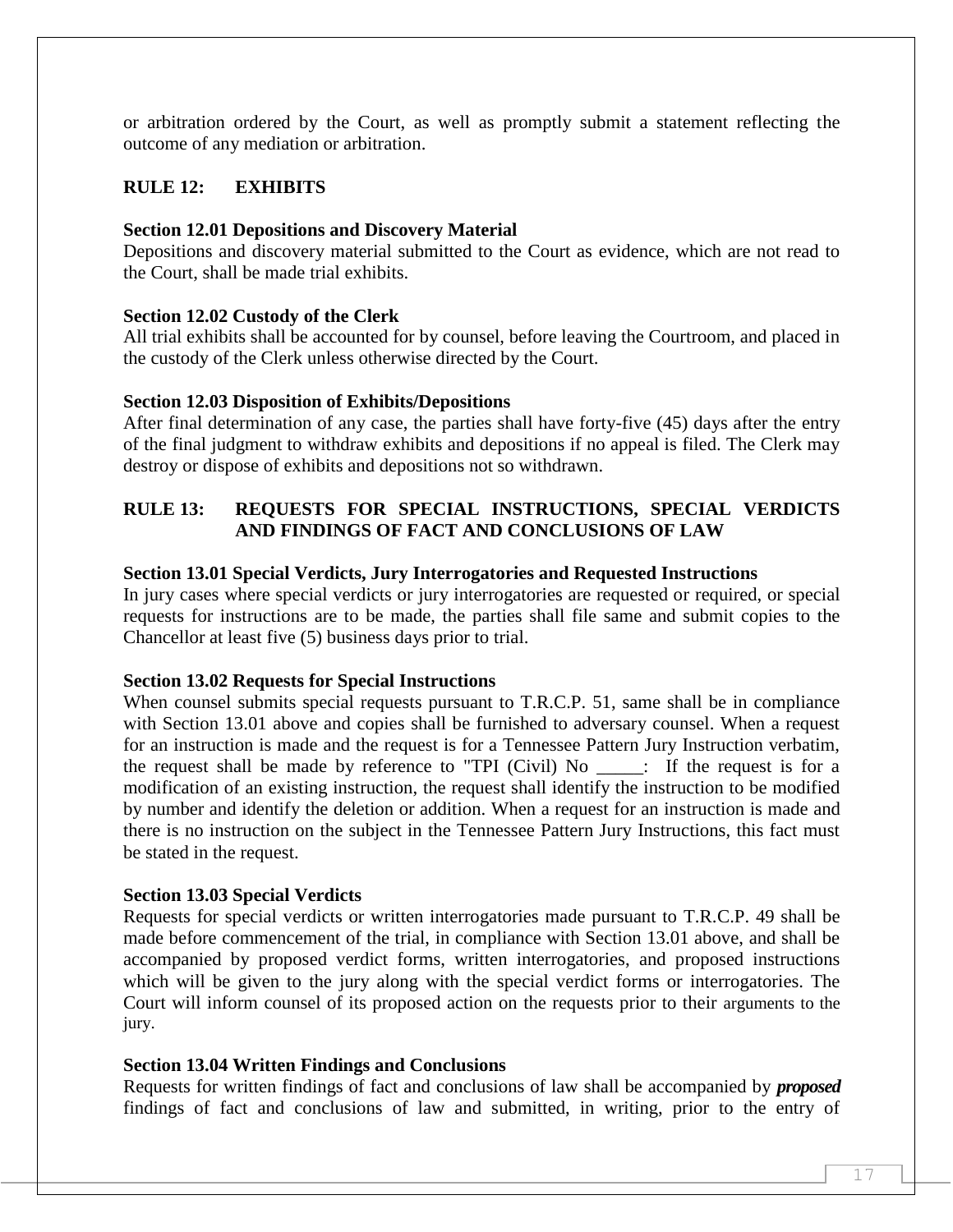judgment. The Court may decline to make written findings and conclusions if findings and conclusions have been stated from the bench and in accordance with T.R.C.P. 52.

# **RULE 14: ORDERS AND JUDGMENTS**

**Section 14.01 Preparation and Submission of Orders and Judgments**

# (A) **ORDERS AND JUDGMENTS SHOULD NOT BE SENT TO THE JUDGE'S OFFICE FOR ENTRY.**

(B) All orders and judgments shall be lodged with the Clerk and Master in the County where the suit is pending within fourteen (14) days of the Court's ruling, unless longer time is granted by the Court. Failure to comply with this provision may result in issuance of show cause orders.

(C) Unless the Court directs otherwise, counsel for the prevailing party shall prepare orders or judgments in conformance with the Court's ruling. The attorney preparing the order and judgment shall approve same and present to all other counsel in the case, who shall approve or disapprove same order or judgment and return to the attorney preparing same within three (3) business days of their receipt of the order or judgment. The attorney shall then lodge the order or judgment with the Clerk.

(D) No order or judgment shall be lodged with the Clerk unless it contains the signature of all counsel **or** a certificate pursuant to Rule 14.02 and 14.03.

#### **Section 14.02 Same: Alternate Method**

In the alternative, counsel for the prevailing party shall prepare such order or judgment and lodge same with the Clerk within three (3) days of the Court's ruling. A copy of the order or judgment shall be served upon all opposing counsel and shall bear a proper certificate of service, as provided in T.R.C.P. 58. If opposing counsel objects to the proposed order or judgment, he/she shall so advise the Clerk, in writing, within five (5) days of his/her receipt of such copy, and proceed in accordance with Rule 14.03 following.

#### **Section 14.03 Disagreements Over Contents of Orders and Judgments**

In the event of a dispute concerning the content or wording of an order or judgment, each party shall lodge with the Clerk a proposed order or judgment within fourteen (14) days of the Court's ruling, each order or judgment shall contain a proper certificate of service certifying that a copy of the proposed order or judgment has been served upon opposing counsel pursuant to T.R.C.P. 58. The parties shall point out to the Court the specific provision/s in the competing versions of the judgment/order about which there is a disagreement.

#### **Section 14.04 Court Costs**

(A) All final judgments shall provide for the taxing of court costs.

(B) Whenever it appears to the Clerk that a judgment has been satisfied but that court costs have not been paid, the Clerk may apply to the Court for a re-taxing of court costs. The Clerk shall notify the parties of the application and the date and time it is to be considered by the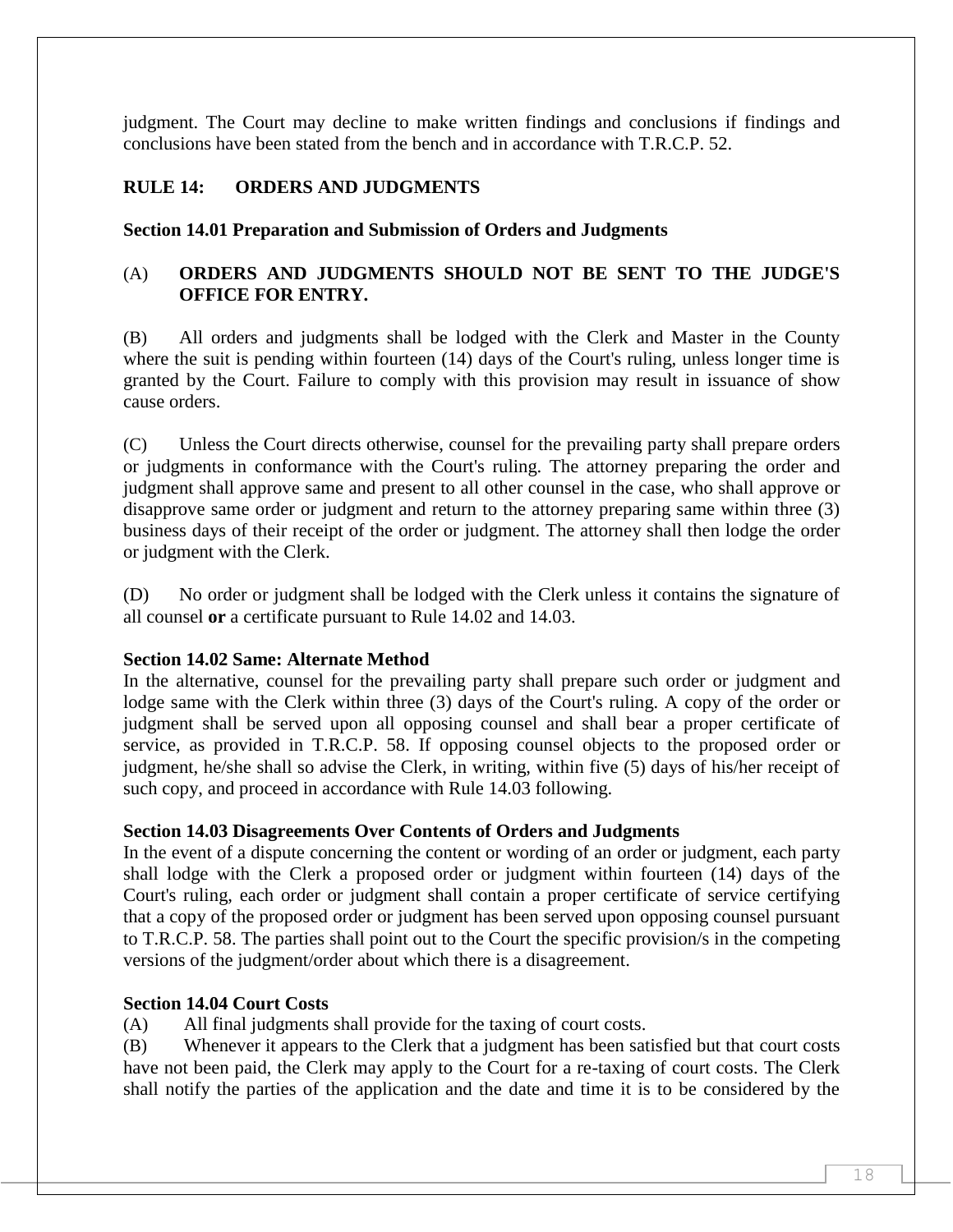Court. See, T.C.A. § 20-12-137.

#### **Section 14.05 Non-Minute Entry Orders**

Orders not affecting the legal course of an action, such as orders setting a case for trial or acting upon a request for a continuance, may be designated by the Clerk as a non-minute entry order. Such designated orders shall be placed in the file of the case; same may also, within the discretion of the Clerk, be spread upon the Minutes of the Court.

#### **Section 14.06 Payment and Satisfaction of Judgments**

(A) Orders for disbursing funds, other than agreed orders, shall be final before the Clerk will disburse the funds, and

(B) Funds paid into the Court by check shall not be disbursed until cleared by the banking institution.

(C) Upon receipt of payment in satisfaction of a judgment, whether through the Clerk's office or otherwise, counsel shall satisfy the docket by certifying receipt of same by making the appropriate filing.

#### **Section 14.07 Orders of Substitution of Counsel**

All orders of substitution of counsel shall not delay or prejudice the trial of the case. See also Local Rule 3.02, *supra.*

#### **Section 14.08 Non-Party Reference**

When the Court orders a non-party (i.e., social agency, etc.) to make a report to the Court, the order shall advise the non-party to include in its report the name of the Court and the civil action number.

#### **Section 14.09 Reservation by Order**

All orders which reserve some matter for final disposition shall state with particularity what is being reserved in conspicuous language; and counsel shall cause the matter to be set for remaining disposition.

#### **Section 14.10 Appointments**

The attorney preparing the order appointing a Guardian *ad litem*, special master, receiver, etc., shall have the obligation to ensure that the appointed individual is served with a copy of the order. The appointment of Guardians *ad litem*, as well as other like positions, shall be made, when possible, on a rotational basis and after consultation with the Court. See also Local Rules 23.06 and 25, *infra.*

#### **Section 14.11 Entry of Orders and Judgments**

An order/judgment is not "entered" until signed by the Chancellor and marked "entered"/"filed" by the Clerk. The Court may sign a submitted order/judgment or may draft its own. The Clerk shall forward a copy of the entered order/judgment to counsel, only if directed by the Court or requested by counsel to do so, pursuant to T.R.C.P. 58.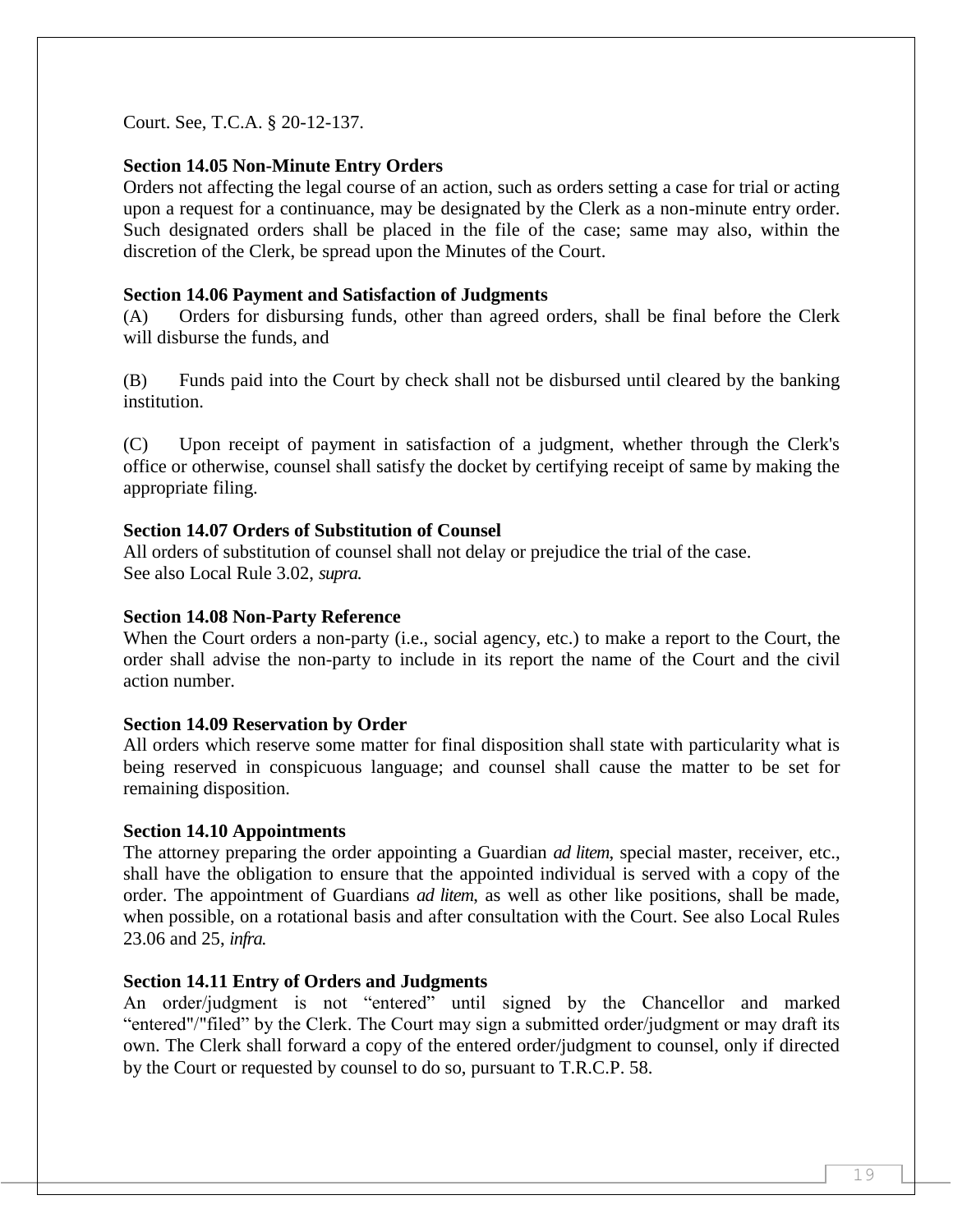# **RULE 15: SPECIAL PROCEDURES FOR DIVORCES**

#### **Section 15.01 Uncontested Divorce Cases**

(A) Where a divorce case is grounded on irreconcilable differences, it is not necessary to move for a default judgment. Once the statutory requirements have been met, such cases may be docketed for hearing by consultation with the Clerk of the Court or, by leave of the Court.

(B) When a defaulted party desires to be heard on any matter other than the basic cause of action, he/she shall notify the Court at least seven (7) days prior to the hearing of the matters upon which he/she desires to be heard and shall file a brief statement of his/her contention in regard to such matter.

#### **Section 15.02 Contested Divorce Cases; Financial Information**

In all contested divorce cases, the parties and their attorneys cause to be prepared a joint, and single, statement of assets and liabilities which shall include a listing and description of all real property owned by the parties, or by either of them (including date acquired, and identity of all owners); any encumbrances against said real properties (including identity of mortgagees, amount of monthly payments, and outstanding balances owing thereon); a general description of all personal properties owned by the parties, or by either of them, including estimated value of same and any encumbrances against same (including identity of mortgagees and full description of encumbrances); a full description of all debts of either party, including identity of creditors, amount of any monthly payments, and balance of debt owed; and the income of both parties, including the identity of the employer and the nature of the employment. **If the parties disagree with respect to any of the information required above, the opposing or differing information may be supplied, but nevertheless within the single statement required by this rule.**

Failure to furnish the above financial information to the Court at least five (5) business days before trial, in the format required, may result in appropriate sanctions, including, but not limited to. a continuance of the case. **It will be presumed that the statement required by this rule describes all the property, real and personal, owned by these parties.**

#### **Section 15.03 Designation of Parties**

In the complaint, answer and other pleadings it is requested that the parties or counsel avoid such terms as plaintiff, defendant, counter-plaintiff and counter-defendant, using instead such easily understood references to the parties as husband and wife.

#### **Section 15.04 Pendente Lite Hearings**

Complaints for divorce which include requests for *pendente lite* relief shall include a statement of facts justifying the relief sought. Counsel for the party seeking pendente lite relief shall communicate with the Clerk and Master of the county where the suit is pending and set a hearing with proper notice to the opposing party or counsel as soon as possible after filing the case or request for relief.

#### **Section 15.05 Restraining Order to Vacate Residence**

Restraining Orders ordering a party to a divorce suit to vacate the residence shall be issued only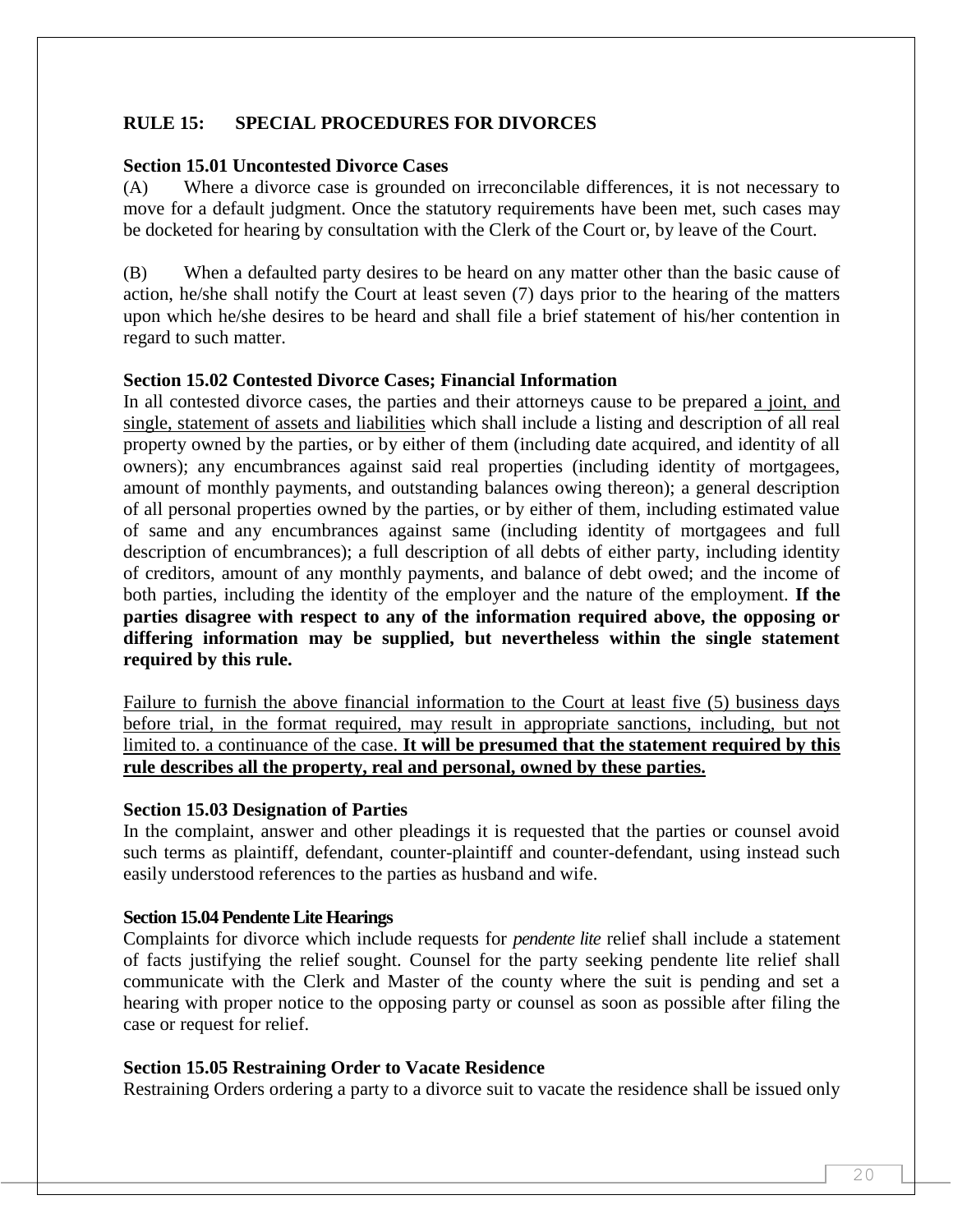under the most compelling circumstances. Further, any restraining order ordering a party to a divorce action to vacate the residence premises shall provide therein for a hearing on a temporary injunction, to be set not later than five (5) days after issuance of the restraining order, such hearing to determine whether the restraining order be converted into a temporary injunction or dissolved entirely. No restraining order ordering a defendant in a divorce action to vacate the residence premises shall be signed and issued without the provision for hearing on temporary injunction, as aforesaid.

### **Section 15.06 Proof of Grounds for Divorce**

Proof of grounds for divorce shall be required in all divorce cases, including default situations, except when grounds are stipulated and/or based upon irreconcilable differences. See Hyneman. 152 S.W.3"<sup>1</sup> 549; 2003 Tenn. App. LEXIS 680 (Tenn. Ct. App. *Sept. 18, 2003).*

# **Section 15.07 Minor Child Witness in Custody Hearing**

It is recommended that minor children who are called to testify in a custody hearing shall remain in school and/or in their usual and customary environment, maintaining a normal schedule if possible, until called to testify.

# **RULE 16: SPECIAL PROCEDURES FOR ADOPTIONS/SURRENDERS**

# **Section 16.01 Filing**

All adoption complaints shall be filed with the Clerk, and venue cannot be waived.

# **Section 16.02 Requirements for Setting Adoption Cases**

In any case wherein the adopting parents are related to the child or children to be adopted, the case shall not be set for adjudication by the Clerk until the following documents have been filed:

- (A) The birth certificate or certificates of the child or children.
- (B) A certified copy of the marriage license of the adopting petitioner(s), if applicable.
- (C) A certified copy of any current order/judgment affecting the custody of the child/children.
- (D) A death certificate if either natural biological parent be deceased.
- (E) A copy of the Putative Father Registry report within ten (10) days of the filing of the petition.
- (F) Any confidential report, filed at least three (3) days prior to the adoption hearing.

#### **Section 16.03 Presentation of Testimony in an Adoption**

The testimony of adopting petitioners will be heard in chambers. This testimony may be presented in person or, in the event the adopting petitioners are not within the State of Tennessee at the date of the adjudication, their testimony may be presented by interrogatory or deposition.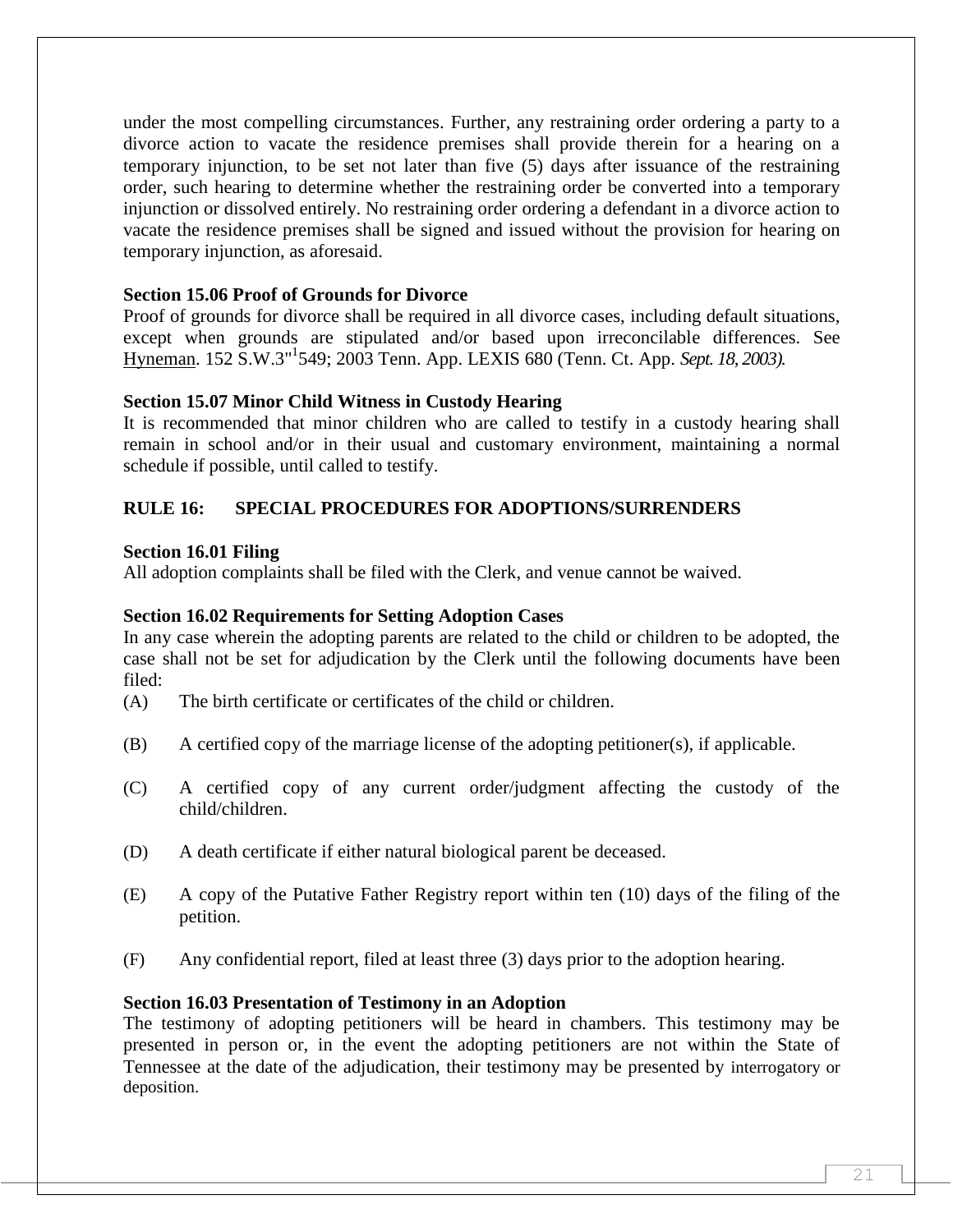#### **Section 16.04 Attendance of Adoptive Child**

It shall be optional with the adopting petitioners as to whether the child or children involved in said adoption attend the adjudication, unless the child is fourteen (14) years old or older.

#### **Section 16.05 Setting of Adoption Hearing**

A contested adoption case shall be set with expediency and pursuant to applicable statutes, but with the same requirements as any other case. See Local Rule 10, *supra*.

#### **Section 16.06 Adoption Surrenders**

Surrenders are normally scheduled as *ex parte* matters, and surrender forms shall be filled out before same are presented to the Chancellor. The Clerk shall not be permitted to assist in preparing surrender forms.

#### **Section 16.07 Confidentiality of Records**

All documents filed in the context of a surrender or adoption action, and the information contained in those documents, are confidential and may not be disclosed, except when the law allows and upon presentation of appropriate credentials. Only the parties to an adoption action and/or their attorney, or others statutorily authorized, i.e. child-placing agency, may have access to a pending adoption record.

# **RULE 17: SPECIAL PROCEDURES FOR EXTRAORDINARY INTERLOCUTORY RELIEF**

#### **Section 17.01 Assignment of Case**

Complaints for writs of certiorari, restraining orders or other extraordinary relief shall be filed with the Clerk and shall then be presented to the Chancellor or to another Judge if the Chancellor is unavailable.

#### **Section 17.02 Restraining Orders**

Restraining orders, including ex-parte relief, shall be granted only in strict compliance with Rule 65, Tennessee Rules of Civil Procedure. All restraining Orders shall provide for the setting of a hearing for a temporary injunction and shall provide a place thereon for the Court to set a date, time and location for such a hearing.

#### **Section 17.03 Setting Hearing for Interlocutory Relief**

Hearings on applications for temporary injunctions and other forms of extraordinary interlocutory relief shall be set as provided in Rule 17.02, or in cases where no restraining order is issued, (1) upon notice after consultation with the Clerk or (2) by an order setting the date, time and location for the hearing.

#### **Section 17.04 Hearings for Interlocutory Relief**

All requests for temporary injunctions and other forms of extraordinary interlocutory relief shall be heard upon oral testimony.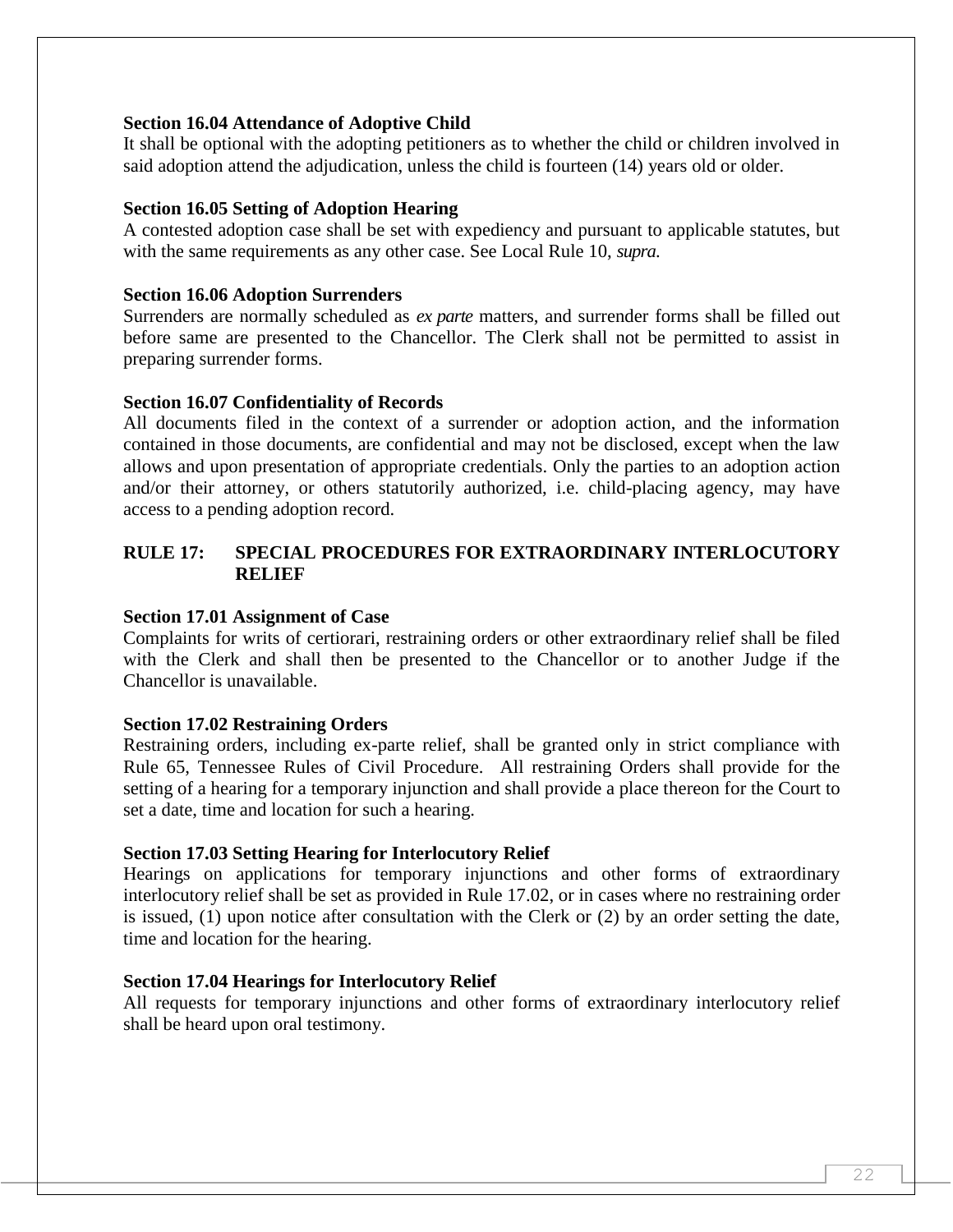# **RULE 18: SPECIAL PROCEDURES FOR JUDICIAL REVIEW OF ADMINISTRATIVE DECISIONS**

#### **Section 18.01 Special Procedures**

In any case in which judicial review of an administrative decision is being sought, the words **"JUDICIAL REVIEW"** shall be typewritten, or printed, in capital letters on the first page of the lead pleading opposite the style of the case and above the space for the case number.

#### **Section 18.02 Briefs Required**

Briefs must be filed in all cases which are to be considered by the Court upon a record from an administrative tribunal or agency. If a petitioner-appellant fails to file his/her brief within the time provided by this rule or within the time ordered by the Court, the action may be dismissed and the agency decision affirmed. If the defendant-appellee has not filed his/her brief within the time provided by this rule or within the time ordered by the Court, the Court may decide the case upon the record and the petitioner-appellant's brief.

#### **Section 18.03 Filing and Service of Briefs**

The petitioner-appellant must file and serve a brief within fifteen (15) days after the record is filed. The defendant-appellee must file and serve a brief within fifteen (15) days after service of the brief of the petitioner-appellant. Reply briefs may be filed at the option of a party, and if filed, must be filed and served within fifteen (15) days after service of the preceding brief. Upon motion of a party or upon its own motion, the Court may enlarge or shorten the time for filing briefs.

#### **Section 18.04 Consolidated Briefs**

In cases involving multiple parties and cases consolidated for judicial review, any number of parties may join in a single brief and any party may adopt by reference any part of the brief of another party. Parties may similarly join in reply briefs.

# **RULE 19: JURY TRIALS**

#### **Section 19.01 Procedure**

When a case is to be tried to a jury, the words **"JURY DEMAND"** shall be typewritten in bold capital letters on the first page of the pleadings opposite the style of the case above the space for the case number, and counsel shall call that fact to the attention of the Clerk when the case is filed. A pre-trial conference pursuant to T.R.C.P. 16 shall be required at least 30 days before trial. Parties and counsel shall follow the jury selection process established by the court, a description of which may be obtained from the Clerk and Master's office.

#### **Section 19.02 Number of Jurors**

In jury cases the parties may stipulate that the jury will consist of any number of persons less than twelve (12).

#### **Section 19.03 Challenges**

The stipulation shall not affect the number of challenges nor the manner of making them.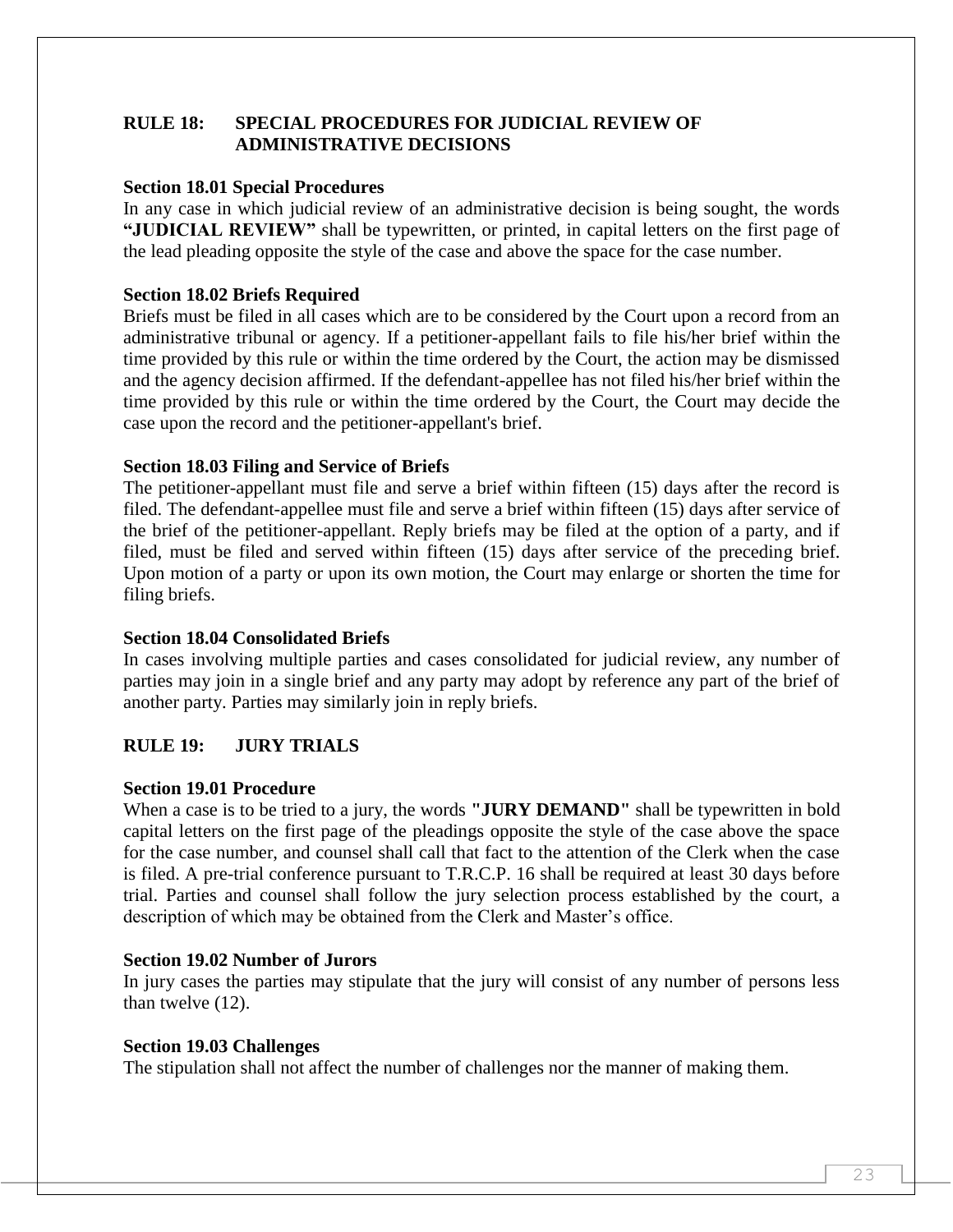#### **Section 19.04 Taxing Juror Costs Upon Settlement**

If a case which is scheduled for a jury trial is settled and notification to the Clerk is later than 3:00 p.m. the business day prior to the date the case is scheduled to begin, the Court may tax jury expenses as Court costs. See also Local Rule 8.01, *supra*.

# **RULE 20: CLERK AND MASTER SALES**

#### **Section 20.01 Sales To Be Conducted By Clerk and Master**

As a general rule, judicial sales will be conducted by the Clerk; the litigants shall not be allowed to employ an auctioneer except with the prior approval of the Court and for good cause shown.

#### **Section 20.02 Advanced Bids**

It is contemplated that all sales will be final on the day of sale, subject to court confirmation. There will be no "advance bids" or bids received after the conclusion of the sale except under the most compelling and extraordinary circumstances and upon an entered Order of the Court.

#### **Section 20.03 Costs of Sale**

In the discretion of the Court, costs estimated by the Clerk associated with the preparation of sale shall be advanced by the parties and paid into the registry of the Court prior to the Clerk preparing for the sale.

#### **Section 20.04 Failure to Finalize Sale**

In the discretion of the Court, in the event a sale fails to proceed to finality or is not confirmed by the Court, costs associated with that sale, as well as an amount of Special Commission, shall be considered as Court costs and shall be paid, by a specific time established by the Court, into the Registry of the Court.

#### **RULE 21: REQUESTS FOR ACCOMMODATIONS BY PERSONS WITH DISABILITIES**

It shall be the policy of the courts of the Third Judicial District to assure that qualified individuals with disabilities have equal and full access to the judicial system. Nothing in this rule shall be construed to impose limitations or to invalidate the remedies, rights and procedures accorded to any qualified individuals with disabilities under state or federal law.

"Qualified individuals with disabilities" means a person covered by the Americans with Disabilities Act of 1990 (42 U.S.C. 12101, et seq.) and includes individuals who have a physical or mental impairment that substantially limits one or more of the major life activities or who have a record of such impairments or who are regarded as having such impairment.

Applicant means any lawyer, party, witness, juror or any other individual with an interest in attending any proceeding before any court of the Third Judicial District.

Accommodations may include, but are not limited to making reasonable modifications in policies, practices and procedures; furnishing at no charge to the qualified individuals with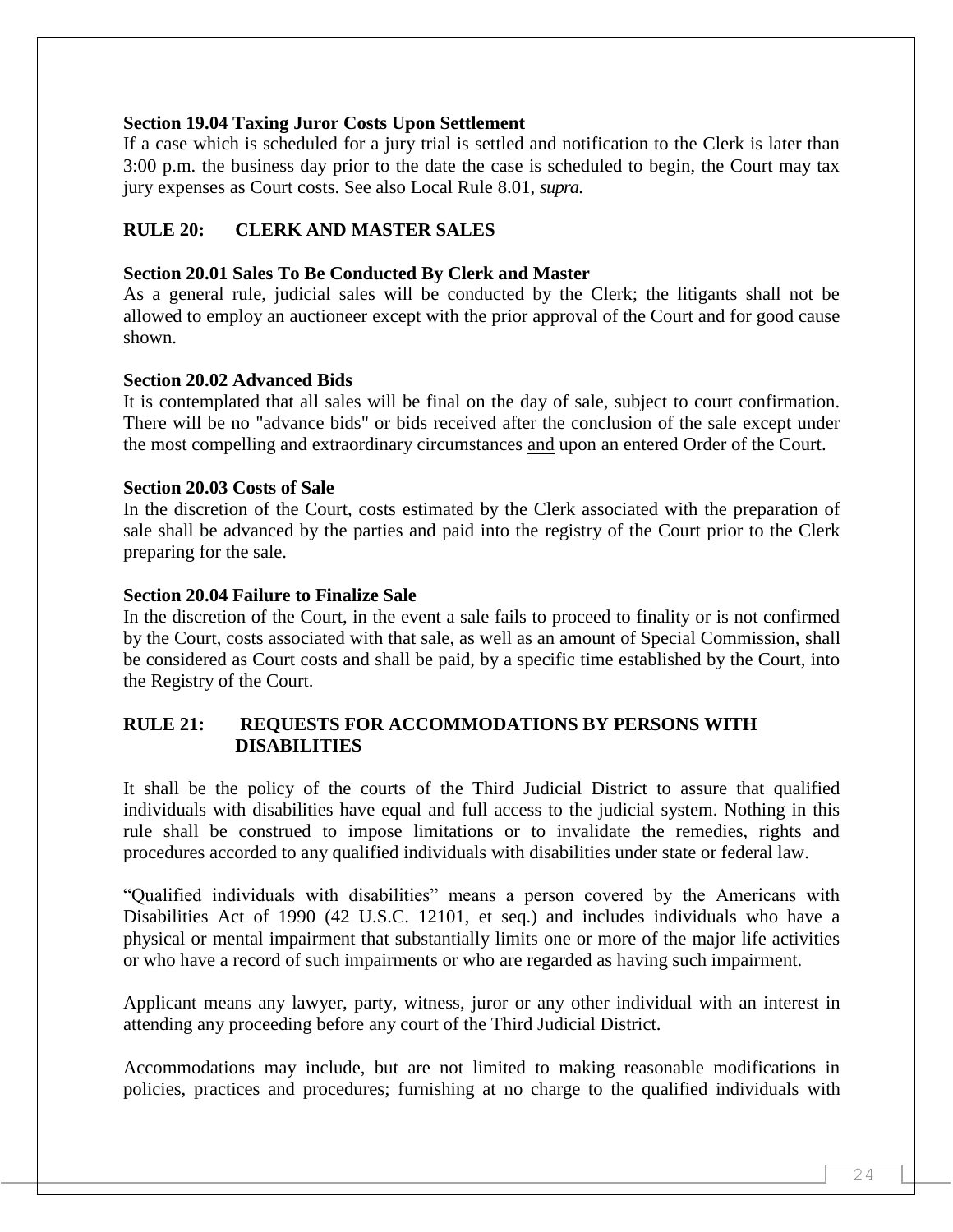disabilities auxiliary aids and services, which are not limited to equipment, devices, materials in alternative formats, and qualified interpreters or readers; and making each service, program or activity, when viewed in its entirety, readily accessible to and usable by qualified individuals with disabilities requesting accommodations. While not requiring that each existing facility be accessible, the standard known as "program accessibility" must be provided by methods including alteration of existing facilities, acquisition or construction of additional facilities, relocation of a service or program to an accessible facility or provision of services at alternate sites.

Confidentiality applies to the identity of the applicant as part of the application process.

The following process for requesting accommodations is established:

(1) Applications requesting accommodations pursuant to this rule may be presented ex parte in writing on a form approved by and provided by the court, or orally as the court may allow. Applications should be made at the designated office of the Clerk where the proceeding will take place or to the judicial officer who will preside over the proceeding.

(2) Applications for accommodations shall include a description of the accommodation sought along with a statement of the impairment that necessitates such accommodation. The court, in its discretion, may require the applicant to provide additional information about the qualifying impairment.

(3) Applications should be made as far in advance of the requested accommodation's implementation date as possible, and in any event should be made no less than five (5) court days prior to the requested implementation date. The court may, in its discretion, waive this requirement.

(4) Upon request, the court shall place under seal the identity of the applicant as designated on the application form and all other identifying information provided to the court pursuant to the application.

(5) An applicant may make an ex parte communication with the court; such communications shall deal only with the accommodations the applicant's disability requires and shall not deal in any manner with the subject matter or merits of the proceeding before the court.

(6) In determining whether to grant an accommodation and what accommodation to grant, the court shall consider, but is not limited by, the provisions of the Americans with Disabilities Act of 1990 and related state and federal laws.

(7) The court shall inform the applicant in writing of findings of fact and orders, as may be appropriate, that the request for accommodation is granted or denied, in whole or in part, and the nature of the accommodation(s) to be provided, if any.

(8) An application may be denied only if the court finds that:

(1) The applicant has failed to satisfy the requirements of this rule; or

(2) The requested accommodation(s) would create an undue financial or administrative burden on the court; or

(3) The requested accommodation(s) would fundamentally alter the nature of the service, program or activity.

An applicant or any participant in the proceeding in which an accommodation has been denied or granted may seek review of a determination made by a presiding judge or any other judicial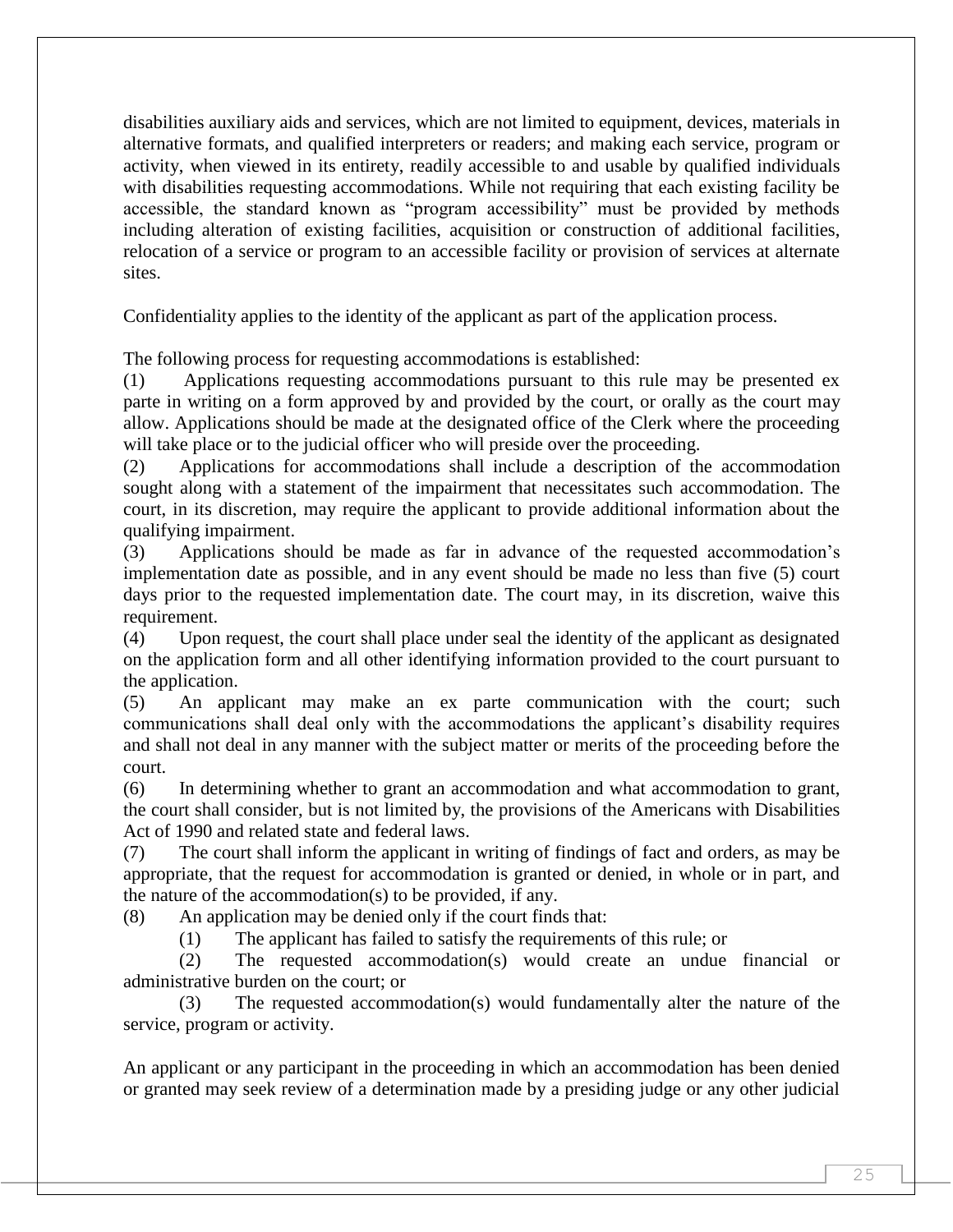officer of a court within ten (10) days of the date of notice of denial or grant by filing a petition for extraordinary relief in a court of superior jurisdiction.

The accommodations by the court shall commence on the date indicated in the notice of accommodation and shall remain in effect for the period specified in the notice of accommodation. The court may grant accommodations for indefinite periods of time or for a particular matter or appearance.

Copies of this rule shall be provided to all Clerks serving the Third Judicial District, and shall be posted in the public areas of all court facilities.

# **RULE 22: PROBATE MATTERS**

#### **Section 22.01 Attorneys**

Unless otherwise ordered, no one except an attorney licensed to practice law in Tennessee shall be permitted to represent an estate in matters coming before the Court.

#### **Section 22.02 Petitions**

(A) Sworn petitions shall be filed for the administration of estates and for the appointment of all personal representatives, giving the name, residence, and date of death of the decedent, and also giving the name and address of the attorney for the estate.

(B) Sworn Petitions for probate of Wills and Codicils shall also give the dates of the execution of the Will and any Codicils, the names of all attesting witnesses, and whether the person named personal representative is excused from making bond.

(C) In all intestate estates, and in all testate estates where bond is not excused in the Will, the petitions shall give the character and estimated value of the personal estate, and shall also include the annual value expected to be received from the dividends, interest and profits from all property.

(D) The petitions shall also state that the petitioner is either not aware of any Will, or if there is a Will, of any other paper writing purporting to be the Last Will and Testament of the decedent, and that a due search and inquiry have been made to ascertain that there is either no Will, or no other Will.

(E) In intestate estates, the petitions shall also list the names, ages, relationships and addresses of all next of kin and heirs at law of the decedent.

#### **Section 22.03 Inventory**

Unless excused according to law, an inventory of all personal property owned by the decedent at the time of death shall be filed for all estates within sixty (60) days from the date of the appointment of the personal representative. The Clerk and Masters shall insure that an inventory is filed for each estate, as provided by law.

#### **Section 22.04 Fees for Personal Representatives and Attorneys**

In all instances where the fees of a personal representative or attorney for the estate are to be fixed by the Court, a petition must be filed stating the fees that are being requested. The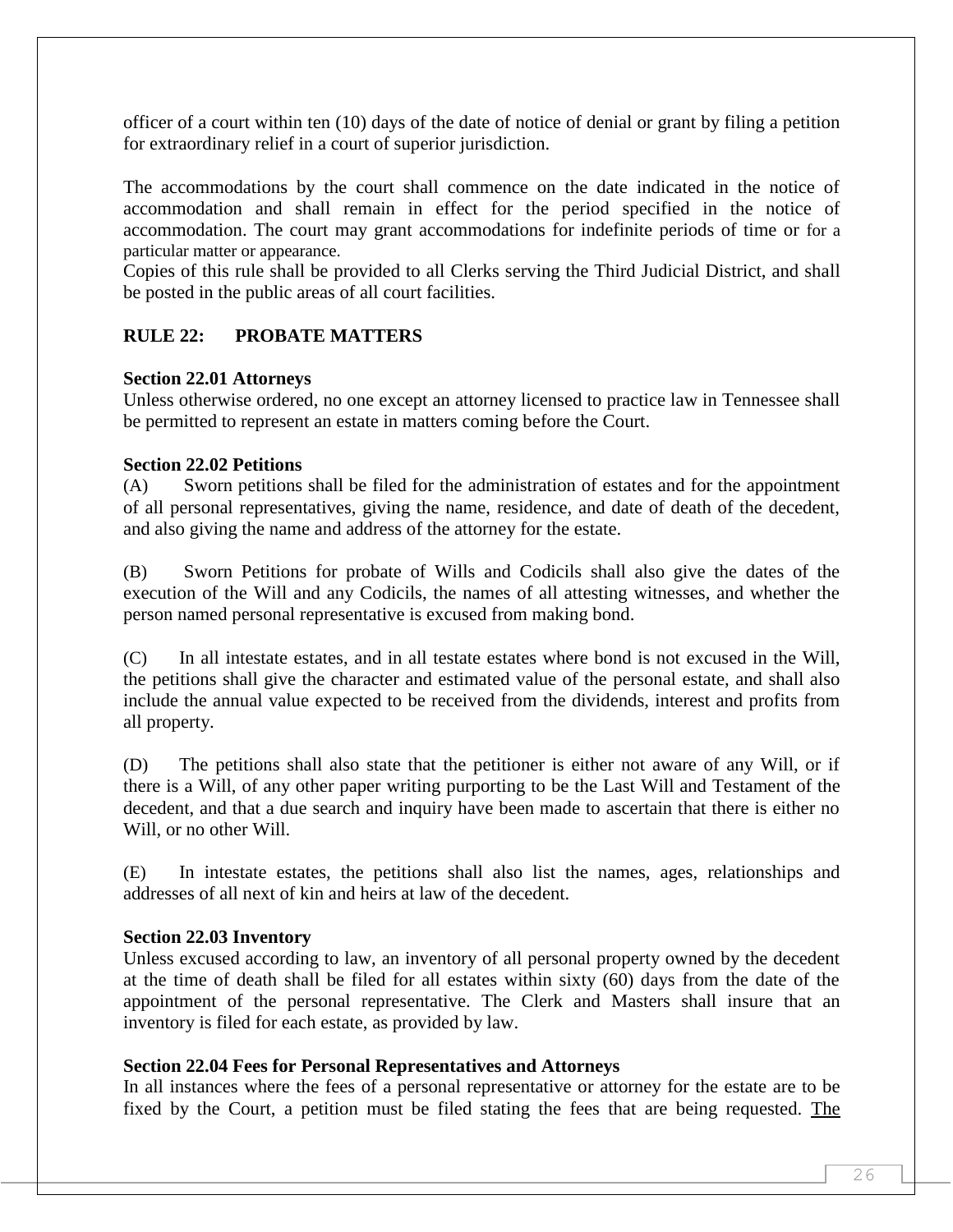petition must also contain a certificate indicating that a copy of same, as well a copy of a notice of the date and time certain for the fee consideration, has been mailed or delivered to all persons entitled to notice. All fees requested must be determined at the hearing scheduled by petitioner.

All petitions for fees in estates shall be supported by an affidavit, including but not limited to the amount of time expended, the value of the estate if known, and an Order with a suggested fee penciled in.

If the fees requested are in excess of ten thousand dollars (\$10,000.00) for any personal representative or attorney, the petition must be accompanied by the affidavits of two disinterested attorneys stating the amounts they consider to be reasonable fees. Any petition requesting a fee for a personal representative or any attorney in excess of ten thousand dollars (\$10,000.00) will be heard, on notice, by the Chancellor, instead of by the Clerk and Master. Attorneys are free to contract with personal representatives in writing for representation in estate matters and the fees or hourly rates fixed by the contract will be honored by the Court so long as the manner/amount of compensation in the contract is in keeping with the applicable law and rules of ethics. Attorneys requesting fees of ten thousand dollars (\$10,000) or more, even if in keeping with their contracts, shall be approved by the Court in the manner set out above.

# **Section 22.05 Closing Estate of Deceased Person On Petition and Order in Lieu of Final Settlement**

An estate of a deceased person may be closed upon the sworn petition of the personal representative and an order in lieu of final settlement if:

- (A) The time for filing claims with the Clerk has expired;
- (B) No beneficiary is under disability and no trust is created in a Will;

(C) Written evidence of satisfaction and release of all claims filed, release from the Bureau of TennCare and the payment of all inheritance and estate taxes is attached to the petition, or filed in the Clerk's office;

(D) Every beneficiary has received his or her full share of the estate, and

(E) Has either joined in the petition or signed a receipt in which the beneficiary waives notice and filing of the final settlement and acknowledges receipt of his or her full share of the estate, which receipt is attached to the petition; or (b) the personal representative has filed a certificate that he has furnished notice to each beneficiary at his or her last known address of his intent to present the proposed settlement at a certain time, hour and place and that the beneficiary may appear at that time to voice any objections, which notice shall be accompanied by a "certificate of mailing."

#### **Section 22.06 Final or Partial Settlements**

In all estates which are not closed as provided in Section 22.04 above, an itemized sworn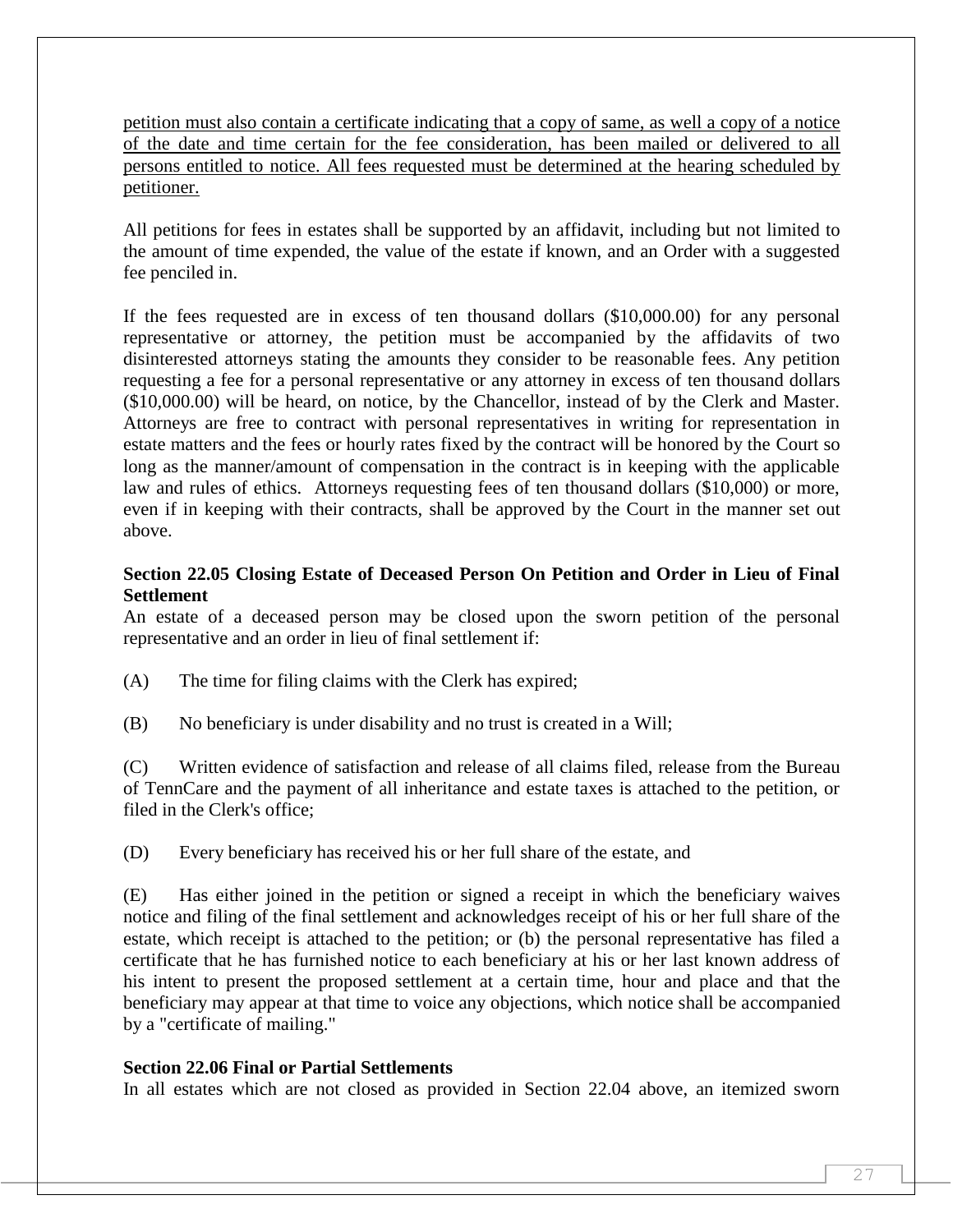settlement, with proper notice, must be filed by the personal representative with the Clerk within fifteen (15) months from the date of qualification as personal representative, and, if not a final settlement, each twelve (12) months thereafter until the estate is finally settled.

# **Section 22.07 All Final Orders Closing Estates to Be Lodged with Clerk and Signed by Chancellor**

All final Orders closing estates shall be lodged with the Clerk, who shall review same to determine if all requirements of Section 22.04 and 22.05 have been complied with. Thereafter, the findings of the Clerk shall be evidenced by a written report and filed, before presenting the final Order closing the estate to the Chancellor for signature.

#### **Section 22.08 Neglect of Duty**

Any personal representative or any attorney of record who fails or neglects, for any reason, to perform his/her proper duty in probate matters, may forfeit all compensation in addition to other appropriate sanctions.

#### **Section 22.09 Master to Act**

(A) Pursuant to T.C.A. § 18-6-106 (a) (5), the duties listed in T.C.A. §18-6-106, concerning the "clerk of the court having probate jurisdiction", are in addition to those hereinafter listed, unless otherwise ordered by the Court. The Clerk and Master is empowered, without a specific order of reference to:

- (1) approve applications for letters testamentary and of administration;
- (2) adjudicate probate claims and exceptions thereto;
- (3) determine year's allowance to surviving spouse and minor children;
- (4) preside over assignment of homestead;
- (5) determine elective share of surviving spouse;
- (6) take and state all accounts and settlements;
- (7) approve fee requests for a personal representative or attorney of \$5,000.00 or less. (See also Local Rule 22.04, *supra);* and
- (8) reduce the forty-five (45) day waiting period regarding the "small estate" method of administration pursuant to T.C.A. § 30-4-103(c).

(B) The Clerk shall file a written report of findings and actions for matters (2) through (7) above.

(C) Rule 53 of the Tennessee Rules of Civil Procedure and Rule 27 of these Rules shall govern the procedures for Master's hearings and exceptions to, or confirmations of Master's Reports.

# **RULE 23: CONSERVATORSHIPS AND GUARDIANSHIPS**

#### **Section 23.01 Attorneys**

Unless otherwise ordered, no one except an attorney licensed to practice law in Tennessee shall be permitted to represent a ward or a fiduciary in matters coming before the Court in a Conservatorship or Guardianship case. However, fiduciaries, who are not licensed attorneys, may submit their annual and final accounting and apply for their annual and final fee requests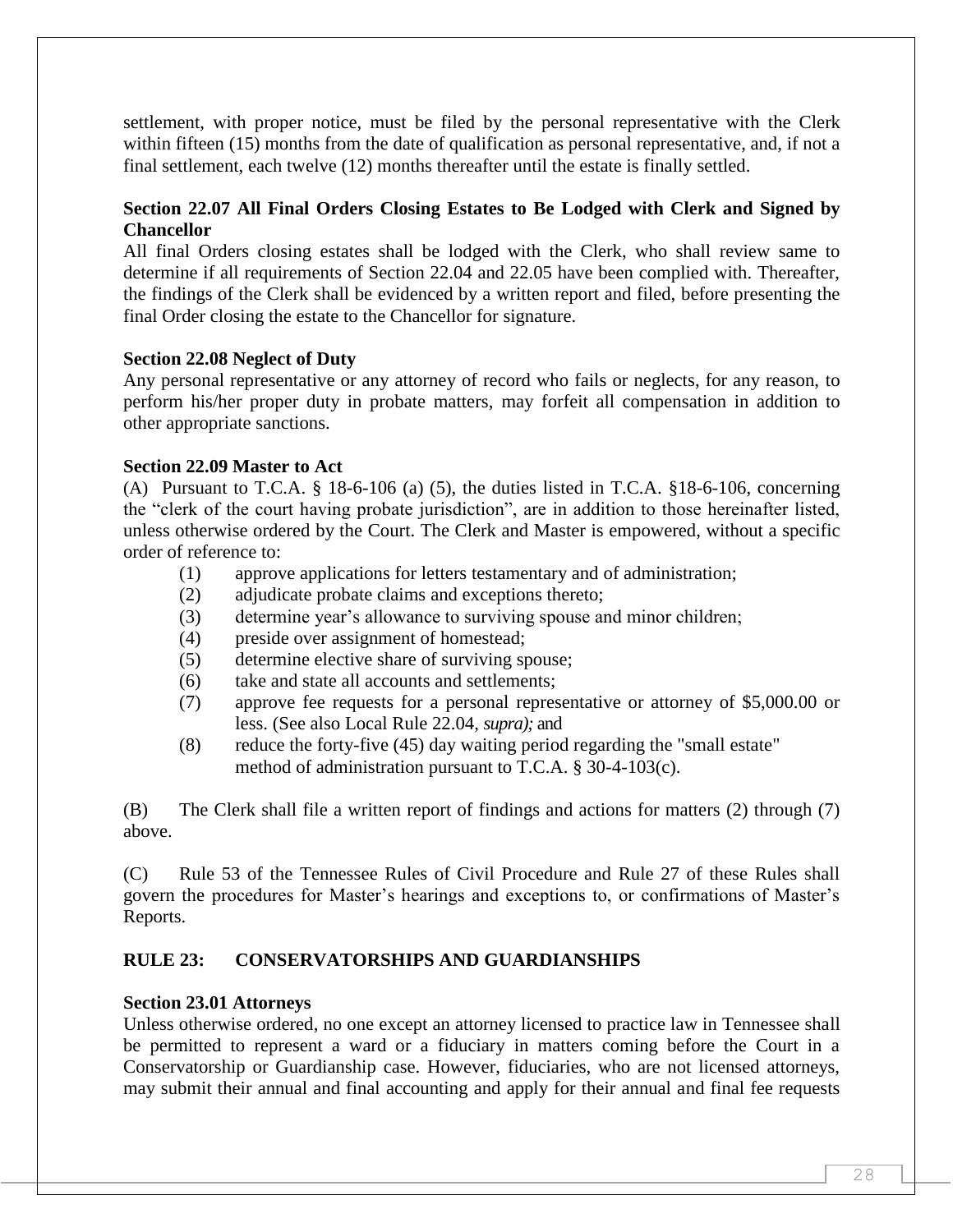without the intervention of a licensed attorney.

### **Section 23.02 Petitions**

A separate petition must be filed for each respondent. Separate docket numbers will be assigned to each petition and there shall be a separate final order in each case.

# **Section 23.03 Conservatorships**

The petition shall be verified and shall contain the information required by statute and these Rules. Petitioner shall list the names and addresses of all persons to whom notice is required. Notice shall be given by the Clerk. Service of process shall be provided by an authorized officer. A verified statement from a physician or psychologist in accordance with T.C.A. § 34- 3-105 shall be filed, if available, with the petition. If not then available, the certificate must be filed before or at the hearing.

# **Section 23.04 Guardianships**

The petition shall be verified and shall contain the information required by statute and these Rules. Notice shall be provided to all interested persons, and service upon the respondent shall be in accordance with law.

# **Section 23.05 Guardian & Conservator Orders Submitted with Petition**

Orders appointing or waiving a Guardian *ad litem*, setting a hearing date and providing for the duties of the Guardian *ad litem* shall be submitted with each petition for conservatorship or guardianship.

# **Section 23.06 Guardian** *ad litem*

(A) The Court will appoint a licensed attorney as the Guardian *ad litem* upon the filing of a petition to appoint a conservator or guardian; however, the Court may waive the appointment of a Guardian *ad litem* if good cause is shown. See also Local Rule 25, infra, as well as Local Rule 14.10, *supra.*

(B) The Court may appoint a Guardian *ad litem* in matters involving the sale, improvement, or mortgage of any real property in which a minor or other person under disability has an interest; in matters involving the sale or disposition of the ward's personal property; in matters involving possible impropriety by a fiduciary; in matters concerning unauthorized encroachments or questionable management of a ward's assets under guardianships or conservatorships; in any matter the Court believes to be in the best interest of a minor, incompetent, absentee or interested party or to further the administration of justice.

(C) The Guardian *ad litem* shall conduct an inquiry and file a report with the Court at least five (5) days prior to the hearing. The report shall contain the information required by statute and these Rules and such additional information the Court may require or the Guardian *ad litem*  deems necessary. Reports are to be brief and to the point unless the complexities of the case require greater detail.

# **Section 23.07 Orders Appointing Conservator/ Guardian**

All orders appointing a guardian or a conservator shall contain the information required by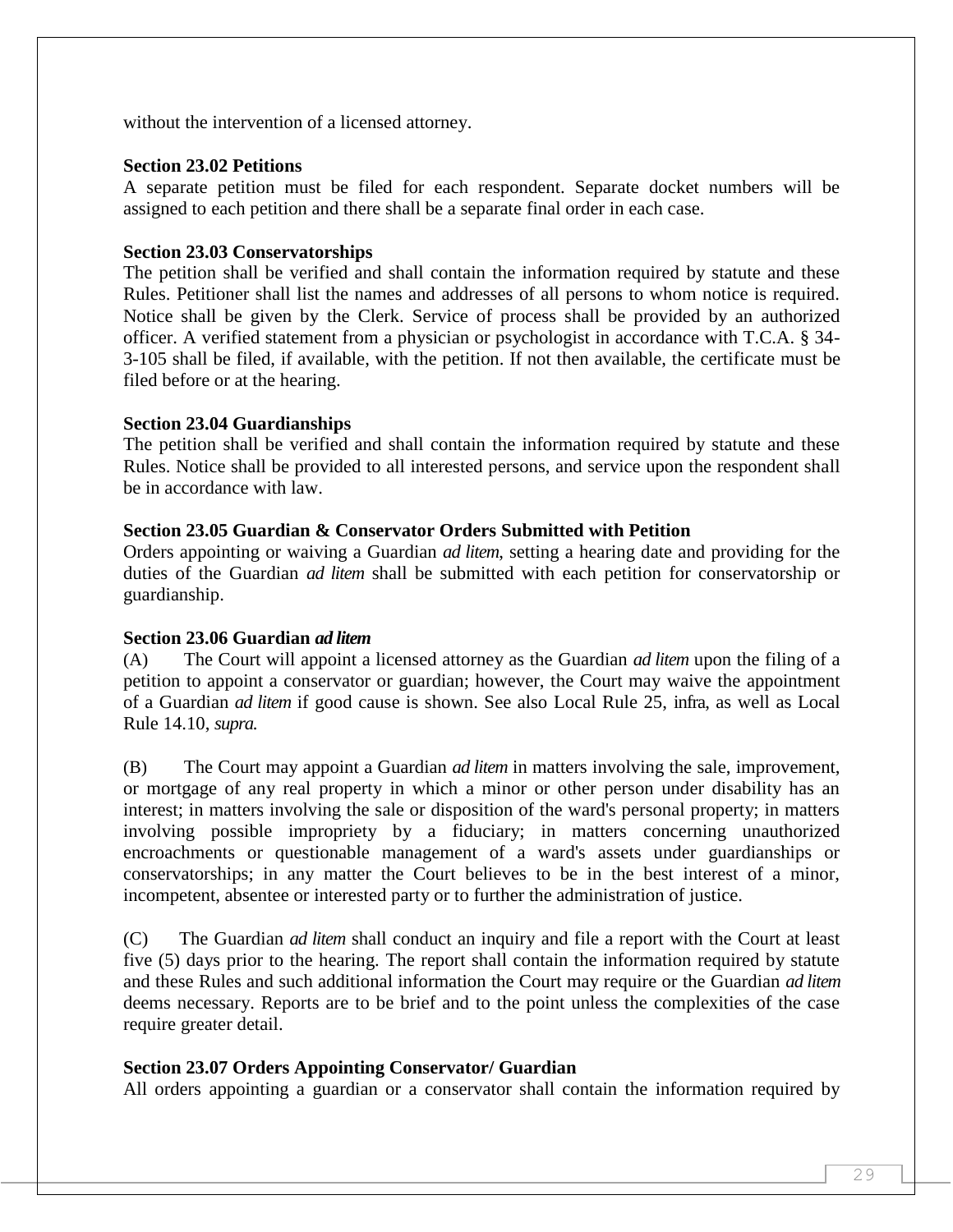appropriate statute and these Rules. The order shall provide the ward's full name, date of birth and Social Security number. The order shall also provide that an inventory within sixty (60) days and an annual accounting or annual report are required or waived. See also Local Rule 23.08(B). Orders appointing a representative shall adjudge the Clerk's cost.

Further, all orders appointing a guardian or conservator shall include the following language:

**A copy of this order, even if certified, is NOT evidence of the conservator's or guardian's authority to act on behalf of the within named ward. The appointment of the conservator or guardian is effective only upon the issuance of Letters of Conservatorship or Letters of Guardianship by the Clerk & Master's office and the conservator's or guardian's authority to act on behalf of the ward is manifested only by such Letters.**

**Third parties are not to rely on these LETTERS in the absence of the appropriately entered ORDER of this Court, as well as the posting of an appropriate BOND when required.**

Upon entry of the Order appointing the conservator/guardian, the fiduciary shall be required to meet with the Clerk and Master immediately.

#### **Section 23.08 Subsequent Orders**

(A) Unless other matters are pending, orders approving accounting, sale of real estate or similar matters shall contain a provision that this matter is hereby closed pending further proceedings and a provision relating to the Clerk's cost.

(B) If an annual accounting is not required, an Annual Report shall be required each year and the Clerk will send notice of this Annual Report being due. The Annual Report shall contain information as to the condition and location of the ward as well as other information as may be requested by the Clerk, such as who the caregiver is and if they are related to the ward.

# **RULE 24: PRIVATE SALE OF PROPERTY OF WARDS AND MINORS**

Petitions to sell property of wards and minors shall be sworn to, shall state the reason why the property should be sold, and shall be accompanied by at least one sworn appraisal of the property by a competent expert. See also Local Rule 23.06(B), *supra*.

# **RULE 25: APPOINTMENT OF GUARDIANS** *AD LITEM*

In all cases requiring the appointment of a Guardian *Ad Litem*, an Order appointing a Guardian Ad Litem, leaving blank the name of the Guardian *Ad Litem*, shall be prepared by the attorney representing the plaintiff or the petitioner. The Chancellor shall appoint the Guardian *Ad Litem* in all such cases. Such appointment shall be made upon a rotational basis, when possible, among the members of the local bar. See also Local Rules 14.10 and 23.06(B), *supra*.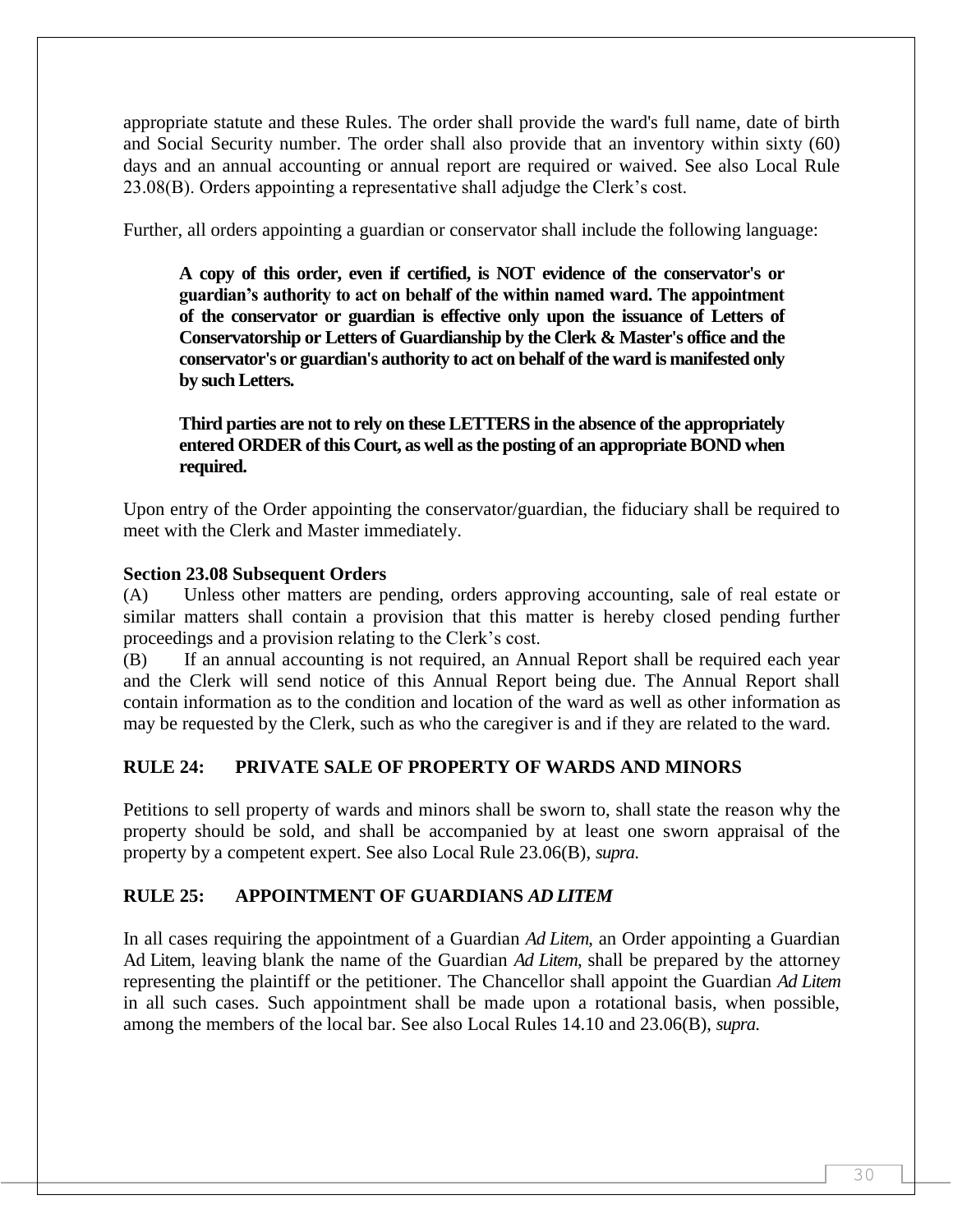# **RULE 26: CLERKS AND MASTERS TO MAINTAIN SUSPENSE FILE OR OTHER REMINDER SYSTEM**

The Clerks will maintain suspense files or a tickler or other reminder system in order to monitor the due dates of Annual Accountings for Guardianships and Conservatorships, Inventories, and Partial or Final Settlements for Estates and Probate matters.

### **RULE 27: APPEALS FROM MASTER'S REPORT**

An appeal from a Master's Report shall state specifically upon what grounds the appeal is prayed for and shall state whether it is a fact question or legal question appealed and said appeal shall:

- $(A)$  Be supported by affidavit(s) if said appeal is upon a fact question;
- $(B)$  Be supported by briefs(s) if the question appealed is a legal question or question of law;
- (C) Said affidavits and/or briefs shall be attached to said appeal when filed.

#### **RULE 28: PARENTING PLAN (T.C.A. § 36-6-401,** *e***t** *seq***.)**

**Section 28.01 Duties of Attorneys:** Attorneys representing parents involved in divorce proceedings involving minor children shall:

- (A) Monitor their clients' timely attendance at a parent education seminar and ensure a certificate of completion is filed with the Clerk prior to divorce being finalized;
- (B) Assist the client in selecting/reaching agreement as to an appropriate mediator if a parenting plan has not been timely agreed to by the parties;
- (C) Follow the procedures for determining temporary and permanent parenting plans;
- (D) Follow all procedures for Mediation, including the attorneys' guide to mediation;
- (E) The agreed or ordered parenting plan will be attached to the Marital Dissolution Agreement or Decree as an exhibit and will not be duplicated in the MDA or decree;
- (F) Submit to the judge for signature an Order to Mediate if the parties have not filed an agreed parenting plan within 120 days of service of process;
- (G) Ensure that a fully completed Exhibit A and a Certificate of Divorce are filed with the Clerk.
- (H) Helpful forms may be found on the Administrative Office of the Courts website at <https://www.tncourts.gov/programs/parenting-plan/forms>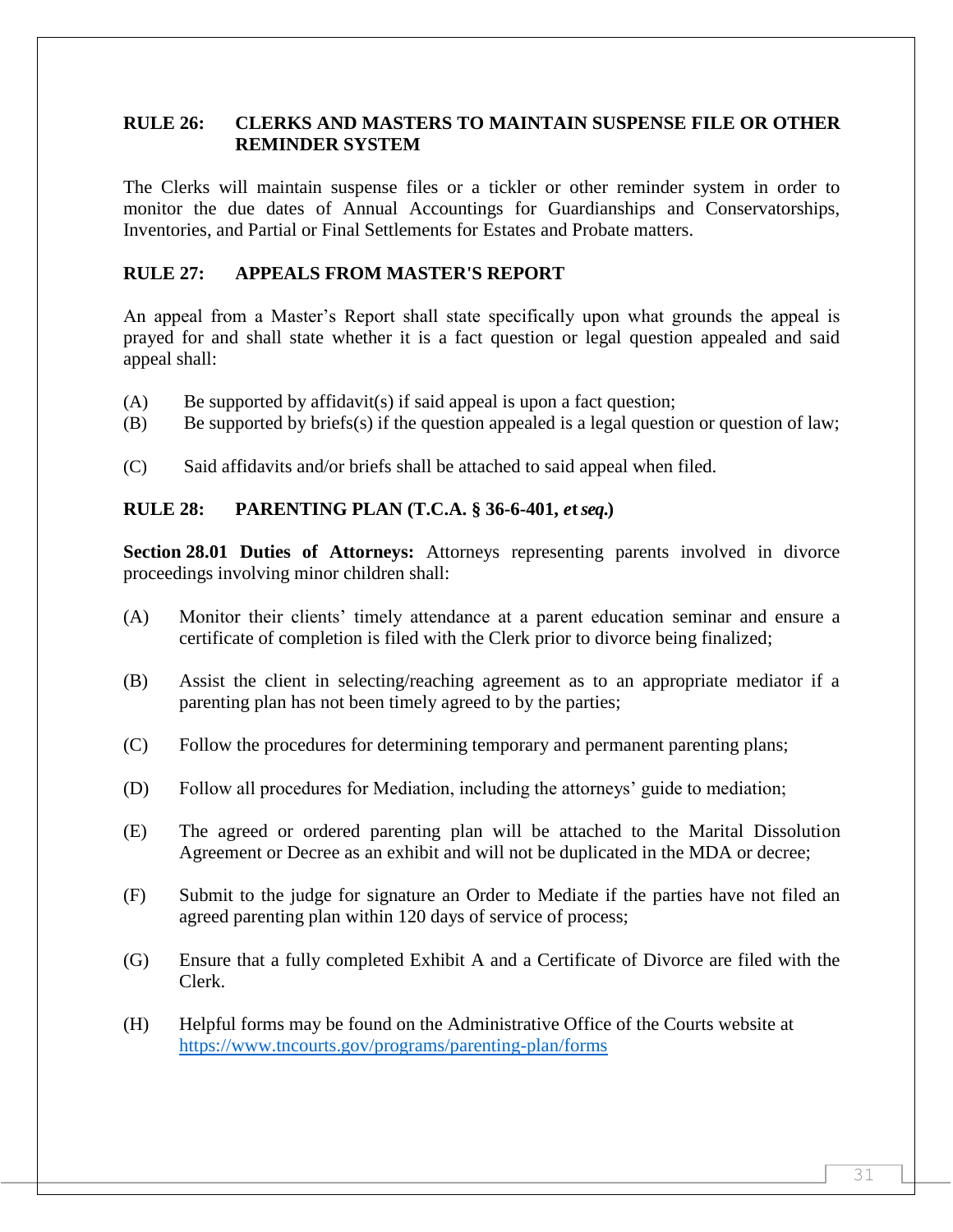#### **Section 28.02 Procedure For Determining Temporary Parenting Plan:**

- (A) Upon filing the complaint for a divorce involving minor children, the plaintiff shall also file one of the following three "papers":
	- (1) an agreed Temporary Parenting Plan (TPP)
	- (2) a Proposed Temporary Parenting Plan (PTPP)
	- (3) an Affidavit of No Visitation for any of the reasons set forth in T.C.A. § 36-6- 406, along with a notice to the defendant to appear at a date scheduled by the Judge to whom the case is assigned, for a hearing to determine whether any visitation should take place and in what form.
- (B) The plaintiff shall file a personal report of income. The requirements of the attached information sheet are incorporated by reference.
- (C) If the court finds that the proposed temporary parenting plan appears to be reasonable, it will be adopted as the temporary order of the court and will continue in effect until further order of the Court.
- (D) If the defendant disagrees with the temporary parenting plan, he or she may request that the parties be scheduled for the earliest preliminary mediation session, which will be followed by mediation as soon as practical afterwards.
- (E) All parents, regardless of whether they have a temporary parenting plan or not, are required to attend a parent education seminar.
- (F) Pursuant to T.C.A. §36-6-403(2), the proposed Temporary Parenting Plan shall be accompanied by a verified statement that the Plan is proposed in good faith and is in the best interest of the child. This verified statement shall specify the name and address of the caregiver for the child, as well as with whom the child has primarily resided during the six month period immediately preceding the filing of the complaint/petition. If the proposed temporary parenting plan serves to change the parenting schedule existing during the six month period, the verified statement shall so state.
- (G) The proposed Temporary Parenting Plan must identify the child support obligor and the amount of the child support obligation to be paid pendente life. The proposed Temporary Parenting Plan shall reflect whether the five percent (5%) collection fee is to be paid by the obligor.

#### **Section 28.03 Modification of Previous Permanent Parenting Plan:**

All petitions to modify previous permanent parenting plans shall follow the same procedure as if a complaint for divorce is being filed, except the existing permanent parenting plan will continue in effect until completion of the mediation process, unless for good cause shown, the court orders otherwise.

#### **Section 28.04 Parent Education Seminar:**

(A) In actions for absolute divorce, divorce from bed and board, annulment, or separate maintenance and in post-judgment modification proceedings involving minor children,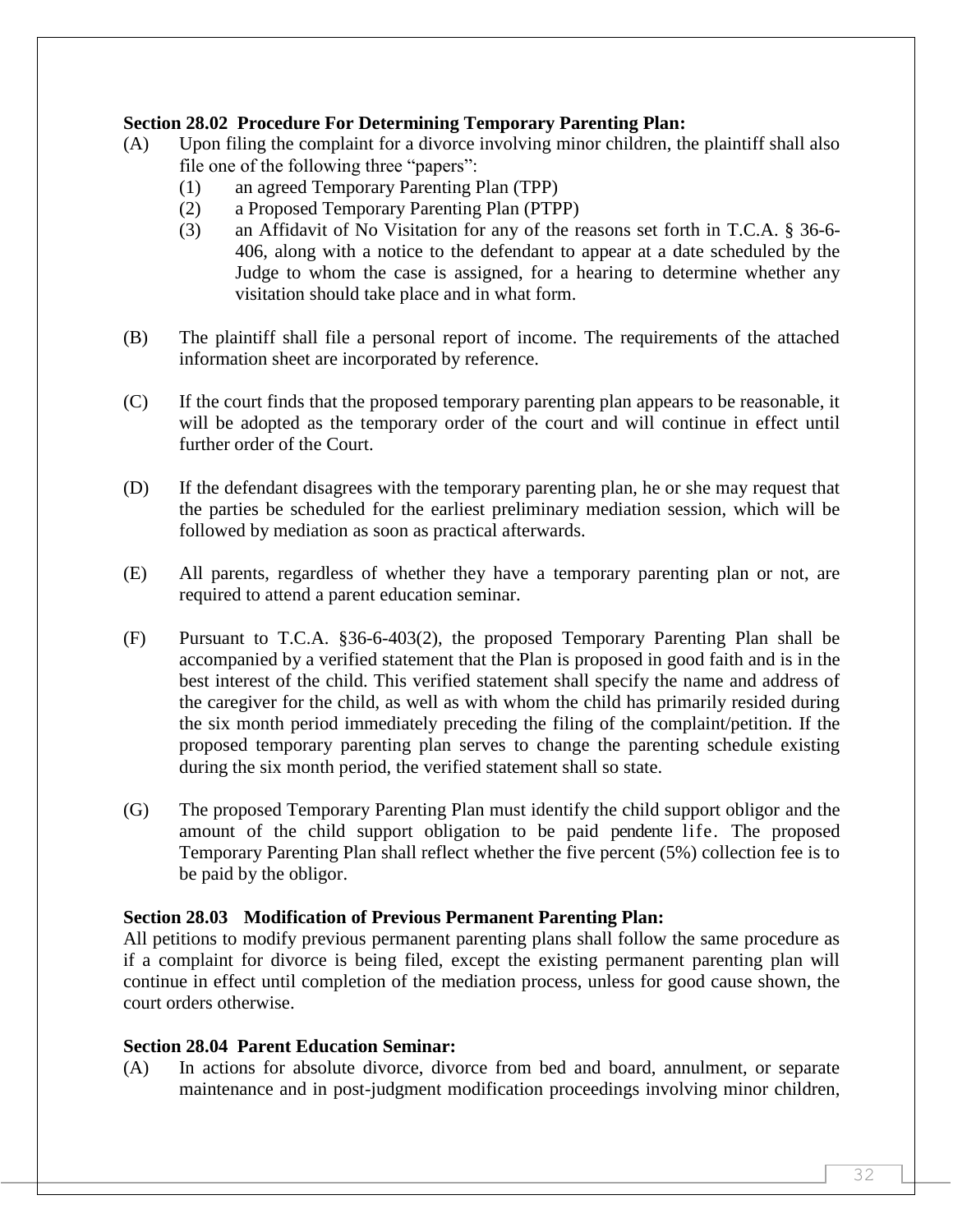where the allocation of parenting responsibilities and/or the establishment of schedules are in dispute, both parents shall attend a parent education seminar.

- (B) A list of approved providers will be available in the Clerk's office.
- (C) Education Providers will notify the courts by filing with the appropriate clerk a copy of a certificate of attendance given to parents attending the classes. Certificates shall include the following: Name; Social Security numbers; docket number; name of education provider; date class was attended; and shall be signed by a representative from the seminar facilitator.
- (D) Fees: The fee or costs of the parenting education seminars shall be borne by the parties. Fees may be reduced or waived for indigent persons. The Educational Provider will be expected to provide an appropriate number of pro bono slots for indigent persons.

#### **Section 28.05 Permanent Parenting Plan:**

- (A) The parties may choose mediation, arbitration or a judicial settlement conference, which conference shall be scheduled by the Court or by agreement of the parties with the approval of the Court.
- (B) If the parties have not reached agreement on a permanent parenting plan, each party shall file and serve a proposed permanent parenting plan on or before forty-five (45) days before the date set for trial. Parties may continue to mediate or negotiate. Failure to comply may result in the court's adoption of a filed plan if the court finds that plan to be in the best interest of the child. Each parent submitting a proposed permanent parenting plan shall attach a verified statement of income pursuant to the child support guidelines and a verified statement that the plan is proposed in good faith and is in the best interest of the child. T.C.A. § 36-6-404(c)(3).

#### **Section 28.06 Mediation and Mediators:**

(A) At any time during the divorce proceedings, parents may choose to participate in a method of alternative dispute resolution and select their own mediator or arbitrator. However, if the court is involved, either by the court's own motion or by motion of one or both parties, the court will appoint a mediator pursuant to Supreme Court Rule 31. If the parties are unable to reach an agreement on a permanent parenting plan within one hundred twenty (120) days after the commencement of the action, the parties may submit a scheduling order to the court including a referral to mediation or alternative dispute resolution or request for a waiver for just cause. The court may designate a Rule 31 family mediator by court order. A list of mediators who have met the court's criteria will be provided to the attorneys and parents. The mediators' fees may be taxed as court costs or the court may determine the case is appropriate for pro bono mediation. The mediator is responsible for reporting to the court pursuant to Supreme Court Rule 31.

#### (B) Mediation Assignment:

If the court is involved, either by the court's own motion or by motion of one or both parties, a family mediator will be appointed pursuant to Supreme Court Rule 31. A Rule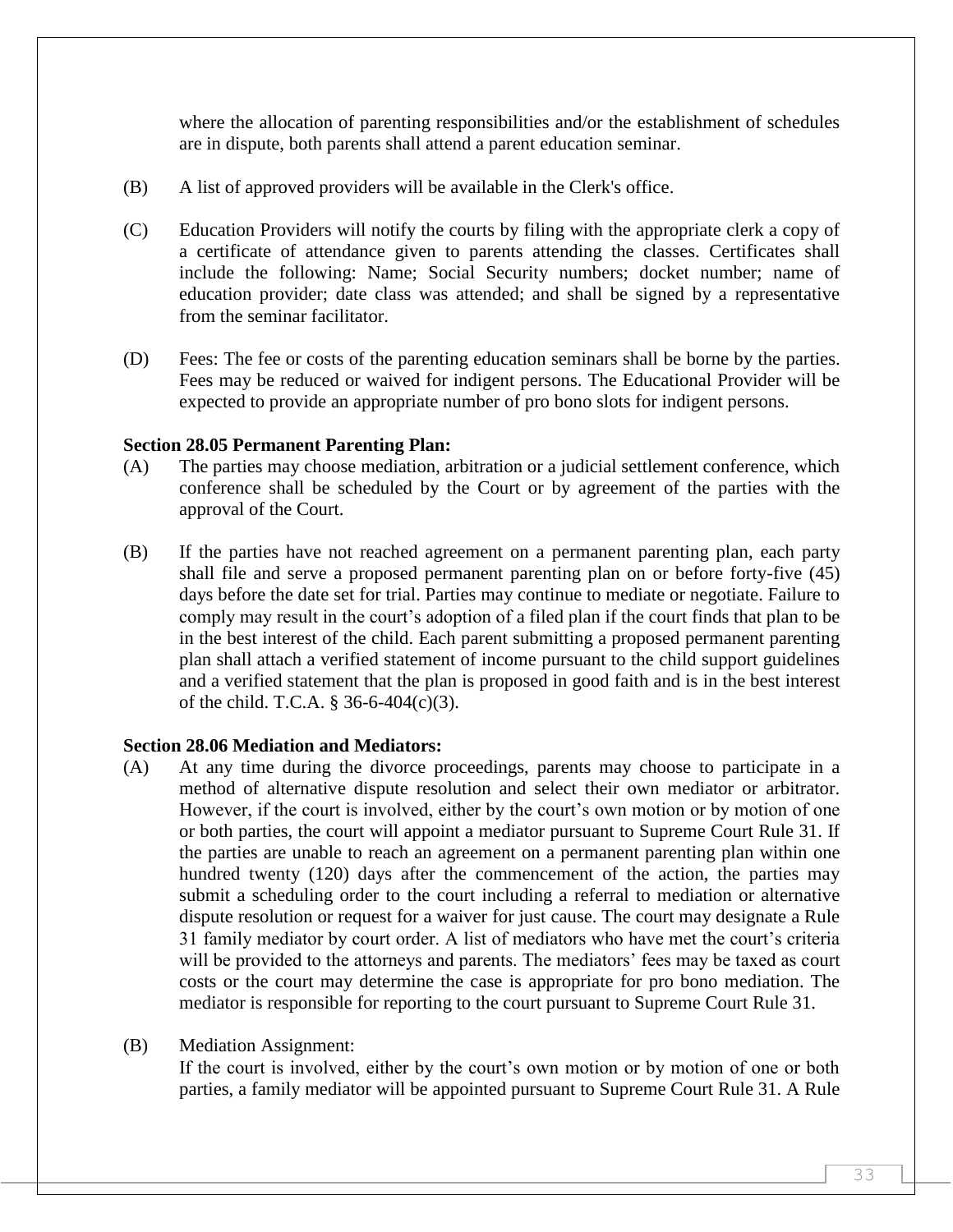31 Family Mediator will be appointed by court order **OR**, a referral to mediation is ordered by the court OR, a referral to pro bono mediation is ordered by the court.

(C) Mediation Fees and Agreement to Mediate:

The parents may directly negotiate the fees with the mediator. An agreement to mediate shall be executed at the beginning of mediation by the parents and mediator, OR, the Court may, upon motion, determine that the case is appropriate for pro bono mediation and the fees will be waived or reduced. Each mediator must provide proof of three (3) pro bono mediations to the Administrative Office of the Courts for annual reapproval.

- (D) Invoicing Procedures:
	- (1) If the court has ordered that mediator fees are to be taxed as court costs, the invoice must be submitted with the original final report to the clerk's office.
	- (2) It is the mediator's responsibility to notify the clerk's office that an invoice is included in the final report.
	- (3) The invoice should include a docket number to ensure correct filing and payment.
- (E) Mediator Reports:

When a mediator has been appointed by the court, reports will be filed with the court pursuant to Supreme Court Rule 31. The reports include a 30-day report and final report.

(F) Judicial Settlement Conferences will not be available in cases affected by this rule, except on motion and a showing of exceptional circumstances that would make mediation not appropriate.

# **Section 28.07 Scope of Rule:**

This rule only makes mediation mandatory on the issues of the parenting plan and support. However, the court encourages the parties to use mediation or other alternative dispute resolution methods on all issues.

#### **Section 28.08 Uncontested Divorce:**

In an uncontested divorce where the parties file a Marital Dissolution Agreement, the permanent parenting plan shall be separately attached as Exhibit A.

#### **Section 28.09 Waiver:**

Upon proper motion or **sua sponte**, the court will waive any requirements of this rule for the reasons set forth in T.C.A. § 36-6-409 or for other good cause.

#### **RULE 29: MEDIATION**

Unless otherwise ordered, the Court requires mediation on all contested matters except contempt of court and termination of parental rights.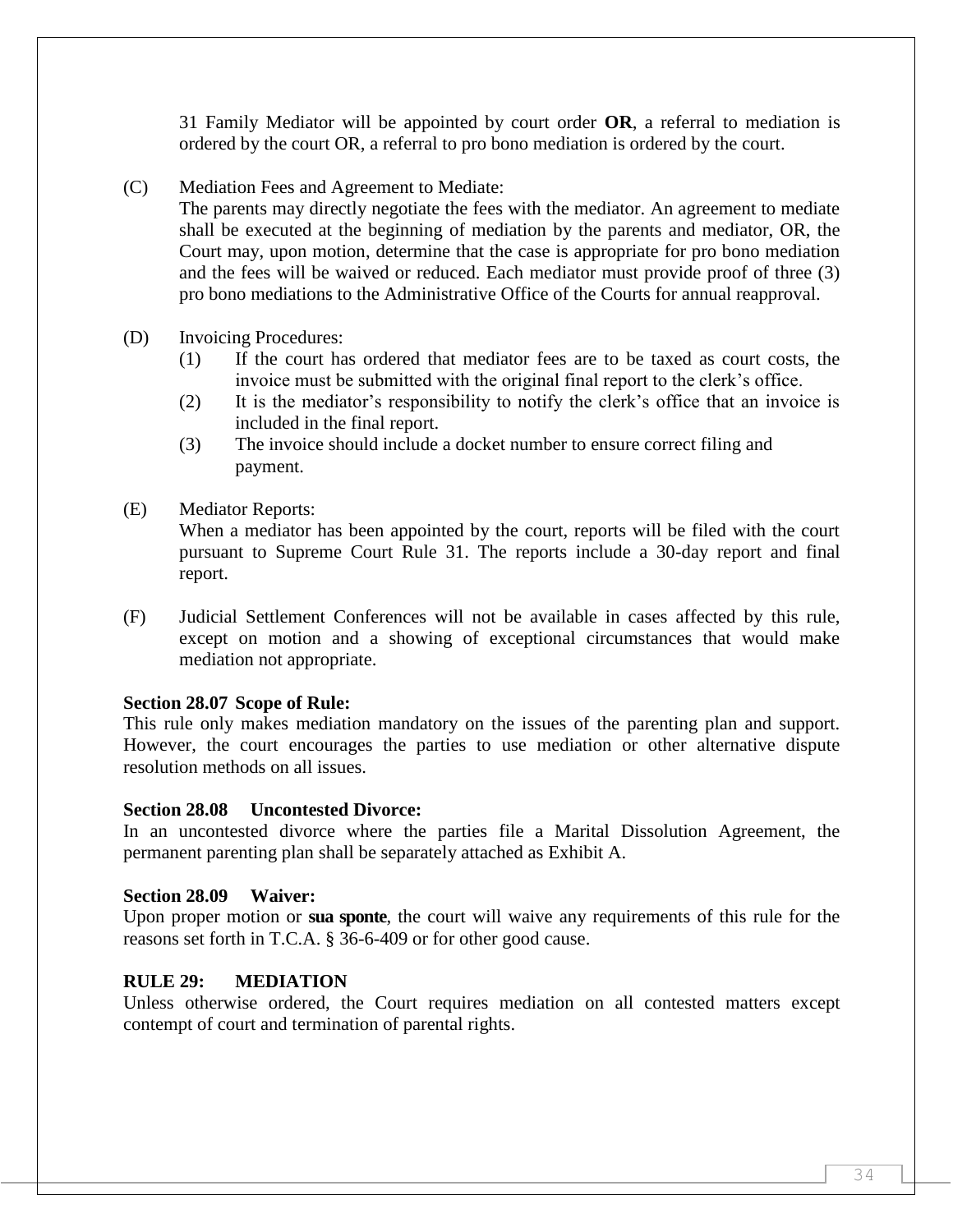#### **RULE 30: RESTRAINING ORDERS IN DOMESTIC RELATIONS CASES**

Upon the filing of a petition for divorce or legal separation and upon personal service of the complaint and summons on the respondent or upon waiver and acceptance of service by the respondent or upon the filing of a petition for divorce upon the grounds of irreconcilable differences and the transmission of a copy to the other party even if the complaint is not served or upon the filing of a petition to modify a Permanent Parenting Plan, the following temporary injunctive relief shall be in effect against both parties until the final decree is entered, the petition is dismissed or the parties reach agreement:

#### *EXAMPLE MUTUAL RESTRAINING ORDER*

The parties are mutually restrained and enjoined from:

(A) Transferring, assigning, borrowing against, concealing or in any way dissipating or disposing, without the consent of the other party or an order of the court, of any property. *Expenditures from current income to maintain the marital standard of living and the usual and ordinary costs of operating a business are not restricted by this injunction.*

*Each party shall maintain records of all expenditures, copies of which shall be available to the other party upon request.*

(B) Voluntarily canceling, modifying, terminating, assigning or allowing to lapse for nonpayment of premiums, any insurance policy, including but not limited to life, health, disability, homeowners, renters and automobile, where such insurance policy provides coverage to either of the parties or the children, or that names either of the parties or the children as beneficiaries without the consent of the other party or an order of the court. "modifying" includes any change in beneficiary status.

(C) Harassing, threatening, assaulting or abusing the other and from making disparaging remarks about the other to or in the presence of any children of the parties or to either party's employer.

(D) Removing any children of the parties from the State of Tennessee without the permission of the other or an order of the Court. The provisions of Section 36-6-101(a)(3) shall be applicable on fulfillment of the requirements of this Rule.

The Mutual Restraining Order shall be attached to the summons and the complaint and shall be served with the complaint. The directives shall become an order of the court upon fulfillment of the requirements of this Local Rule. However, nothing in this rule shall preclude either party from applying to the court for further temporary orders, an expanded temporary restraining Order or modification or revocation of this temporary injunction.

The Restraining Order shall also contain the following language: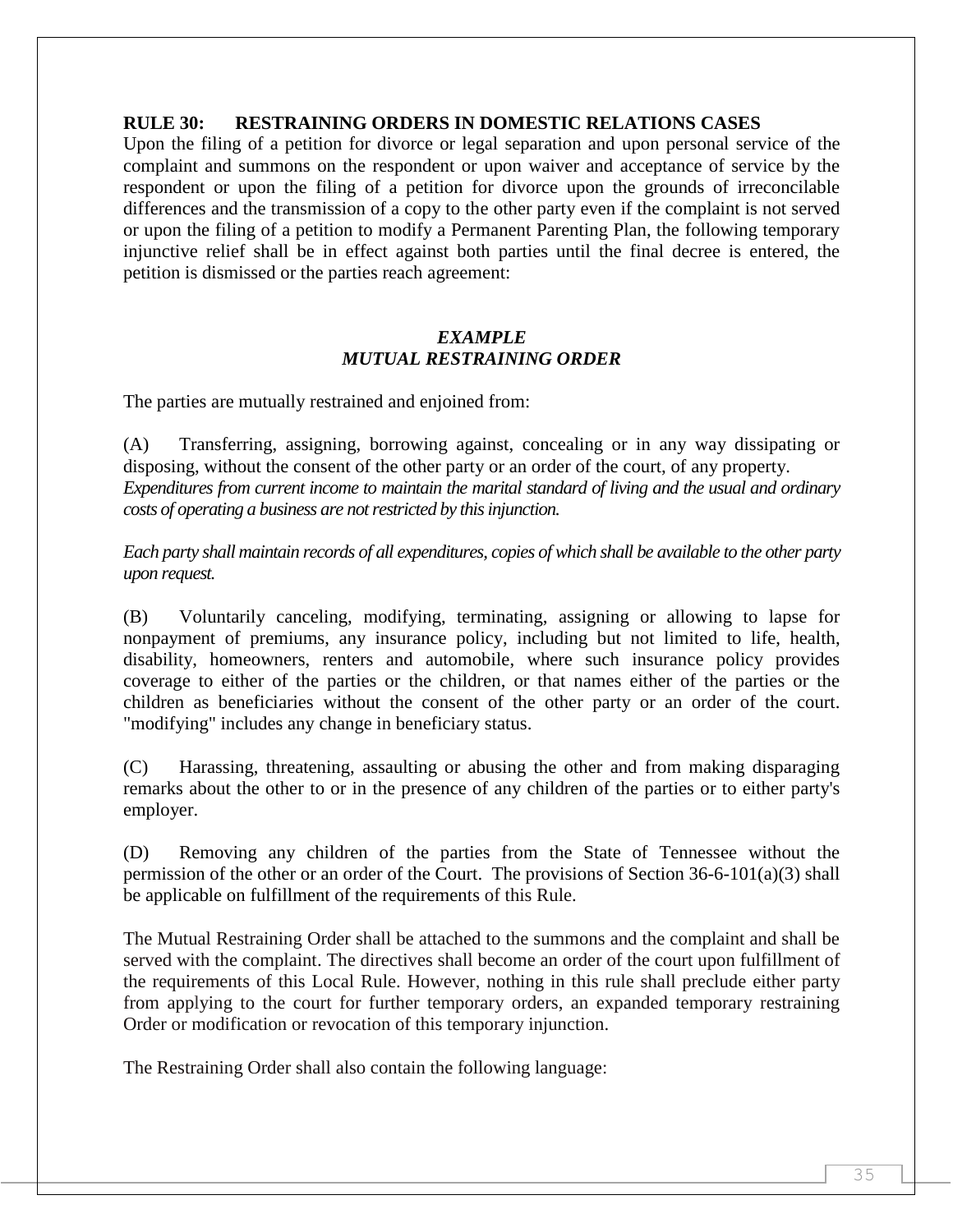# **VIOLATION OF A RESTRAINING ORDER MAY RESULT IN A FINE UP TO \$50.00 AND/OR UP TO TEN DAYS IN JAIL FOR EACH VIOLATION.**

The Restraining Order shall bear the signatures of the Plaintiff, Plaintiff's counsel and the Judge/Chancellor. See also Local Rule 30.02, *infra.,* unless the Restraining Order is mandated by statute such as in an action for divorce.

#### **Section 30.01 Responsibility of Petitioner or Petitioner's Attorney**

It shall be the responsibility of the petitioner or the petitioner's attorney, not the Clerk, to cause the provisions of the above temporary injunction to be attached to the summons and the complaint.

#### **Section 30.02 Violation of Mutual Restraining Order**

Service of an unsigned above temporary injunction may not result in incarceration of the violator, in the discretion of the Court.

# **RULE 31: INSTRUCTING CLERK TO INVEST FUNDS**

The Clerk shall invest funds in interest bearing accounts only when there is a specific order directing the Clerk to do so. Such orders should suggest the period of time the funds should be invested, as well as state the name of the financial institution in which the funds are to be invested and the specific type of account to be utilized.

All such orders shall contain the full legal name, address and Social Security number or Employer Identification number of the person/entity whose funds are being invested. If the funds are those of a minor, the order shall recite the minor's date of birth.

If no instructions. are provided within such orders, or if instructions are deficient as to any aspect of investment, said funds shall be invested at the sole discretion of the Clerk.

In addition to the entry of the above described Order, it shall be the DUTY OF THE ATTORNEY or *pro se* party seeking investment of funds to specifically and personally notify the Clerk & Master, verbally AND in writing, that the funds are to be invested in a specific interest bearing account.

#### **RULE 32: FEES FOR DELINQUENT TAX ATTORNEYS**

Those attorneys prosecuting delinquent tax suits in the Chancery Court for the Third Judicial District shall be paid the fee provided in T.C.A. §  $67-5-2410(a)(1)(A)$  and as provided in T.C.A. § 67-5-2410(d),

(a) an additional fee of twenty-five dollars (\$25) per parcel per taxing entity for each year of delinquency not to exceed a total of fifty dollars (\$50.00) per parcel for the cost of obtaining service of process, mailing expenses, and copying costs;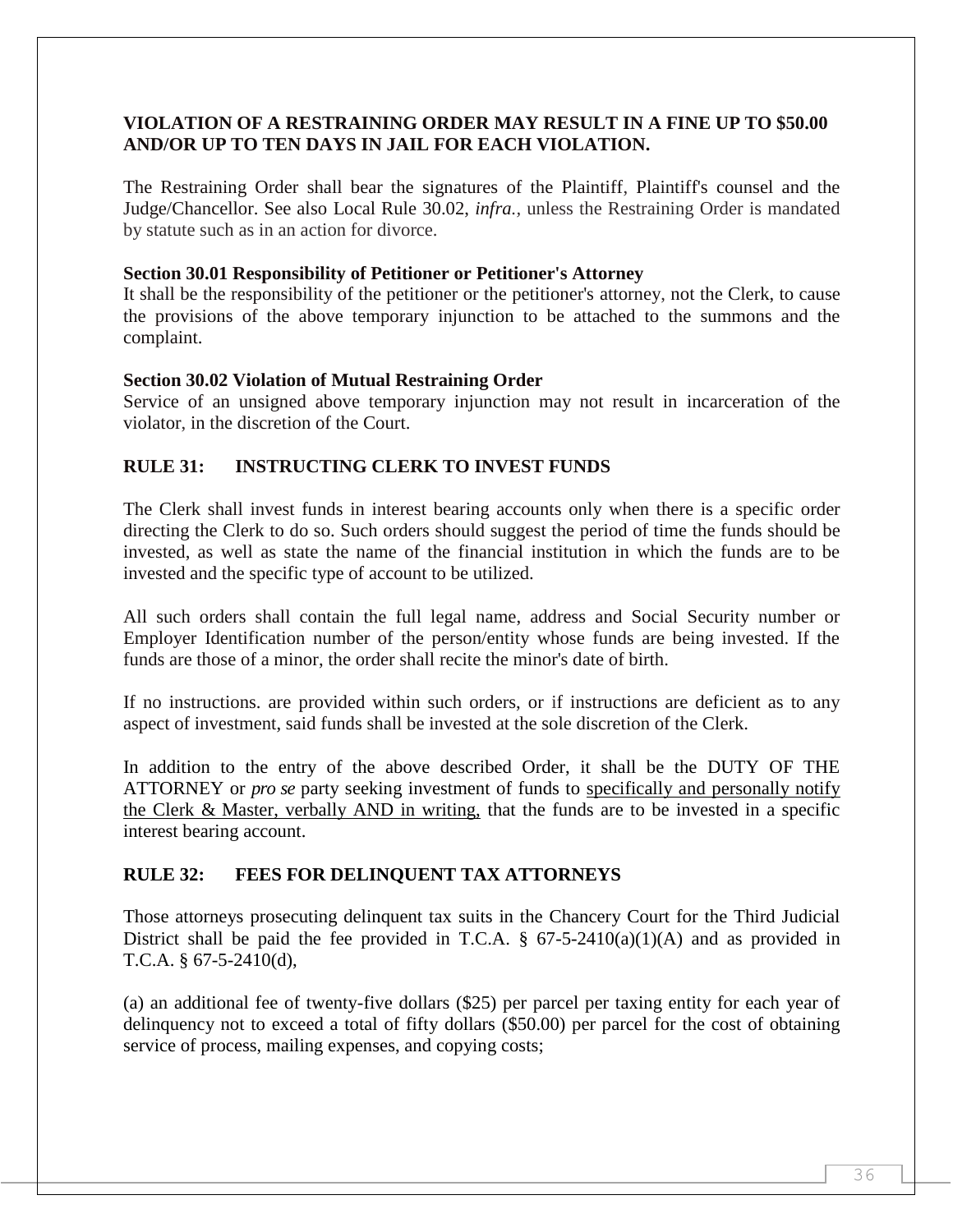(b) an additional fee of fifty dollars (\$50) per parcel per taxing entity for each year of delinquency not to exceed one hundred dollars (\$100.00) as a reasonable supplemental administrative fee for his/her services;

(c) an additional fee of one hundred dollars (\$100) per parcel for each title search performed and title report filed with the Court in anticipation and preparation for a delinquent tax sale.

Fees for (a) and (b) shall attach on each parcel upon the filing of the delinquent tax suit or amendment each year. Fees for (c) shall attach only upon a title report being prepared by the delinquent tax attorney and filed with the Clerk prior to an actual sale. The purpose of the title search shall be to identify any new owners, all creditors and other interested parties who may be entitled to notice of the sale. The title search and report shall be for the use and benefit of the delinquent tax attorney, the governmental entity seeking recovery of the delinquent tax, the Clerk and Master, and the Court and is not for the use or reliance by any other person or any buyer and shall not have the effect of a warranty or guarantee of title.

# **RULE 33: CONTEMPT FILINGS/PROCEEDINGS**

In any case in which contempt of court is at issue and incarceration is being sought, words indicating same in unambiguous terms shall be typewritten, or printed, in capital letters on the first page of the lead pleading opposite the style of the case and above the space for the case number, i.e. **"INCARCERATION REQUESTED"**. See Tenn. Sup. Ct. R. 13 requiring notification of the right to appointed counsel.

In the event the defendant/respondent files an affidavit of indigency and requests the appointment of an attorney and should the Court determine that the defendant/respondent is indeed indigent, and incarceration is being sought, the Clerk is hereby authorized and directed to contact an attorney who can accept the appointment to represent that defendant/respondent for that proceeding. No attorney shall be exempt from such appointment, unless the attorney has a conflict of interest. Such appointment shall be made upon a rotational basis, when possible, among the members of the local bar.

Procedurally, petitions for civil and criminal contempt must be filed in separate pleadings.

# **RULE 34: DISTRIBUTION OF FUNDS BY THE COURT**

At the discretion of the Clerk, any person receiving funds from the Court shall provide, upon receipt of same, an IRS form W-9 ("Request for Taxpayer Identification Number and Certification") to the Clerk.

#### **RULE 35: FOREIGN LANGUAGE INTERPRETERS**

(A) The courts of the Third Judicial District recognize that language can be a barrier to understanding and exercising one's legal rights, and to securing meaningful access to the judicial system. Therefore, this rule sets out the procedure for implementing Tennessee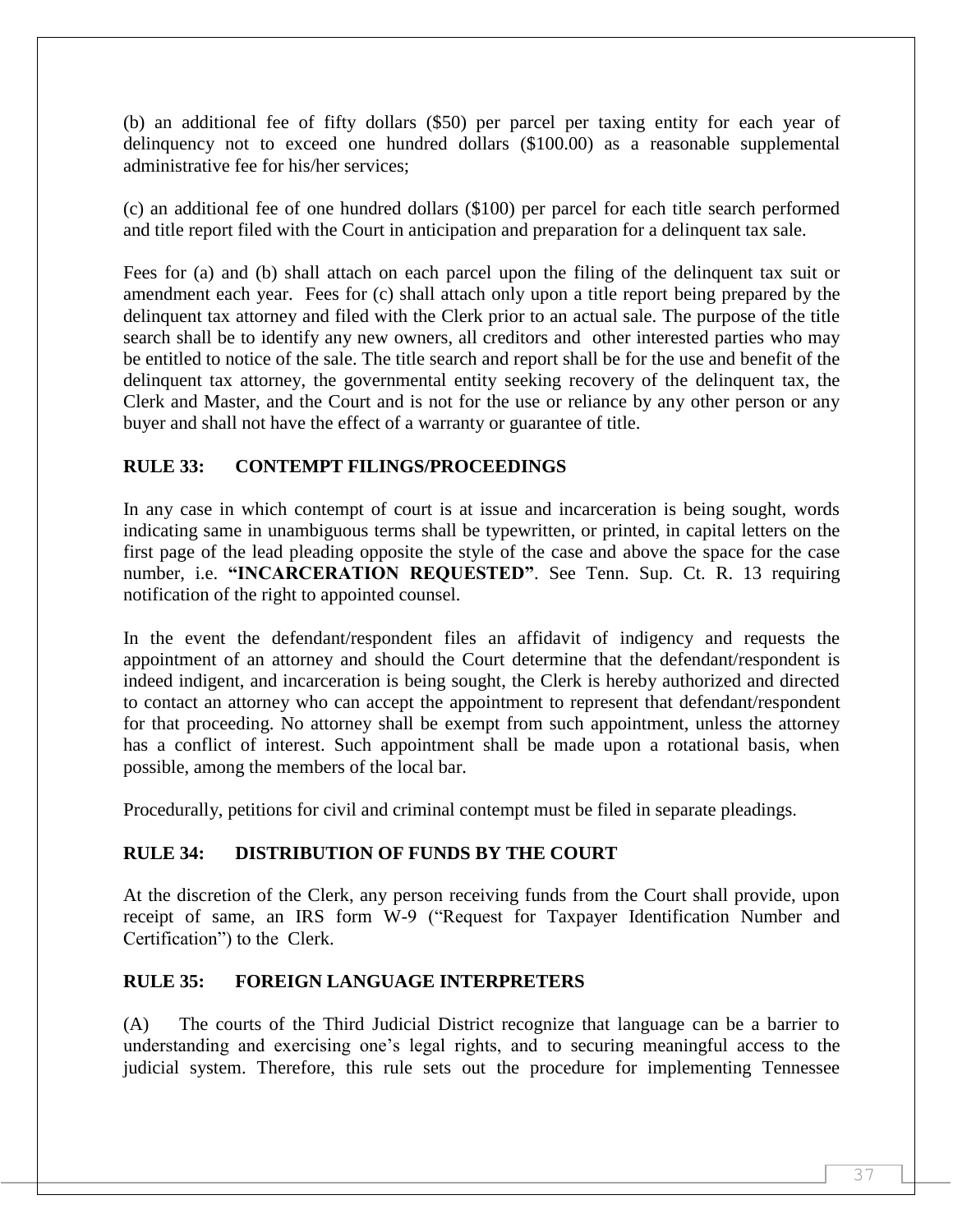Supreme Court Rule 42 regarding the provision of interpreters for persons with limited English proficiency ("LEP").

(B) Recognizing that appointment of a court interpreter is discretionary with the court, if the court finds a foreign language interpreter is necessary in a particular case, within 5 days of the order requiring an interpreter be appointed, the attorneys of record in the case shall review the Roster of Certified and Registered Spoken Foreign Language Court Interpreters in Tennessee found on the AOC website at: [http://www.tsc.state.tn.us/geninfo/programs/Interpreters/rosterindex.htm.](http://www.tsc.state.tn.us/geninfo/proerams/Interpreters/rosterindex.htm) If there is not an interpreter listed for the needed language on the Roster of Certified and Registered Spoken Foreign Language Court Interpreters, contact the Administrative Office of the Courts for assistance.

(1). The attorney claiming a need shall obtain an interpreter according to the preference listed below:

- a. State certified court interpreter;
- b. State registered court interpreter;
- c. Non-credentialed court interpreter.

(2) Once the interpreter has been obtained, the attorney shall advise the court of the same and a specific order of appointment shall be entered. Generally, the costs of interpreter services in both civil and criminal cases shall be taxed as court costs pursuant to Tenn. R. Crim. P. 28 and Tenn. R. Civ. P. 54. However, in cases involving indigent defendants who are entitled to counsel pursuant to Tennessee Supreme Court Rule 13, the cost of interpreter services may be assessed as set out in Section 4(d) of Tennessee Supreme Court Rule 13. Invoices and other appropriate forms for said cases may be found at

[http://www.tsc.state.tn.us/geninfo/programs/lnterpreters/lnterpreters.htm.](http://www.tsc.state.tn.us/geninfo/programs/lnterpreters/lnterpreters.htm) See Local Rule 9, *supra.*

#### **RULE 36: NAME CHANGE**

(A) **Adult:** The verified petition must comply with the statute and shall state the full legal name of the Petitioner, all prior names by which the Petitioner has been known, the place of residence of the petitioners, the birth date, age, social security number of the individual whose name is to be changed, and the State where the original birth certificate was issued. Copies of the original birth certificate, social security card and official photo identification shall be submitted with the petition. Verified statement that the individual does not seek to change their name to avoid creditors and does not have a criminal history as outlined in T.C.A. §29-8-101. The individual whose name is to be changed must appear in Court at the hearing, unless otherwise ordered by the Court.

(B) **Minor:** The verified petition to change the name of a minor must comply with the statute and be sworn to and signed by both parents and include copies of the original birth certificates of the child and both parents, social security card and official photo identification of both parents, photograph of the minor and social security card of the minor, if any. Both parents and the minor must appear in Court. If both parents do not join in the Petition or if the identity or location of a parent is unknown, the petition must be specific as to all pertinent facts including all efforts to identify or locate the parent who did not join in the Petition. If the father